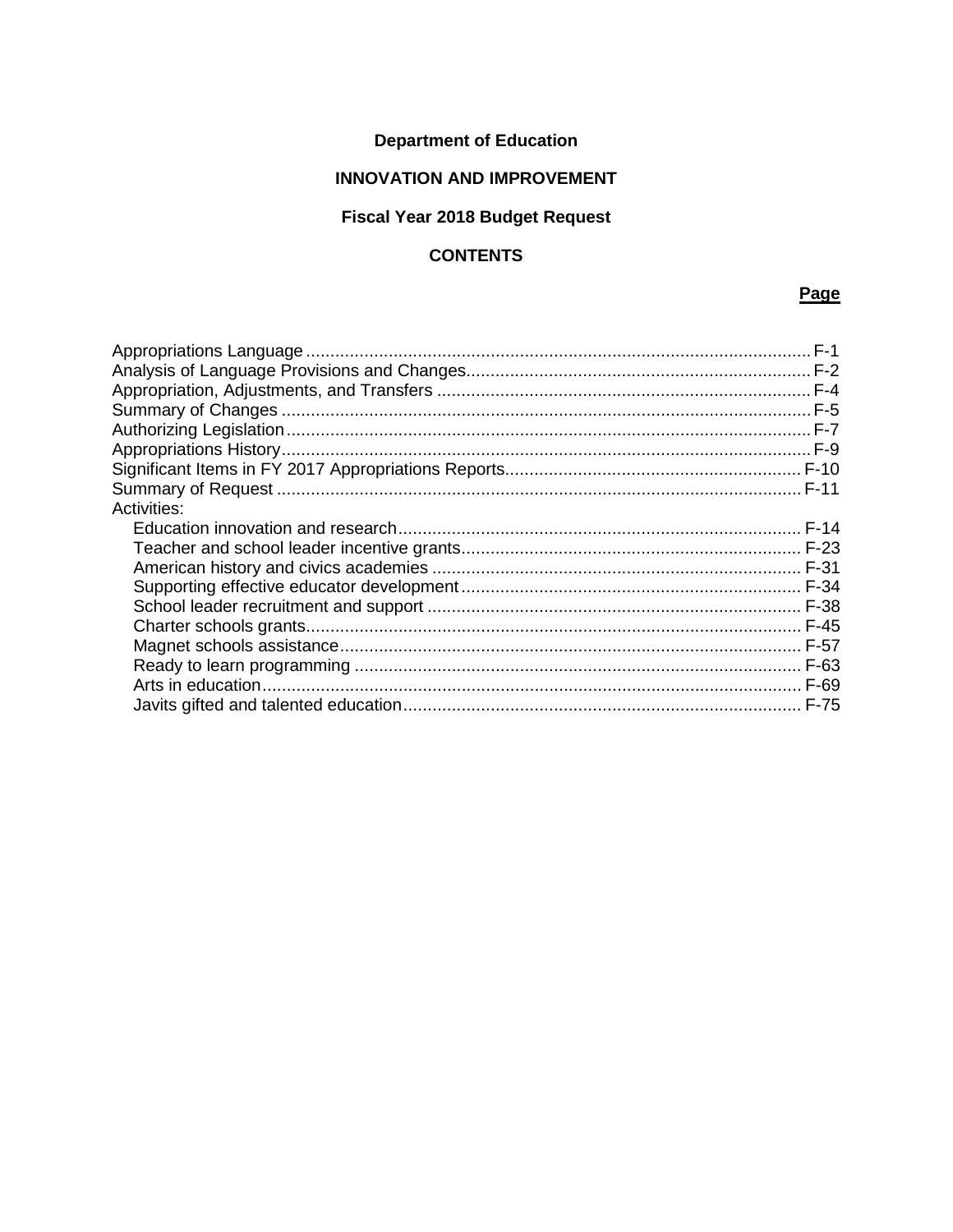<span id="page-1-3"></span><span id="page-1-2"></span><span id="page-1-1"></span><span id="page-1-0"></span>For carrying out activities authorized by subpart 1 of part B and section 2242 of title II and parts C and D and subpart 1 of part F of title IV of the ESEA, \$1,208,026,000[:](#page-2-1)<sup>1</sup> *Provided*, That \$241,563,000 shall be for subpart 1 of part B and section 2242 of title II and shall be made available without regard to sections 2201 and 2241:[2](#page-2-2) *Provided*, That \$596,463,000 shall be for parts C and D of title IV and shall be made available without regard to sections 4311 and 4409(a):[3](#page-2-3) *Provided further*, That of the funds available for part C of title IV, the Secretary shall use not more than \$100,000,000 to carry out section 4304 and not more than \$155,000,000 to carry out section 4305, of which not more than \$25,000,000 shall be used to carry out the activities in section 4305(a)(3)[:](#page-2-4)<sup>4</sup> *Provided further*, That \$370,000,000 shall be available through December 31, 2018 for subpart 1 of part F of title IV[:](#page-2-5)<sup>5</sup> *Provided further*, That funds provided under subpart 1 of part F of title IV may be used to support the demonstration and evaluation of projects awarding scholarships to students from low-income families to attend a private school, including a private religious school, selected by their parents that meets other requirements established by the Secretary.<sup>[6](#page-3-0)</sup>

#### <span id="page-1-6"></span><span id="page-1-5"></span><span id="page-1-4"></span>**NOTES**

A full-year 2017 appropriation for this account was not enacted at the time the budget was prepared; therefore, the budget assumes this account is operating under the Further Continuing Appropriations Act, 2017 (P.L. 114-254). The amounts included for 2017 reflect the annualized level provided by the continuing resolution.

Each language provision that is followed by a footnote reference is explained in the Analysis of Language Provisions and Changes document, which follows the appropriation language.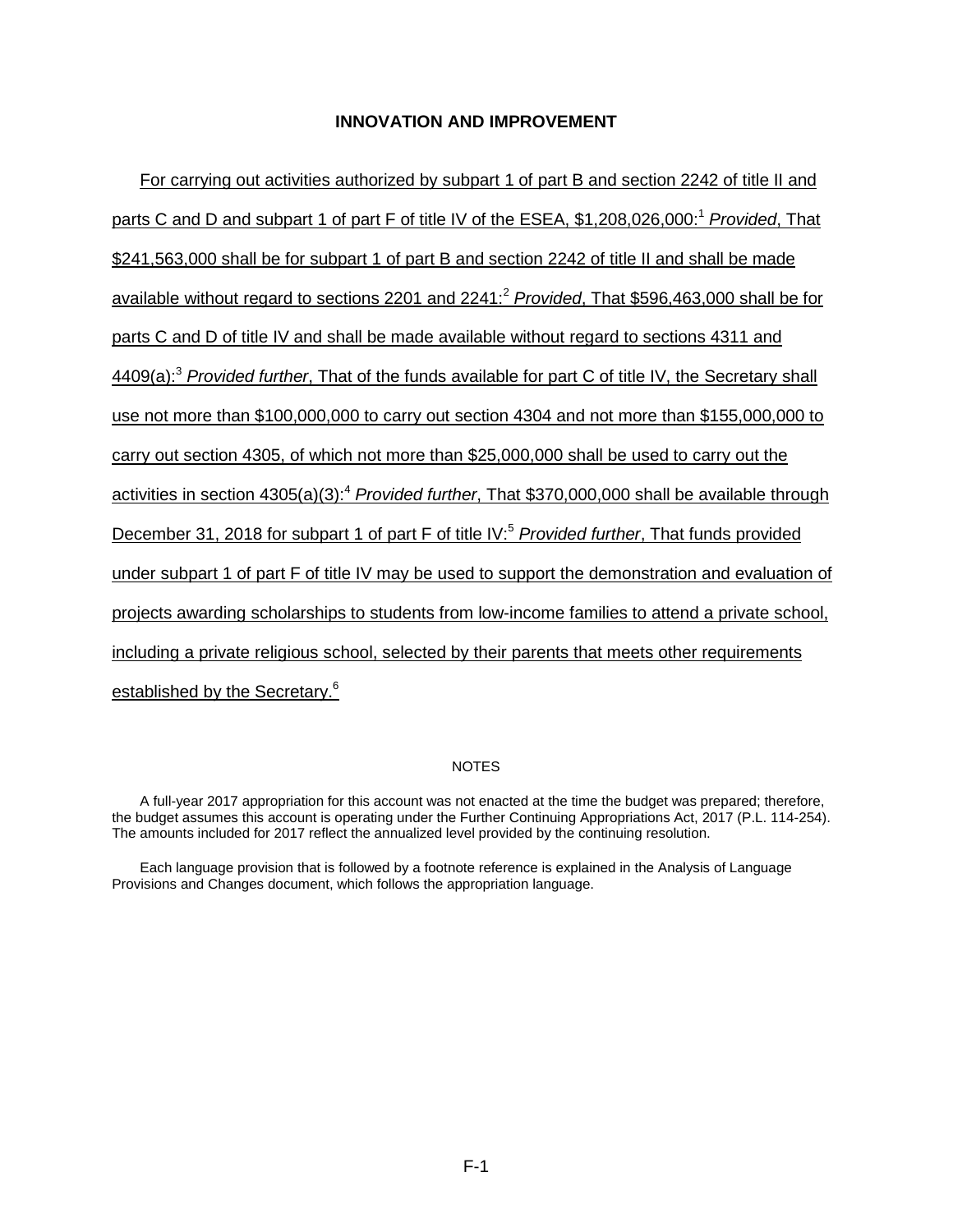# **Analysis of Language Provisions and Changes**

<span id="page-2-5"></span><span id="page-2-4"></span><span id="page-2-3"></span><span id="page-2-2"></span><span id="page-2-1"></span><span id="page-2-0"></span>

| Language Provision                                                                                                                                                                                                                                                                                                                                       | Explanation                                                                                                                                                                                                                                                                                                                 |
|----------------------------------------------------------------------------------------------------------------------------------------------------------------------------------------------------------------------------------------------------------------------------------------------------------------------------------------------------------|-----------------------------------------------------------------------------------------------------------------------------------------------------------------------------------------------------------------------------------------------------------------------------------------------------------------------------|
| <sup>1</sup> For carrying out activities authorized by<br>subpart 1 of part B and section 2242 of title II<br>and parts C and D and subpart 1 of part F of<br>title IV of the ESEA, \$1,208,026,000:                                                                                                                                                     | This language appropriates funds for<br><b>Teacher and School Leader Incentive</b><br><b>Grants, Supporting Effective Educator</b><br>Development, Charter Schools Grants,<br>Magnet Schools Assistance, and Education<br>Innovation and Research.                                                                          |
| <sup>2</sup> Provided, That \$241,563,000 shall be for<br>subpart 1 of part B and section 2242 of title II<br>and shall be made available without regard to<br>sections 2201 and 2241:                                                                                                                                                                   | This language provides funds for Teacher<br>and School Leader Incentive Grants and<br><b>Supporting Effective Educator Development</b><br>without regard to the sections of the<br><b>Elementary and Secondary Education Act</b><br>(ESEA) that specify the distribution of funds<br>appropriated under Part B of Title II. |
| <sup>3</sup> Provided, That \$596,463,000 shall be for<br>parts C and D of title IV and shall be made<br>available without regard to sections 4311 and<br>$4409(a)$ :                                                                                                                                                                                    | This language provides funds for Charter<br><b>Schools Grants and Magnet Schools</b><br>Assistance without regard to the sections of<br>the ESEA that specify the distribution of<br>funds appropriated under Parts C and D of<br>Title IV.                                                                                 |
| <sup>4</sup> Provided further, That of the funds available<br>for part C of title IV, the Secretary shall use<br>not more than \$100,000,000 to carry out<br>section 4304 and not more than<br>\$155,000,000 to carry out section 4305, of<br>which not more than \$25,000,000 shall be<br>used to carry out the activities in section<br>$4305(a)(3)$ : | This language establishes, from the Charter<br>Schools Grants appropriation, a maximum<br>amount for facilities grants; a maximum total<br>amount for Charter Management<br>Organization grants, Developer grants, and<br>national activities (collectively authorized<br>under ESEA section 4305).                         |
| <sup>5</sup> Provided further, That \$370,000,000 shall<br>be available through December 31, 2018 for<br>subpart 1 of part F of title IV:                                                                                                                                                                                                                | This language provides a specific funding<br>amount for Education Innovation and<br>Research and also extends the period of<br>Federal availability 3 months beyond the year<br>of appropriation.                                                                                                                           |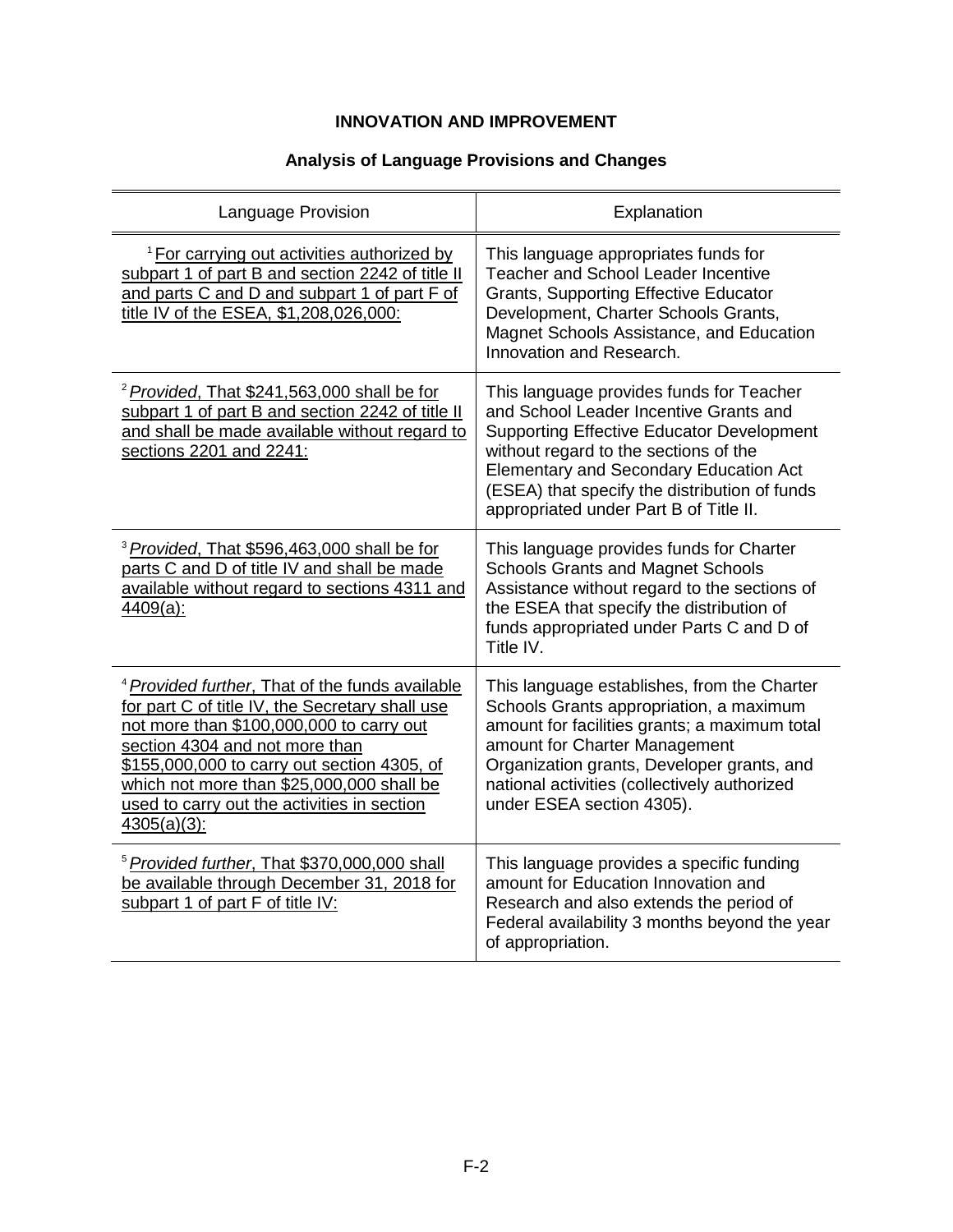# **Analysis of Language Provisions and Changes—continued**

<span id="page-3-0"></span>

| Language Provision                                                                                                                                                                                                                                                                                                                                                                                   | Explanation                                                                                                                                                                                                            |
|------------------------------------------------------------------------------------------------------------------------------------------------------------------------------------------------------------------------------------------------------------------------------------------------------------------------------------------------------------------------------------------------------|------------------------------------------------------------------------------------------------------------------------------------------------------------------------------------------------------------------------|
| <sup>6</sup> Provided further, That funds provided under<br>subpart 1 of part F of title IV may be used to<br>support the demonstration and evaluation of<br>projects awarding scholarships to students<br>from low-income families to attend a private<br>school, including a private religious school,<br>selected by their parents that meets other<br>requirements established by the Secretary. | This language permits the Secretary to make<br>awards under the Education Innovation and<br>Research program for projects providing<br>scholarships to students from low-income<br>families to attend private schools. |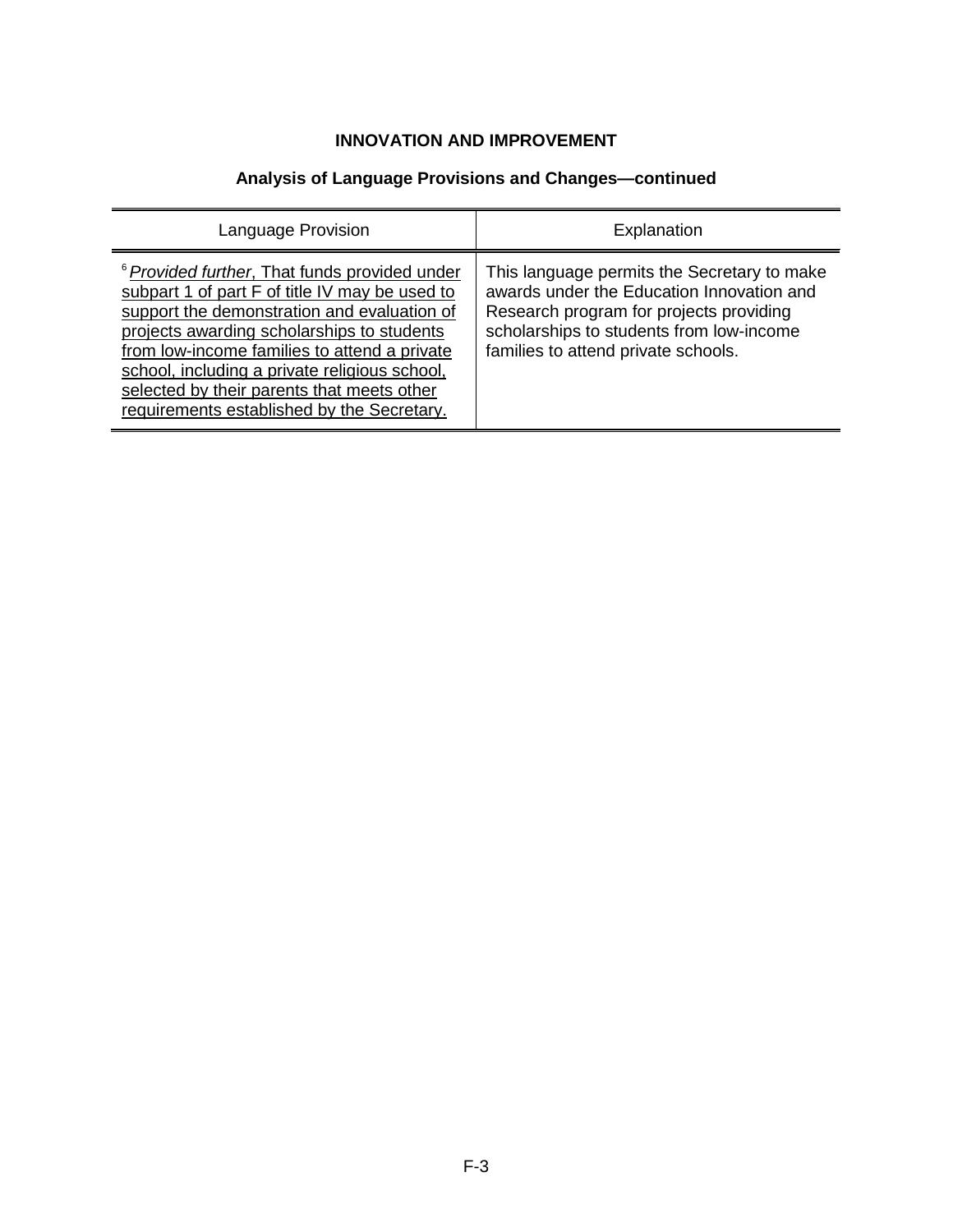#### **Appropriation, Adjustments, and Transfers**

(dollars in thousands)

<span id="page-4-0"></span>

| Appropriation/Adjustments/Transfers                                                             |             | 2017<br>2016 Annualized CR | 2018        |
|-------------------------------------------------------------------------------------------------|-------------|----------------------------|-------------|
| <b>Discretionary:</b>                                                                           |             |                            |             |
| Annualized CR (P.L. 114-254)                                                                    | \$1,181,226 | \$1,178,981                | \$1,208,026 |
| Total, discretionary appropriation                                                              | 1,181,226   | 1,178,981                  | 1,208,026   |
| Comparative transfer from:<br>School Improvement Programs for:<br>Supporting effective educator |             |                            |             |
|                                                                                                 | 93,993      | 93,814                     |             |
| Comparative transfer to:                                                                        |             |                            |             |
| Education for the Disadvantaged for:<br>Innovative approaches to literacy                       | $-27,000$   | $-26,949$                  | 0           |
| Comparative transfer to:<br><b>Safe Schools and Citizenship</b><br>Education for:               |             |                            |             |
| Full service community schools                                                                  | $-10,000$   | -9,981                     |             |
| Total, comparable discretionary                                                                 | 1,238,219   | 1,235,865                  | 1,208,026   |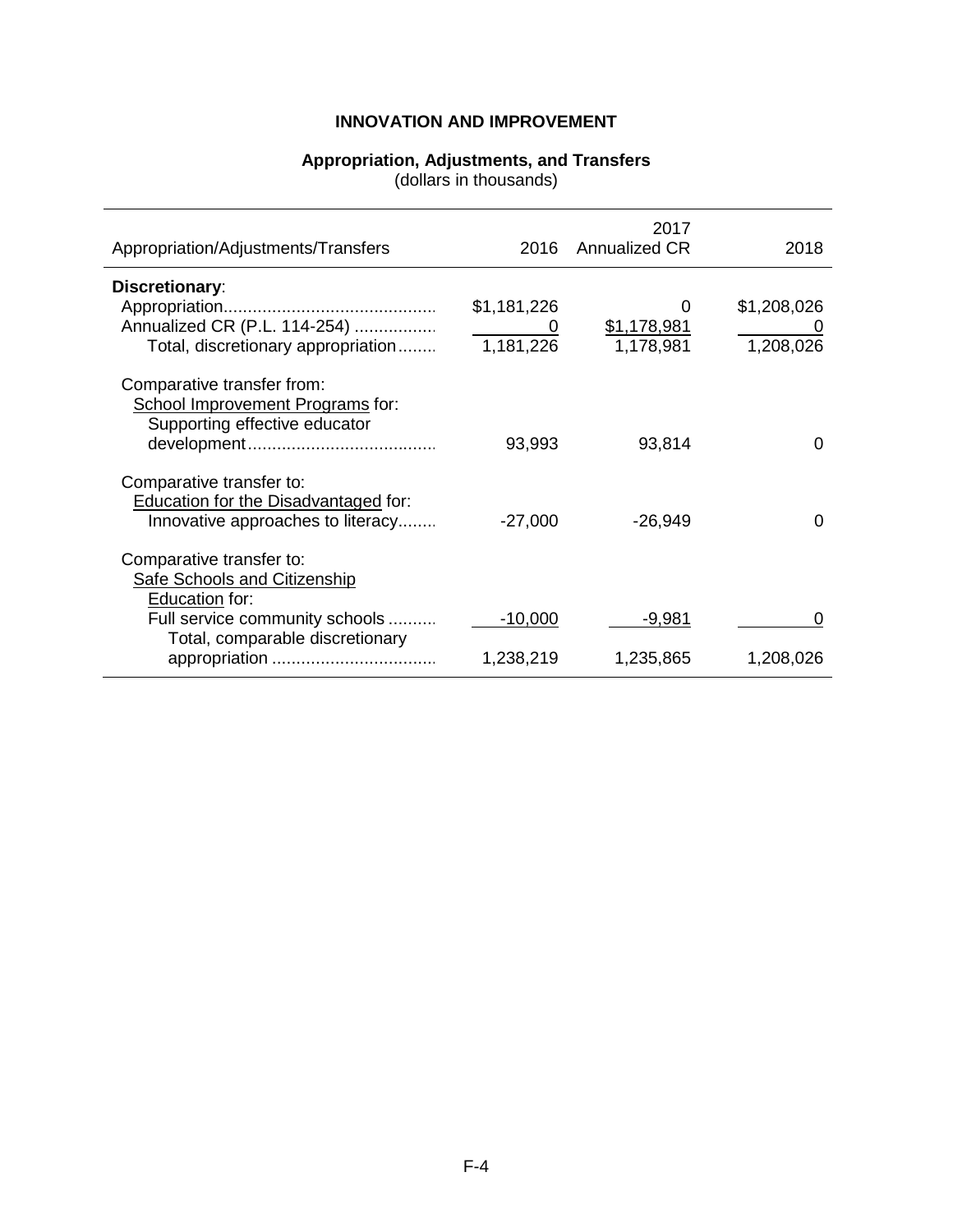## **Summary of Changes**

(dollars in thousands)

<span id="page-5-0"></span>

|                                                                                                                                                                                                                                                                                                                   |                               | \$1,235,866<br>1,208,026<br>$-27,840$ |
|-------------------------------------------------------------------------------------------------------------------------------------------------------------------------------------------------------------------------------------------------------------------------------------------------------------------|-------------------------------|---------------------------------------|
| Increases:                                                                                                                                                                                                                                                                                                        | 2017<br>Annualized<br>CR base | Change<br>from base                   |
| Program:                                                                                                                                                                                                                                                                                                          |                               |                                       |
| Increase for the Education Innovation and Research<br>program to support efforts to test and build evidence for<br>the effectiveness of private school choice as a strategy for<br>expanding school choices for parents who wish to send<br>their children to high quality private schools.                       | \$119,772                     | $+$ \$250,228                         |
| Increase for Charter Schools Grants to expand high-<br>quality public educational options available to students,<br>especially students from low-income families or attending<br>low-performing schools, by creating and expanding<br>effective charter schools.                                                  | 332,539                       | $+167,461$                            |
| Subtotal, increases                                                                                                                                                                                                                                                                                               |                               | +417,689                              |
| Decreases:                                                                                                                                                                                                                                                                                                        | 2017<br>Annualized<br>CR base | Change<br>from base                   |
| Program:                                                                                                                                                                                                                                                                                                          |                               |                                       |
| Decrease to Teacher and School Leaders Incentive<br>Grants (formerly the Teacher Incentive Fund) to support<br>only continuation awards in 2018, allowing the Department<br>to focus on monitoring performance and providing needed<br>technical assistance to grantees receiving new awards in<br>2016 and 2017. | \$229,563                     | $-$30,000$                            |
| Eliminate funding for American History and Civics<br>Academies because the program has limited national<br>impact and program activities can be more appropriately<br>supported with State, local, or private funds.                                                                                              | 1,812                         | $-1,812$                              |
| Decrease to Supporting Effective Educator Development<br>(SEED) because the Department would fund only<br>continuation awards.                                                                                                                                                                                    | 93,814                        | $-51,814$                             |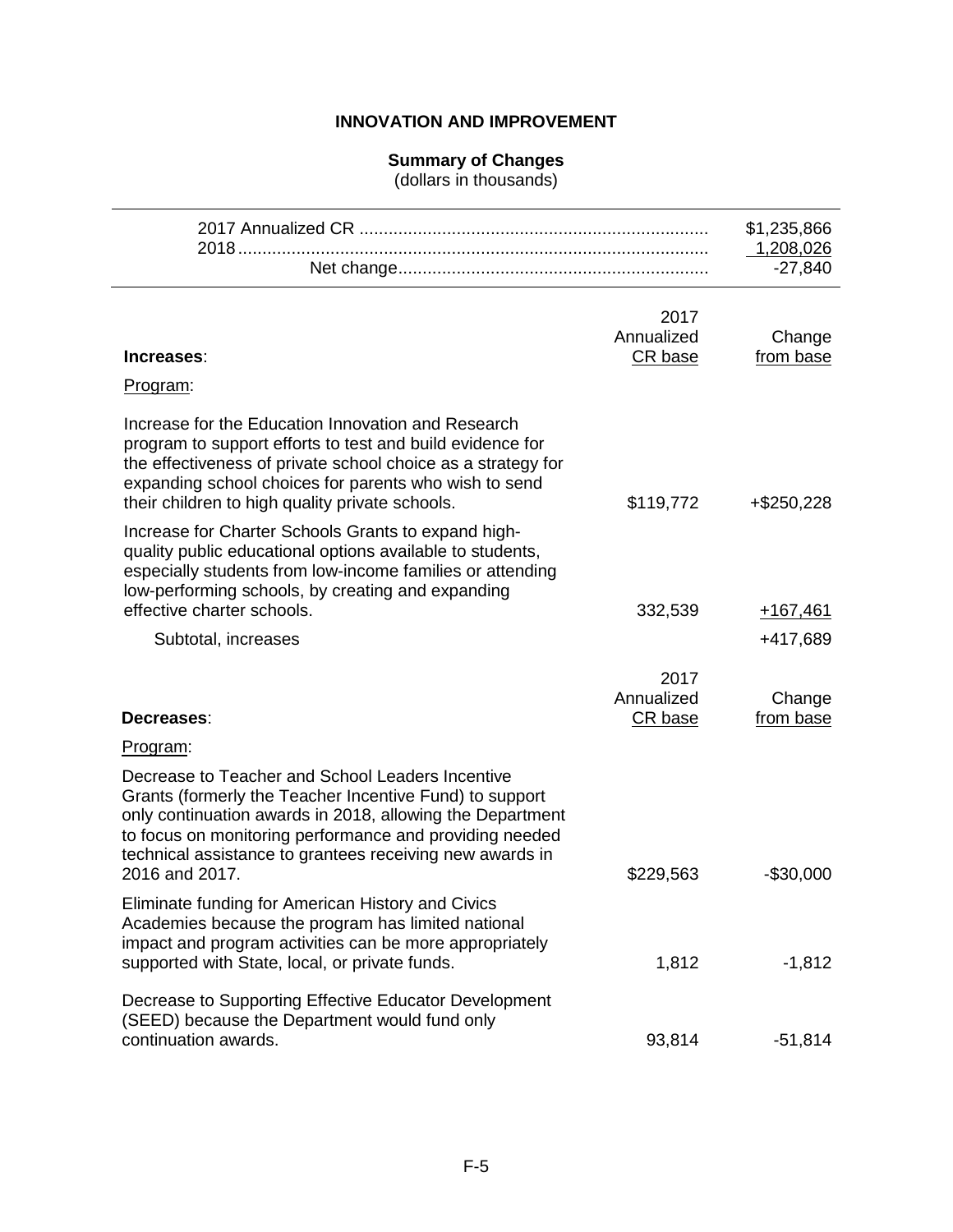# **Summary of Changes—continued**

| Decreases:                                                                                                                                                                                                                                                                                                                          | 2017<br>Annualized<br>CR base | Change<br>from base |
|-------------------------------------------------------------------------------------------------------------------------------------------------------------------------------------------------------------------------------------------------------------------------------------------------------------------------------------|-------------------------------|---------------------|
| Eliminate funding for School Leader Recruitment and<br>Support (formerly the School Leadership Program)<br>because the program has demonstrated minimal national<br>impact and other Federal funds are available to support<br>school leadership activities in high-need schools.                                                   | \$16,337                      | $-$16,337$          |
| Eliminate funding for Ready to Learn Programming (RTL)<br>because with the rise of the internet and the ready<br>availability of a wide range of digital games and devices<br>that support early learning, the RTL program is less<br>relevant and less necessary to provide funding to public<br>television networks and stations. | 25,692                        | $-25,692$           |
| Eliminate funding for Advanced Placement because this<br>program is no longer authorized.                                                                                                                                                                                                                                           | 28,429                        | $-28,429$           |
| Eliminate funding for Preschool Development Grants<br>because this program is no longer authorized under the<br>Elementary and Secondary Education Act.                                                                                                                                                                             | 249,525                       | $-249,525$          |
| Eliminate funding for Arts in Education because the<br>program has limited impact and funds activities that are<br>more appropriately supported with other Federal, State,<br>local, or private funds.                                                                                                                              | 26,949                        | $-26,949$           |
| Eliminate funding for the Non-Cognitive Skills initiative<br>because this program is no longer authorized.                                                                                                                                                                                                                          | 2,994                         | $-2,994$            |
| Eliminate funding for Javits Gifted and Talented Education<br>because the program has limited national impact and<br>program activities can be more appropriately supported                                                                                                                                                         |                               |                     |
| with State, local, or private funds.                                                                                                                                                                                                                                                                                                | 11,977                        | $-11,977$           |
| Subtotal, decreases                                                                                                                                                                                                                                                                                                                 |                               | -445,529            |
| Net change                                                                                                                                                                                                                                                                                                                          |                               | $-27,839$           |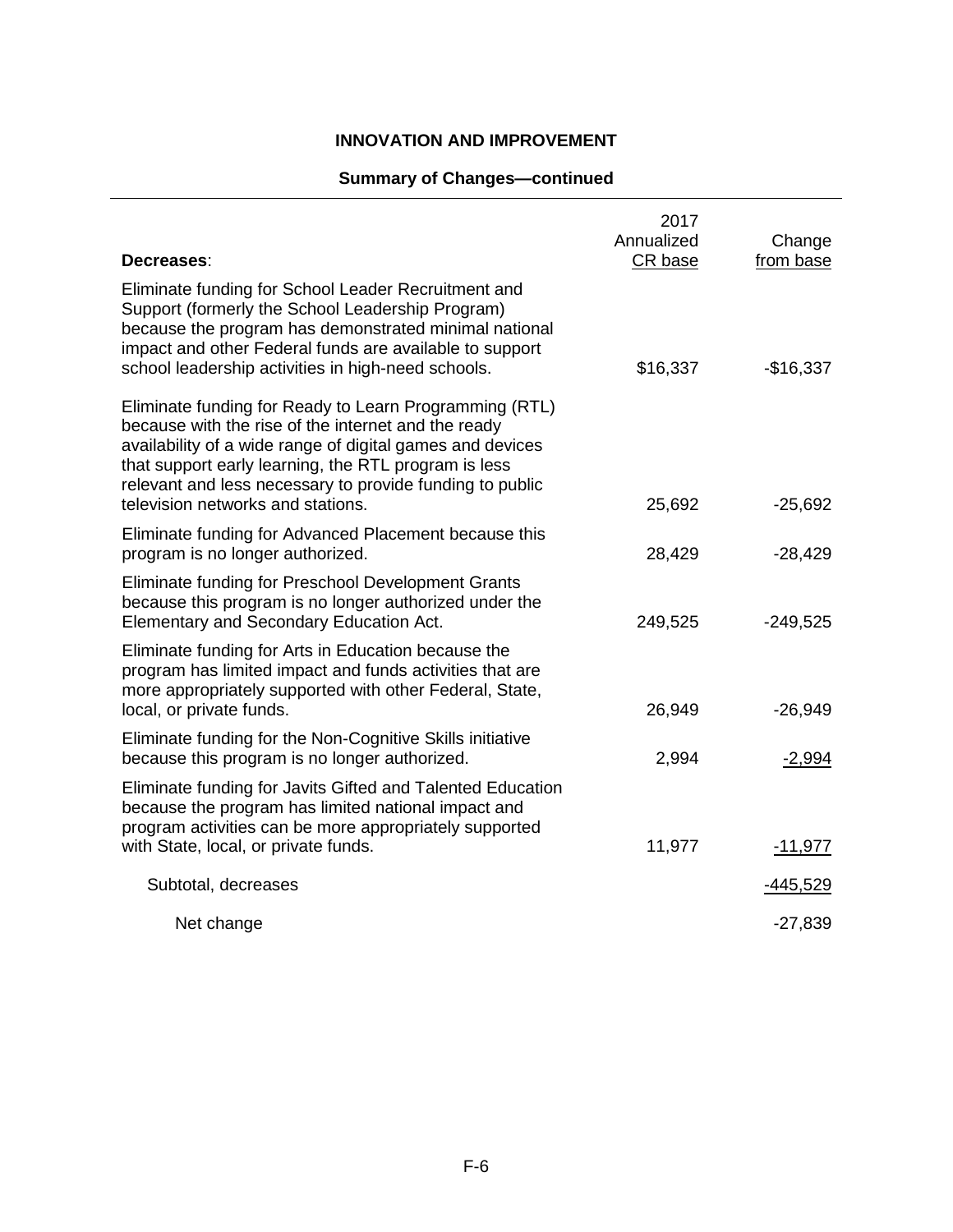**Authorizing Legislation**

(dollars in thousands)

<span id="page-7-0"></span>

| Activity                                                                                                                                | 2017<br>Authorized | 2017<br>Annualized CR | 2018<br>Authorized | 2018<br>Request |
|-----------------------------------------------------------------------------------------------------------------------------------------|--------------------|-----------------------|--------------------|-----------------|
| Education innovation and research (ESEA IV-F-1)                                                                                         | (1)                | \$119,772             | (1)                | \$370,000       |
| Teacher and school leader incentive grants<br>$(ESEA II-B-1)$                                                                           | (2)                | 229,563               | (2)                | 199,563         |
| American history and civics academies (ESEA II-B-3,<br>section 2232)                                                                    | (2)                | 1,812                 | (2)                | 0               |
| Supporting effective educator development (SEED)<br>(ESEA II-B-4, section 2242)                                                         | (2)                | 93,815                | (2)                | 42,000          |
| School leader recruitment and support (ESEA II-B-4,<br>section 2243)                                                                    | (2)                | 16,337                | (2)                | $\Omega$        |
| Charter schools grants (ESEA IV-C)                                                                                                      | \$270,000          | 332,539               | \$270,000          | 500,000         |
| Magnet schools assistance (ESEA IV-D)                                                                                                   | 94,000             | 96,463                | 96,820             | 96,463          |
| Ready to learn programming (ESEA IV-F-4,<br>section 4643)                                                                               | (1)                | 25,692                | (1)                | 0               |
| Advanced placement (ESEA I-G; struck by P.L. 114-95)                                                                                    | 0                  | 28,429                | 0                  | 0               |
| Preschool development grants (ESEA V-D subpart 1;<br>repealed by P.L. 114-95)                                                           | (3)                | 249,525               | (3)                | 0               |
| Arts in education (ESEA IV-F-4, section 4642)                                                                                           | (1)                | 26,949                | (1)                | 0               |
| Non-cognitive skills initiative (ESEA V-D, subpart 1;<br>repealed by P.L. 114-95)<br>Javits gifted and talented education (ESEA IV-F-4, | 0                  | 2,994                 | 0                  | 0               |
| section 4644)                                                                                                                           | (1)                | 11,977                | (1)                | 0               |
| Total definite authorization                                                                                                            | 364,000            |                       | 366,820            |                 |
| Total appropriation                                                                                                                     |                    | 1,235,866             |                    | 1,208,026       |
| Portion of request not authorized                                                                                                       |                    |                       |                    | 529,533         |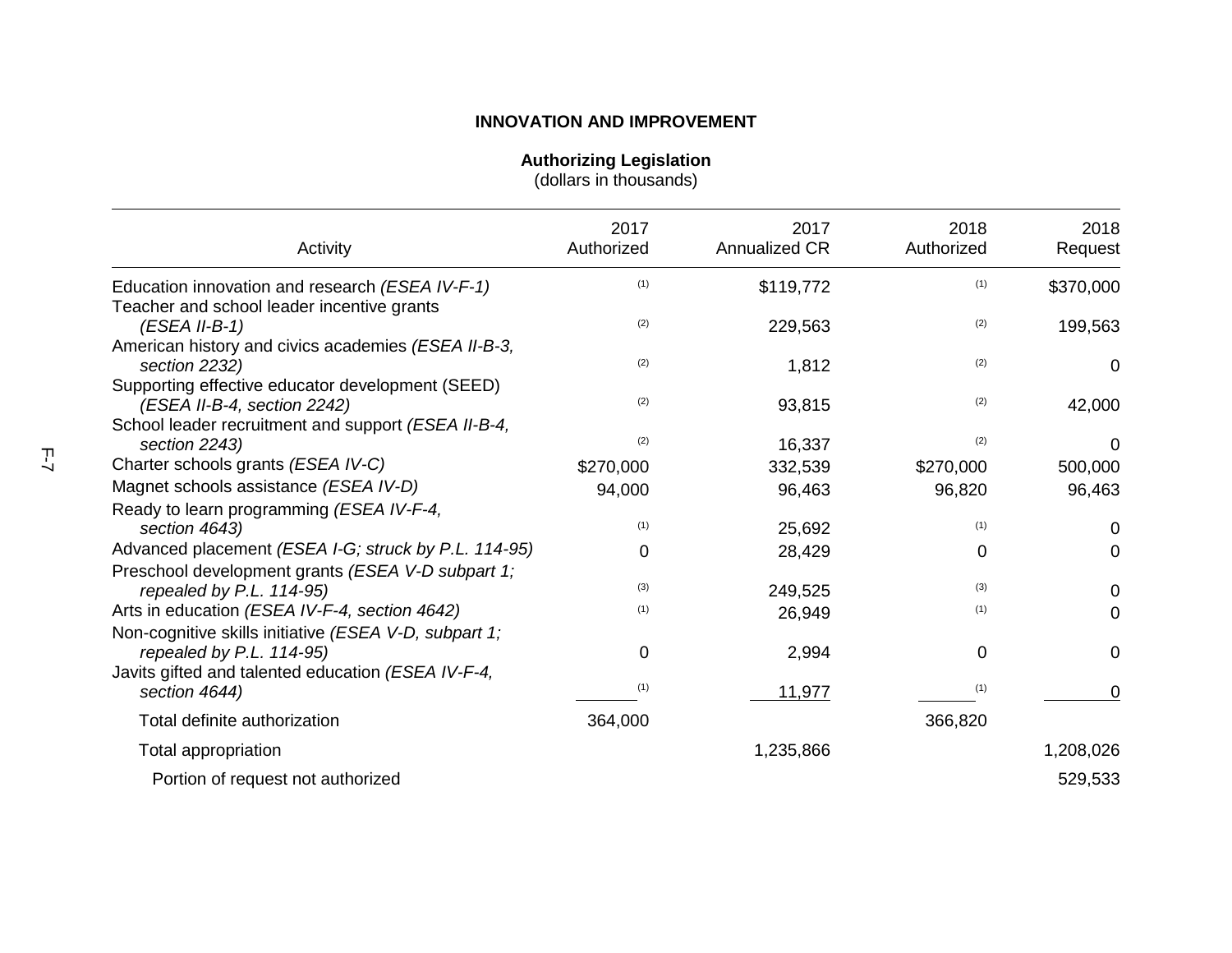#### **Authorizing Legislation—continued**

(dollars in thousands)

<sup>&</sup>lt;sup>1</sup> A total of \$200,741 thousand is authorized for Part F of Title IV for fiscal years 2017 and 2018. Of the funds appropriated for Part F, \$5,000 thousand is reserved for Subpart 3 and of the remainder, for fiscal year 2017, 36 percent is authorized for the Education Innovation and Research program; 36 percent is authorized for Subpart 2; and 28 percent is authorized for Subpart 4, which includes the Arts in Education, Ready to Learn Programming, and Javits Gifted and Talented programs.<br><sup>2</sup> A total of \$468,881 thousand is authorized for Part B of Title II for fiscal years 2017 and 2018. Of the funds appropriated for Part B, 49.1 percent is authorized for

Subpart 1, the Teacher and School Leader Incentive program; 34.1 percent is authorized for Subpart 2; 1.4 percent is authorized for Subpart 3, of which not less than 26 percent is reserved for American History and Civics Academies; and 15.4 percent is authorized is authorized for Subpart 4, of which not less than 74 percent is reserved for Supporting Effective Educator Development, not less than 22 percent is reserved for School Leader Recruitment and Support, not less than 2 percent is reserved for technical assistance and national evaluation, and not more than 2 percent for the STEM Master Teacher Corps.<br><sup>3</sup> The program is authorized under the Department of Health and Human Services per sec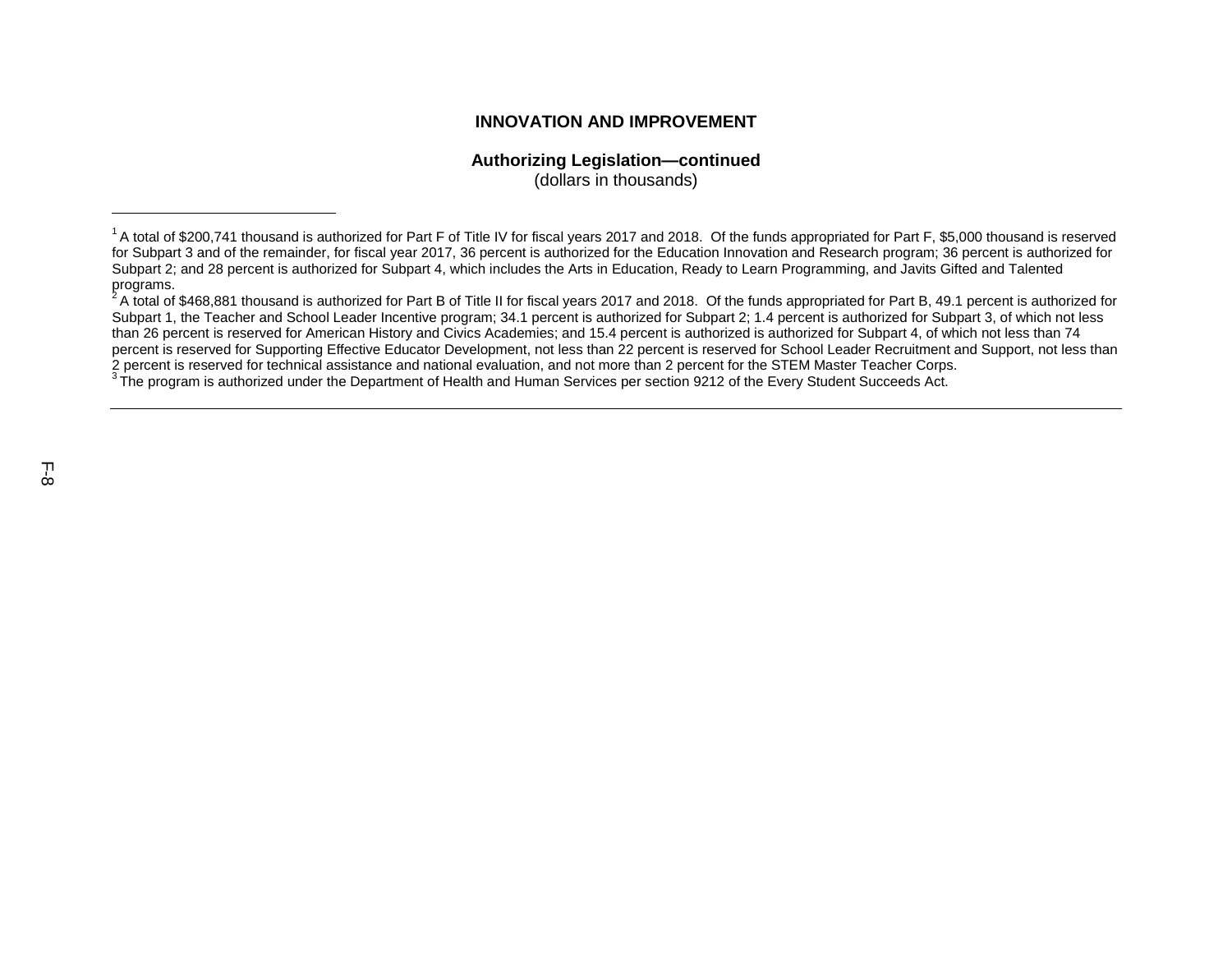#### **Appropriations History**

<span id="page-9-15"></span><span id="page-9-13"></span><span id="page-9-12"></span><span id="page-9-11"></span><span id="page-9-10"></span>(dollars in thousands)

<span id="page-9-14"></span><span id="page-9-0"></span>

| Year                                                             | <b>Budget</b><br><b>Estimate</b><br>to Congress | House<br>Allowance      | Senate<br>Allowance                 | Appropriation          |
|------------------------------------------------------------------|-------------------------------------------------|-------------------------|-------------------------------------|------------------------|
| 2009 Discretionary                                               | \$867,517                                       | \$976,8461              | $$944,314$ <sup>1</sup>             | \$996,425              |
| <b>Recovery Act Supplemental</b><br>(PL 111-5) (Discretionary)   | 0                                               | 225,000                 | 0                                   | 200,000                |
| 2010 Discretionary<br>Rescission (PL 111-226)<br>(Discretionary) | 1,489,949                                       | 1,347,363               | $1,234,787^2$                       | 1,389,065<br>(10, 700) |
| 2011 Discretionary                                               | 6,330,000                                       | $1,870,123^3$           | $2,224,843^2$                       | $1,856,179^{4}$        |
| 2012 Discretionary                                               | 4,995,000                                       | 821,411 <sup>5</sup>    | 1,740,212 <sup>5</sup>              | 1,527,536              |
| 2013 Discretionary                                               | 4,332,166                                       | 799,133 <sup>6</sup>    | 1,545,9666                          | 1,447,637              |
| 2014 Discretionary                                               | 5,335,000                                       | $N/A^7$                 | 1,331,598                           | 931,317                |
| 2015 Discretionary<br>2015 Mandatory                             | 5,335,000<br>5,000,000                          | $N/A^7$<br>$N/A^7$      | 868,721 <sup>8</sup><br>$0^8$       | 852,111<br>O           |
| 2016 Discretionary<br>2016 Mandatory                             | 1,601,559<br>1,000,000                          | 275,000°<br>$0^{\circ}$ | 694,616 <sup>9</sup><br>$0^{\circ}$ | 1,181,226<br>O)        |
| 2017 Discretionary<br>2017 Mandatory                             | 1,411,556<br>4,299,982                          | 632,93810<br>$0^{10}$   | 942,74310<br>$0^{10}$               | 887,57510<br>$0^{10}$  |
| 2018 Discretionary                                               | 1,208,026                                       |                         |                                     |                        |

<span id="page-9-1"></span> $1$  The levels for the House and Senate allowances reflect action on the regular annual 2009 appropriations bill, which proceeded in the 110<sup>th</sup> Congress only through the House Subcommittee and the Senate Committee.

<span id="page-9-2"></span>

<span id="page-9-3"></span>

The level for the Senate allowance reflects Committee action only.<br>
<sup>3</sup> The level for the Senate allowance reflects Committee action only.<br>
<sup>3</sup> The level for the House allowance reflect the House-passed full-year continuin

<span id="page-9-5"></span><span id="page-9-4"></span>[\(P](#page-9-14).L. 112-10).<br> $5$  The level for the House allowance reflects an introduced bill and the level for the Senate allowance reflects Senate Committee action only.

<span id="page-9-6"></span> $^6$  $^6$  The levels for the House and Senate allowances reflect action on the regular annual 2013 appropriations bill, which proceeded in the 112<sup>th</sup> Congress only through the House Subcommittee and the Senate Committee.<br><sup>[7](#page-9-14)</sup> The House allowance is shown as N/A because there was no Subcommittee action.

<span id="page-9-7"></span>

<span id="page-9-8"></span>Thelevel for the Senate allowance reflects Senate Subcommittee action only.<br><sup>9</sup> The levels for the Senate allowance reflects Senate Subcommittee action on the requier a<sup>9</sup>

<span id="page-9-9"></span>The levels for the House and Senate allowances reflect action on the regular annual 2016 appropriations bill, which proceeded in the 114<sup>th</sup> Congress only through the House Committee and Senate Committee.<br><sup>10</sup> The levels for the House and Senate allowances reflect Committee action on the regular annual 2017 appropriation

bill; the Appropriation reflects the Consolidated Appropriations Act, 2017.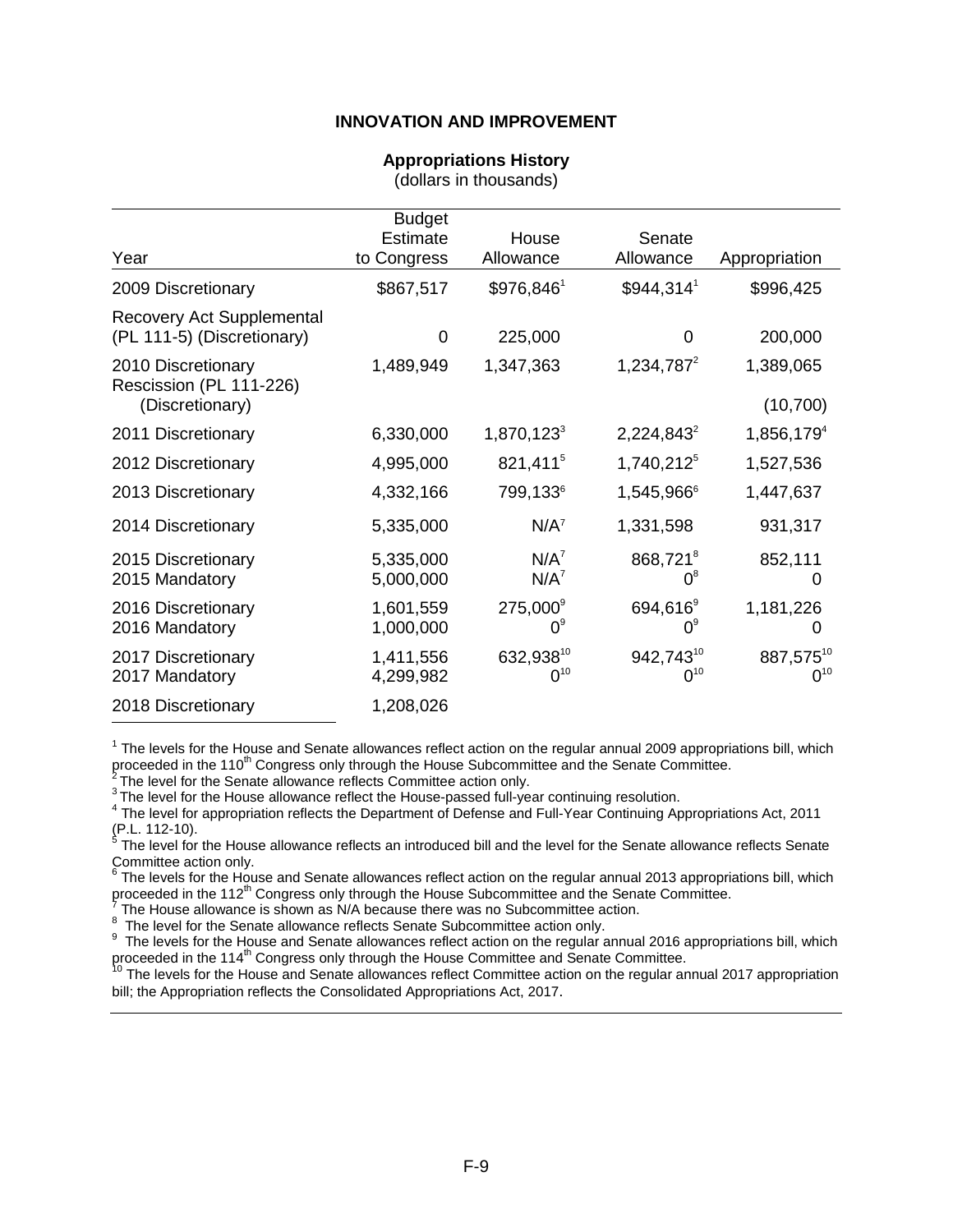#### **Significant Items in FY 2017 Appropriations Reports**

#### <span id="page-10-0"></span>**Supporting Effective Educator Development**

- Senate: The Committee directs the department to manage these appropriations efficiently, in a manner that is beneficial to all potential grantees and simplifies administration of the program. Further, the Committee directs the Department to ensure a smooth transition in program costs from fiscal year 2017 through fiscal year 2018.
- Response: The Department has developed plans to ensure that grantees receiving awards authorized under fiscal years 2015 and 2016 appropriations language receive continuation awards, pending availability of funds, to complete their work. The Department announced a competition for new awards under the ESSA authority on April 20, 2017.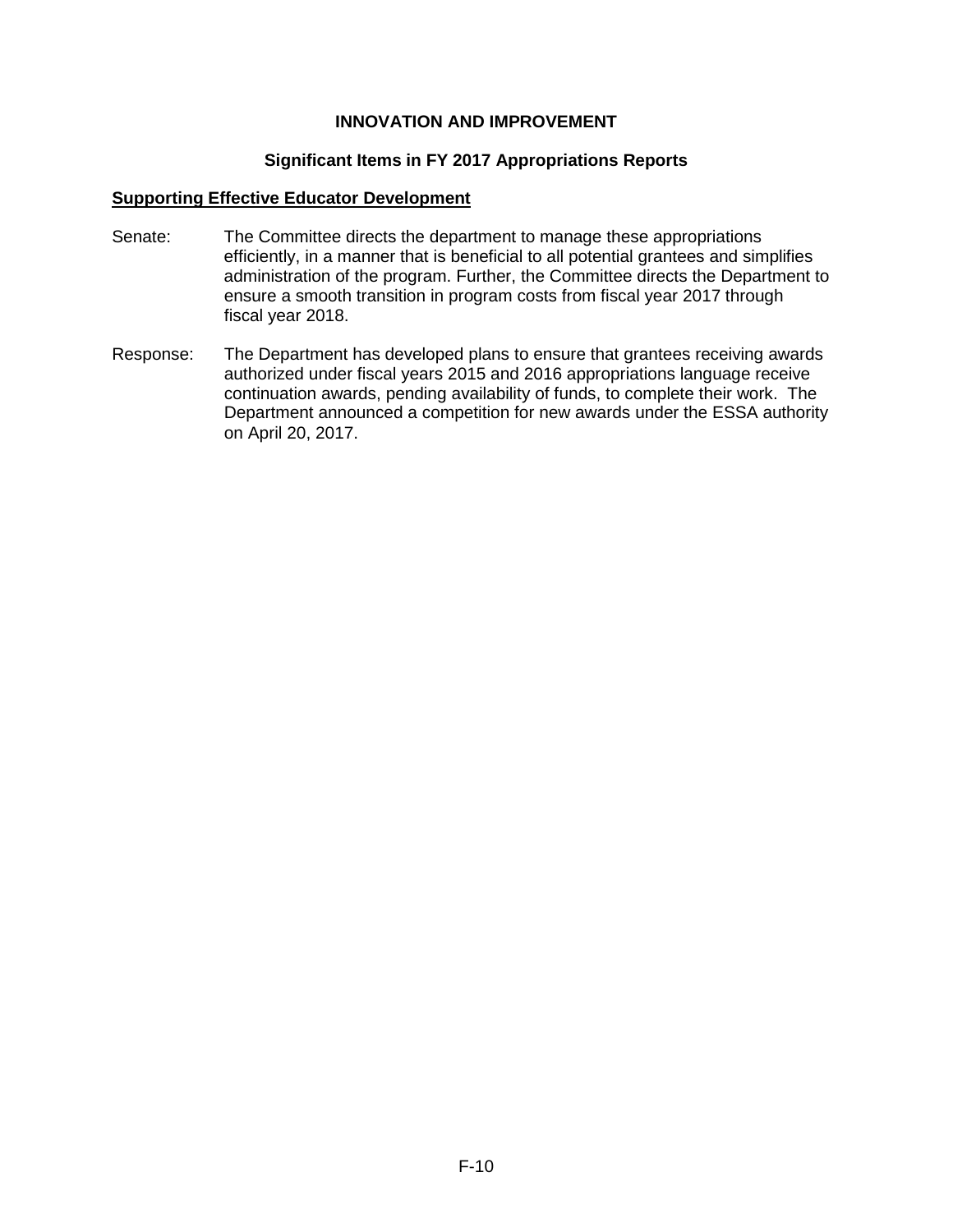#### DEPARTMENT OF EDUCATION FISCAL YEAR 2018 PRESIDENT'S BUDGET (in thousands of dollars)

|                                                                                              |          |               |                 |               | 2018          | 2018 President's Budget        |             | 2018 President's Budget        |             |
|----------------------------------------------------------------------------------------------|----------|---------------|-----------------|---------------|---------------|--------------------------------|-------------|--------------------------------|-------------|
|                                                                                              | Category | 2016          | 2017 Annualized | 2017          | President's   | Compared to 2017 Annualized CR |             | Compared to 2017 Appropriation |             |
| Account, Program and Activity                                                                | Code     | Appropriation | CR              | Appropriation | <b>Budget</b> | Amount                         | Percent     | Amount                         | Percent     |
| <b>Innovation and Improvement</b>                                                            |          |               |                 |               |               |                                |             |                                |             |
| 1. Education innovation and research (ESEA IV-F-1) <sup>1</sup>                              | D        | 120,000       | 119,772         | 100,000       | 370,000       | 250,228                        | 208.92%     | 270,000                        | 270.00%     |
| 2. Teacher and school leader incentive grants (ESEA II-B-1)                                  |          | 230,000       | 229,563         | 200,000       | 199,563       | (30,000)                       | $-13.07%$   | (437)                          | $-0.22%$    |
| 3. American history and civics education (ESEA II-B-3, section 2233)                         |          | 1,815         | 1,812           | 3,515         | 0             | (1, 812)                       | $-100.00\%$ | (3, 515)                       | $-100.00%$  |
| 4. Supporting effective educator development (SEED) (ESEA II-B-4, section 2242) <sup>2</sup> | Đ        | 93,993        | 93,815          | 65,000        | 42,000        | (51, 815)                      | $-55.23%$   | (23,000)                       | $-35.38%$   |
| 5. School leader recruitment and support (ESEA II-B-4, section 2243)                         |          | 16,368        | 16,337          | 14,500        | $\Omega$      | (16, 337)                      | $-100.00\%$ | (14,500)                       | $-100.00\%$ |
| 6. Charter schools grants (ESEA IV-C)                                                        |          | 333,172       | 332,539         | 342,172       | 500,000       | 167,461                        | 50.36%      | 157,828                        | 46.13%      |
| 7. Magnet schools assistance (ESEA IV-D)                                                     |          | 96,647        | 96,463          | 97,647        | 96,463        | 0                              | 0.00%       | (1, 184)                       | $-1.21%$    |
| 8. Ready to learn programming (ESEA IV-F-4, section 4643) <sup>3</sup>                       |          | 25,741        | 25,692          | 25,741        | 0             | (25, 692)                      | $-100.00\%$ | (25, 741)                      | $-100.00\%$ |
| 9. Advanced placement (ESEA I-G; struck by P.L. 114-95)                                      | D        | 28,483        | 28,429          | $\Omega$      | 0             | (28, 429)                      | $-100.00\%$ |                                | ---         |
| 10. Fund for the Improvement of Education (FIE):                                             |          |               |                 |               |               |                                |             |                                |             |
| (a) Preschool development grants (ESEA V-D subpart 1; repealed by P.L. 114-95) <sup>3</sup>  | D        | 250,000       | 249,525         |               | 0             | (249, 525)                     | $-100.00\%$ |                                |             |
| (b) Arts in education (ESEA IV-F-4, section 4642)                                            |          | 27,000        | 26,949          | 27,000        | 0             | (26, 949)                      | $-100.00\%$ | (27,000)                       | $-100.00\%$ |
| (c) Non-cognitive skills initiative (ESEA V-D, subpart 1; repealed by P.L. 114-95)           |          | 3,000         | 2,994           |               |               | (2,994)                        | $-100.00\%$ |                                | $--$        |
| (d) Javits gifted and talented education (ESEA IV-F-4, section 4644)                         | Đ        | 12,000        | 11,977          | 12,000        | $\Omega$      | (11, 977)                      | $-100.00\%$ | (12,000)                       | $-100.00\%$ |
| Total <sup>4</sup>                                                                           | D        | 1,238,219     | 1,235,866       | 887,575       | 1,208,026     | $-27,840$                      | $-2.25%$    | 320,451                        | 36.10%      |

<span id="page-11-0"></span>NOTES: D = discretionary program; M = mandatory program

Detail may not add to totals due to rounding.

*1 Prior to fiscal year 2017, the program was Investing in Innovation (i3), as authorized by P.L. 107-110, ARRA section 14007.*

<sup>2</sup> Adjusted for comparability. In the 2016 and 2017 Annualized CR columns, includes funds for Supporting Effective Educator Development (SEED) that were provided under Supporting Effective Instruction State Grants *in the School Improvement Programs account.* 

*3 Beginning with the 2017 Appropriation, this program is administered and funded under the Department of Health and Human Services.*

4 Adjusted for comparability. The 2016 Appropriation column excludes \$27,000 thousand for Innovative Approaches to Literacy and \$10,000 thousand for Full-Service Community Schools, shown under the Education for the Disadva *and Safe Schools and Citizenship Education accounts, respectively.*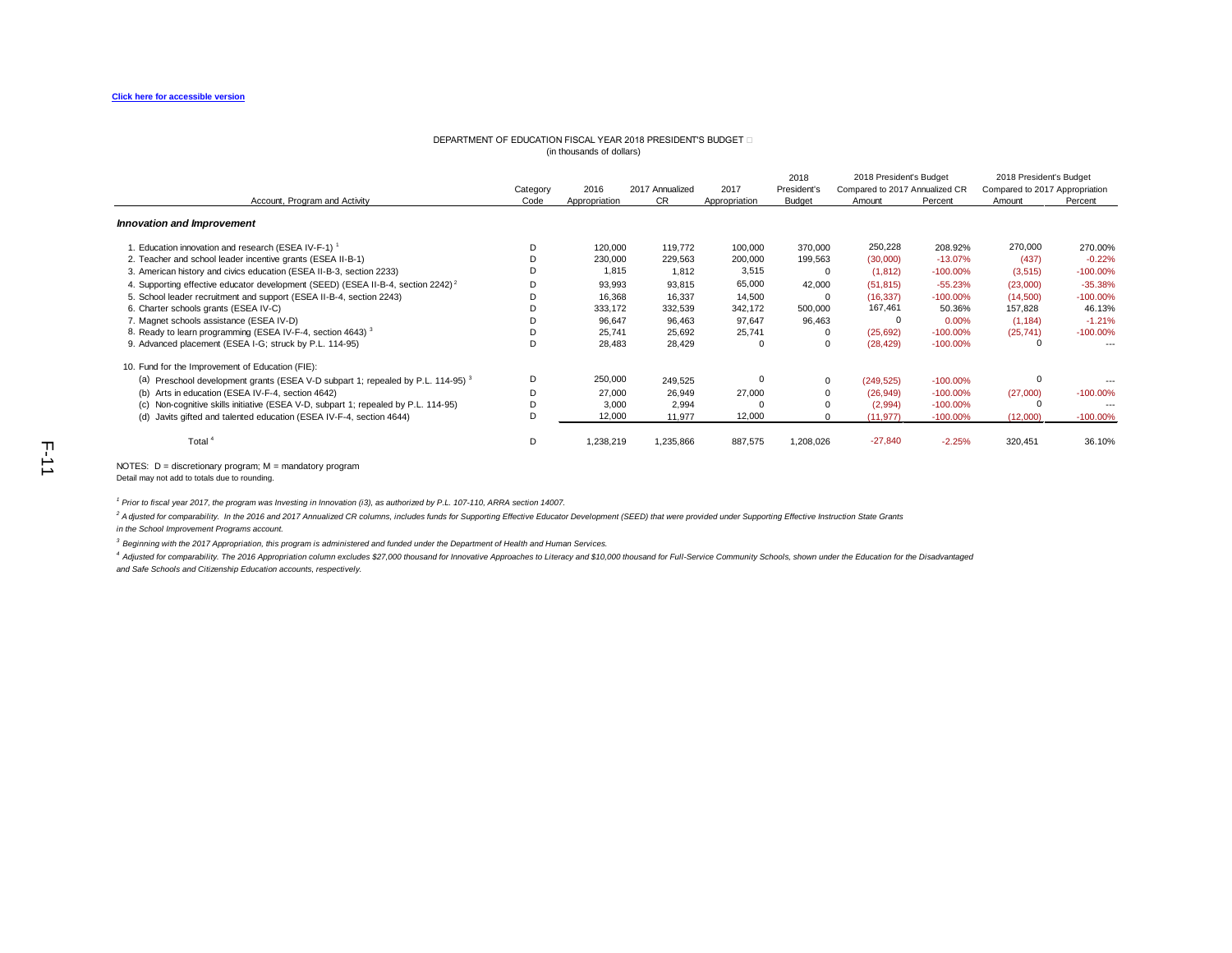## **Summary of Request**

Programs in the Innovation and Improvement account support the goal of improving student achievement in two key ways: (1) providing parents with expanded options for the education of their children along with providing incentives to test, evaluate, and expand innovative educational strategies and practices relating to those options; and (2) increasing the supply of effective teachers and principals. The Administration requests a total of \$1.2 billion for these activities. A full-year 2017 appropriation was not enacted at the time the FY 2018 Budget was prepared; therefore, the Budget assumes the Department is operating under the Further Continuing Appropriations Act, 2017 (P.L 114–254). The amounts included for 2017 reflect the annualized level provided by the Continuing Resolution. The Department of Education Appropriations Act, 2017, provided \$887.6 million, a decrease of \$ 256.7 million, or 22 percent less than the 2016 level for programs in this account.

## **Expanding Educational Options**

The Administration requests \$500.0 million for **Charter Schools Grants**, an increase of \$167.5 million, or 50 percent, to support the opening of new charter schools and the replication and expansion of high-quality charter schools. The request is a central element of the Administration's efforts to empower States and communities to increase the number of highquality educational options available to meet the needs of students and their families, particularly those from underprivileged backgrounds. The request would also provide significant increases for grants to States and nonprofit entities to improve charter schools' access to facilities and for an expanded set of national activities.

The request also includes \$370.0 million for the **Education Innovation and Research** program (previously Investing in Innovation), an increase of \$250.2 million that would support the demonstration and evaluation of private school choice strategies aimed at empowering parents to select the best schools for their children, whether public or private; improving educational outcomes for students from low-income families; and increasing competition in publicly funded education systems.

In addition, the Administration requests \$96.5 million for **Magnet Schools Assistance** to LEAs to establish and operate magnet schools that are part of an approved desegregation plan and that are designed to increase racial integration and expand the range of educational options available to parents and students.

## **Supporting Educators**

The request also would continue to support key competitive grant programs that help States and local educational agencies (LEAs) increase the effectiveness of teachers and principals.

• \$199.6 million for **Teacher and School Leader Incentive Grants** to develop, implement, improve, or expand human capital management systems or performance-based compensation systems, especially in high-need schools. The requested funds would support the continuation costs of grant awards made in 2016 and 2017.

\$42.0 million for **Supporting Effective Educator Development** to provide competitive grants to institutions of higher education, national nonprofit entities, and the BIE to provide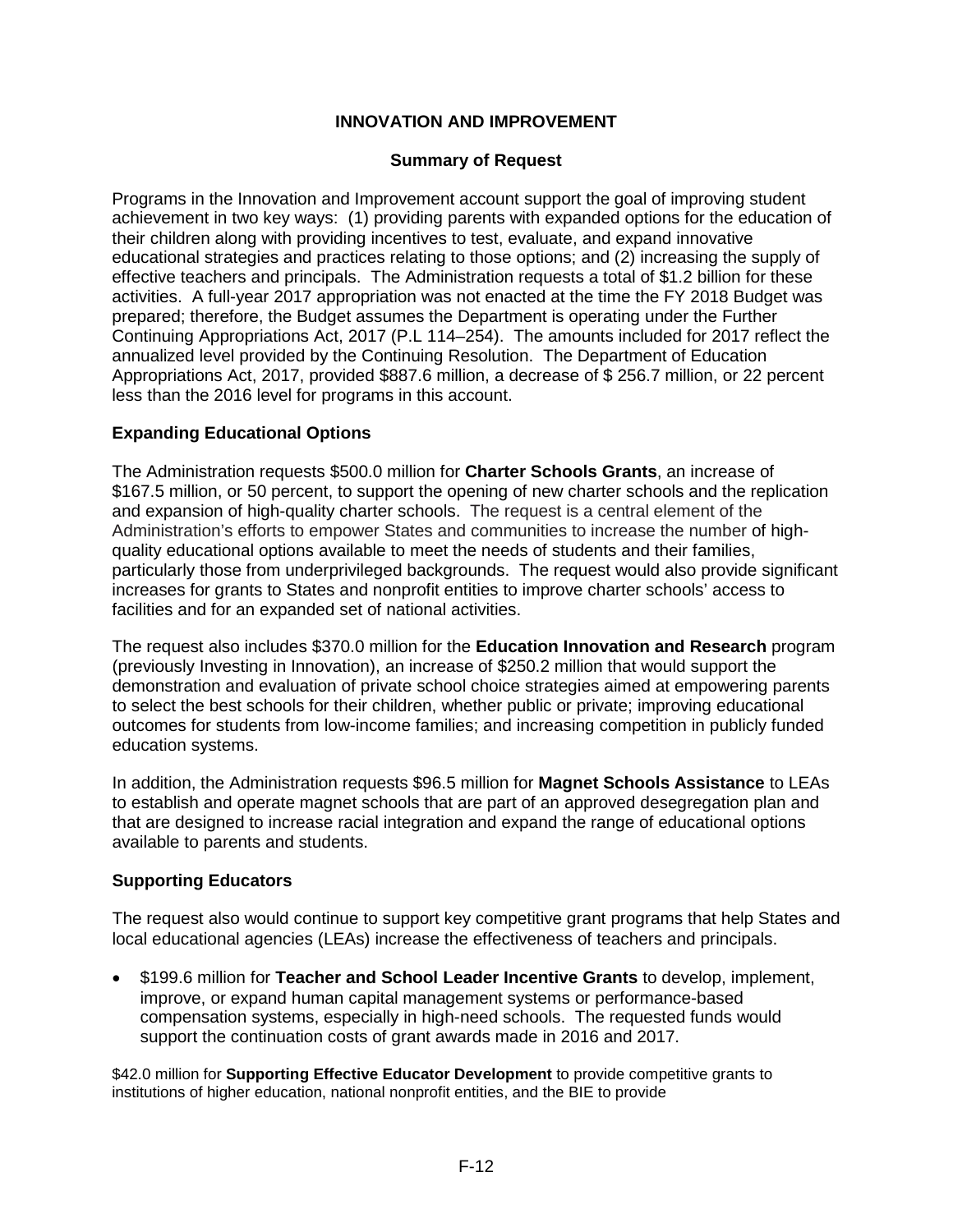#### **Summary of Request—continued**

educators with evidence-based professional development and to support pathways that allow educators with nontraditional preparation and certification to obtain employment in traditionally underserved local educational agencies. The requested funds would support the continuation costs of grant awards made in 2017.

#### **Discontinued Programs**

The Administration is not requesting funding for the **Advanced Placement** program and the **Non-Cognitive Skills Initiative** because they are not included in the reauthorized Elementary and Secondary Education Act. The request also would not fund **American History and Civics Academies**, **School Leader Recruitment and Support**, **Ready to Learn Programming**, **Arts in Education**, and **Javits Gifted and Talented Education**. The **Preschool Development Grants (PDG)** program is no longer administered by the Department of Education following enactment of the Every Student Succeeds Act, which moved the program to the Department of Health and Human Services (HHS). No funds for PDG are included under the Administration's fiscal year 2018 request for HHS.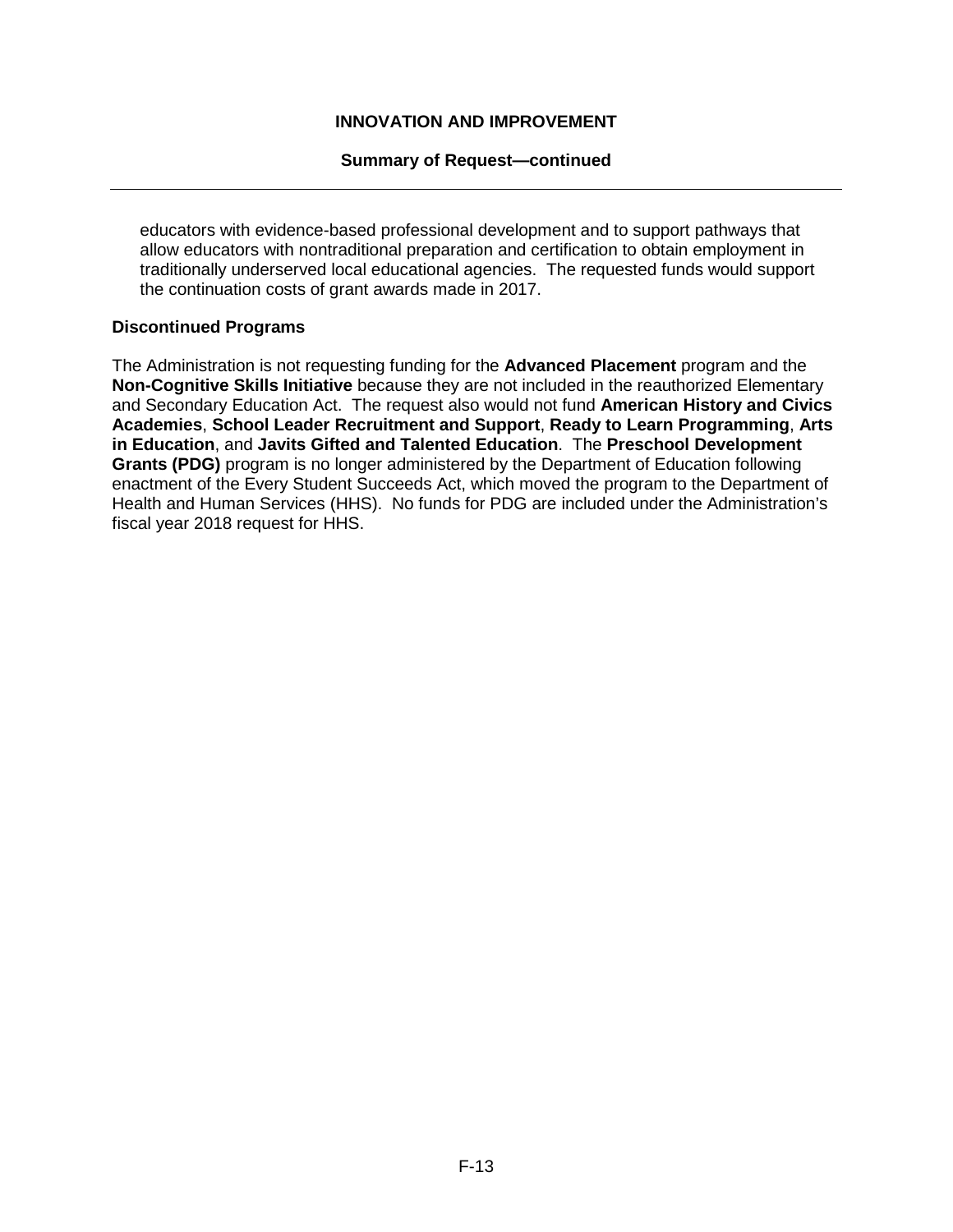# <span id="page-14-1"></span><span id="page-14-0"></span>Education innovation and research

(Elementary and Secondary Education Act, as amended, Title IV, Part F, Subpart 1)

(dollars in thousands)

FY 2018 Authorization: [\(1\)](#page-14-2)

Budget Authority:

<span id="page-14-3"></span>

| 2017          | 2017          |           | Change from        |
|---------------|---------------|-----------|--------------------|
| Annualized CR | Appropriation |           | 2018 Annualized CR |
| \$119,772     | \$100,000     | \$370,000 | +\$250,228         |

<span id="page-14-2"></span> $1$  A total of \$200,741 thousand is authorized for Part F of Title IV. Of the total amount appropriated for Title IV, Part F, \$5,000 thousand is reserved to carry out Subpart 3, of the remainder, 36 percent is available for programs under Subpart 1.

# PROGRAM DESCRIPTION

The Education Innovation and Research (EIR) program—the successor to the Investing in Innovation (i3) program—supports the creation, development, implementation, replication, and scaling up of evidence-based, field-initiated innovations designed to improve student achievement and attainment for high-need students. The EIR program retains the core purpose of i3, which supported innovative and proven approaches that address persistent education challenges while also building knowledge of what works in education. The Every Student Succeeds Act, which reauthorized the Elementary and Secondary Education Act, made changes from the i3 program that include expansion of the entities eligible to receive funds, a new rural set-aside, and more flexible requirements for matching funds.

The EIR program incorporates a tiered-evidence framework that supports larger awards for projects with the strongest evidence base as well as promising earlier-stage projects operated by grantees that are willing to undergo rigorous evaluation. Funds may be used for: (1) earlyphase grants for the development, implementation, and feasibility testing of an intervention or innovation which prior research suggests has promise, in order to determine whether the intervention can improve student academic outcomes (similar to Development grants under i3); (2) mid-phase grants for implementation and rigorous evaluation of interventions that have been successfully implemented under early-phase grants or have met similar criteria for documenting program effectiveness (similar to Validation grants under i3); and (3) expansion and replication of interventions or innovations that have been found to produce a sizable impact under a midphase grant or have met similar criteria for documenting program effectiveness (similar to Scale-up grants under i3). All grantees must carry out a rigorous independent evaluation of the effectiveness of their project.

Eligible applicants include (1) local educational agencies (LEAs); (2) State educational agencies (SEAs); (3) the Bureau of Indian Education (BIE); (4) consortia of LEAs or SEAs; (5) nonprofit organizations; or (6) SEAs, LEAs, or the BIE in consortia with a nonprofit organization, a business, an educational service agency, or an institution of higher education. At least 25 percent of the funds appropriated for the program must be used for awards to serve rural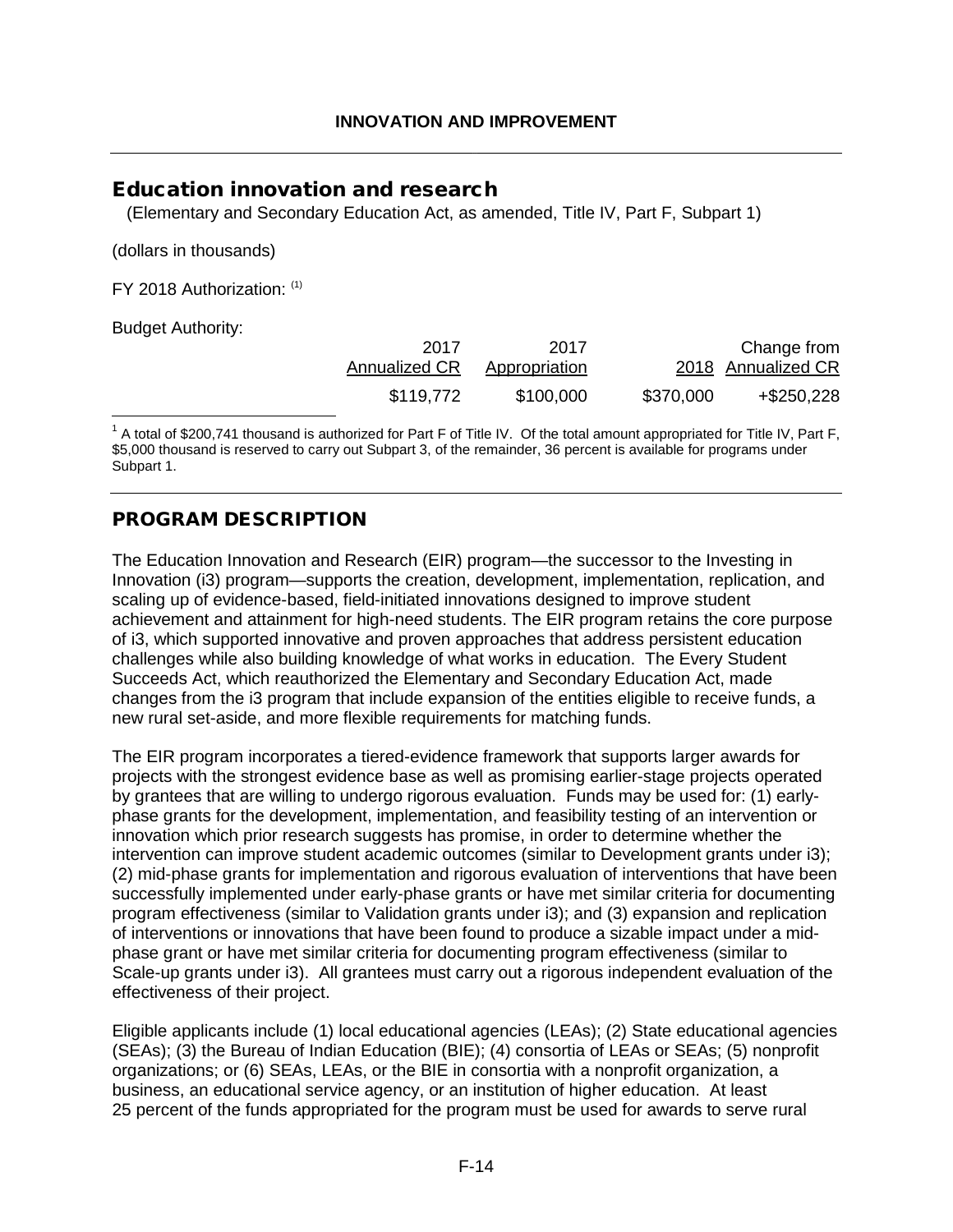#### **Education innovation and research**

areas, contingent on receipt of enough applications of sufficient quality. Grantees must provide matching funds equal to 10 percent of their grant award (in cash or in-kind) from Federal, State, local, or private sources. The Department may waive this requirement under certain circumstances. In addition, the Department may reserve up to 5 percent of program funds to provide technical assistance and disseminate best practices.

Funding levels for the past 5 fiscal years were:

| <b>Fiscal Year</b> | (dollars in thousands) |
|--------------------|------------------------|
|                    |                        |
|                    |                        |
|                    |                        |
|                    |                        |
|                    |                        |
|                    |                        |

# FY 2018 BUDGET REQUEST

For fiscal year 2018, the Administration requests \$370 million for the EIR program, an increase of \$250 million over the fiscal year 2017 annualized Continuing Resolution level. The Department of Education Appropriations Act, 2017, provided \$100 million for this program. This request is part of the \$1.4 billion increase in public and private school choice requested for charter schools and a Title I increase that enables Federal, State, and local funding to follow the student to the school of his or her parents' choice. The proposed increase for EIR would support efforts to test and build evidence for the effectiveness of private school choice as a strategy for (1) expanding school choices for parents who wish to send their children to high quality private schools; (2) improving educational outcomes for students from low-income families or students enrolled in persistently low-performing schools; and (3) increasing competition in order to improve the quality and performance of all schools. The Administration believes that expanding public and private school choice through student-centered reforms is necessary to ensure that students from low-income families have access to a quality education that will prepare them for further education and entering the workforce.

In addition, the increase of private school choice options at the State level shows the growing popularity of school choice options. For example, according to the National Conference of State Legislatures, more than half the States had opted to extend school choice options to private schools as of December 2016. Data show that a larger percent of parents are happy with their child's school if they can choose the school. Specifically, the 2015 Digest of Education Statistics reported that in 2012, compared with parents assigned to a public school, a higher percentage of students in a public school of choice had parents who were very satisfied with their children's school. Significantly, the highest percentage of students with parents who were very satisfied with their children's school were in a private school.<sup>[1](#page-15-0)</sup> Gallup's Education and Work survey data published in 2016 showed that an average of 62 percent of parents who

<span id="page-15-0"></span> $1$  National Center for Education Statistics (201[6\). Digest of Education Statistics, 2015.](https://nces.ed.gov/pubs2016/2016014.pdf) Table 206.50. "Percentage of students enrolled in grades 3 through 12 whose parents were satisfied or dissatisfied with various aspects of their children's schools, by public and private school type: 2003, 2007, and 2012." U.S. Department of Education.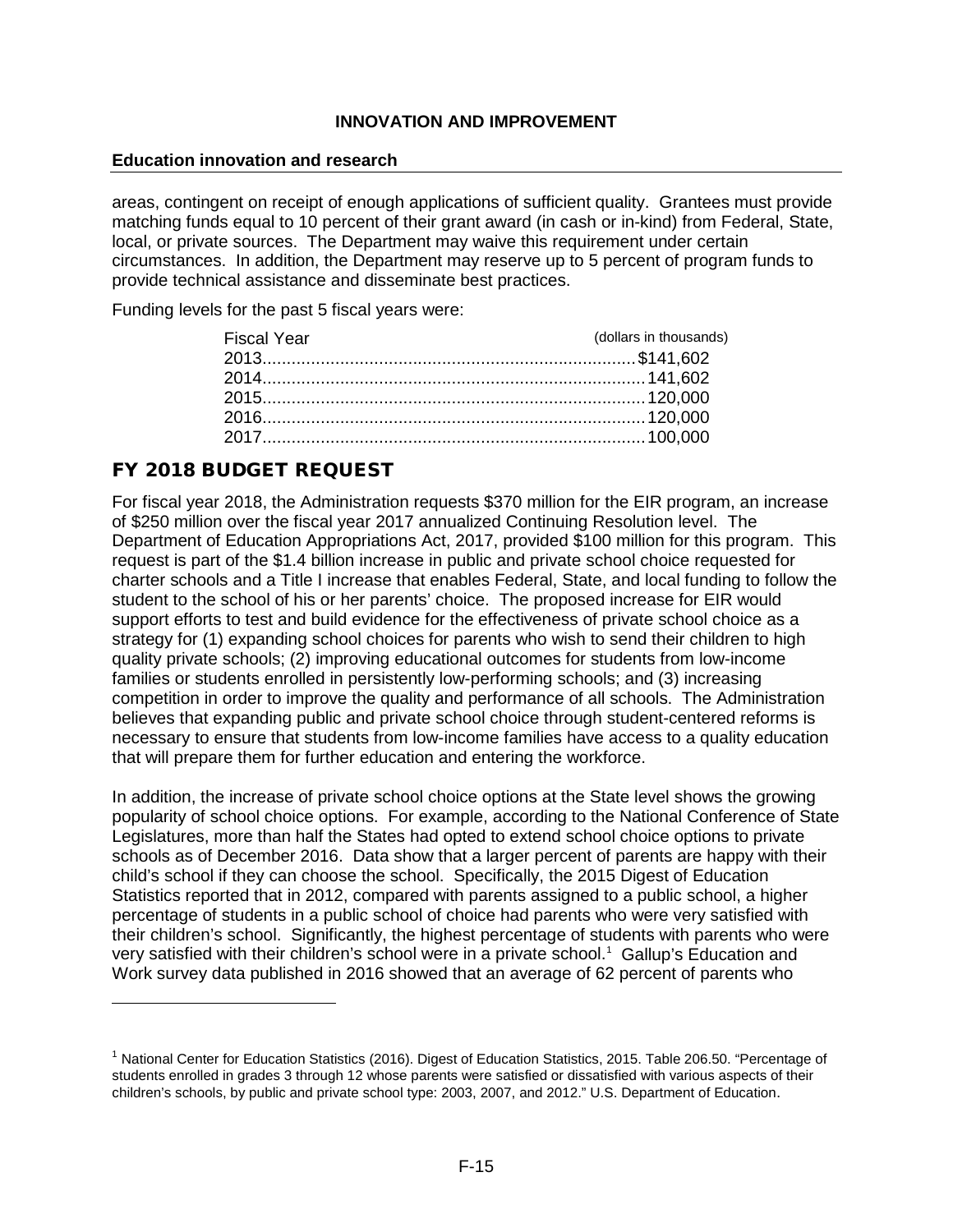#### **Education innovation and research**

reported their oldest child attends a private school said they were completely satisfied with their oldest child's education, compared with 28 percent of public school parents; there was no difference by household income.<sup>[1](#page-16-0)</sup>

Studies suggest that allowing students from low-income families to use vouchers to attend private schools can help improve parent satisfaction with their children's schools and improve some student outcomes. For example, the congressionally mandated evaluation of the DC Opportunity Scholarships Program (OSP), published in 2010, found that the program significantly improved students' rate of graduation from high school, even though it did not raise reading or math scores. Also, parents of participating students offered a scholarship reported that they were more satisfied with the schools and felt that the school was safer than did parents who were not offered a scholarship.<sup>[2](#page-16-1)</sup> Most recently, a report from the current evaluation of the OSP published in April 2017, found that, while the OSP had a statistically significant negative impact on mathematics achievement after 1 year, the program had a statistically significant positive impact on parents' perceptions of safety at the school their child attended in that first year.<sup>[3](#page-16-2)</sup> According to a 2012 evaluation of the Milwaukee Parental Choice program, the voucher program had a positive effect for reading scores for students who attended private schools for four years.<sup>4</sup> A 2015 study of the New York City School Choice Scholarship Program found that receiving vouchers resulted in increased enrollment in college and bachelor's degree attainment for African-American students.<sup>5</sup>

While these studies indicate private school choice programs can produce positive student outcomes, further evaluations are needed to determine the most effective programs. Recent findings in private school choice programs in Louisiana and Ohio underscore the importance of identifying and funding models that work. The requested increase for EIR in fiscal year 2018 is intended to replicate successful private school choice programs and build evidence around what works. In order to strike a balance between innovation and a structure that supports evidencebuilding, the program would include certain requirements, such as student achievement assessments, that allow for rigorous evaluation. As with all grants funded through the EIR program, grantees would have to conduct a rigorous evaluation of their project. In addition, a focus would be placed on public transparency to ensure that parents have the information they need to select the right school for their children. The Department would reserve funds to evaluate the effectiveness of school vouchers for serving students with disabilities, as well as funds to evaluate school choice strategies in rural areas.

<span id="page-16-0"></span> $1$  Saad, L. (2016). "Five Insights into U.S. Parents' Satisfaction with Education." Retrieved from:

[http://www.gallup.com/poll/195011/five-insights-parents-satisfaction-education.aspx.](http://www.gallup.com/poll/195011/five-insights-parents-satisfaction-education.aspx)<br><sup>2</sup> Institute for Education Sciences (2010). Evaluation of the DC Opportunity Scholarship Program: Final<br>Report. U.S. Department of Educa

<span id="page-16-2"></span><span id="page-16-1"></span><sup>&</sup>lt;sup>3</sup> Dynarski, M., Rui, N., Webber, A., Gutmann, B. *Evaluation of the DC Opportunity Scholarship Program: Impacts After One Year* (NCEE 2017-4022). Washington, DC: National Center for Education Evaluation and Regional Assistance, Institute of Education Sciences, U.S. Department of Education.

<sup>4</sup> Witte, J. F., Carlson, D., Cowen, J. M., Fleming, D. J., & Wolf, P. J. (2012). *[Milwaukee Parental Choice](http://files.eric.ed.gov/fulltext/ED530071.pdf)  [Program Longitudinal Educational Growth Study Fifth Year Report.](http://files.eric.ed.gov/fulltext/ED530071.pdf)* Report of the School Choice<br>Demonstration Project, University of Arkansas, Fayetteville. Milwaukee Evaluation Report #29.

<span id="page-16-4"></span><span id="page-16-3"></span> $<sup>5</sup>$  Chingos, Matthew M. and Paul E. Peterson. (2015). Experimentally estimated impacts of school</sup> [vouchers on enrollment and degree attainment.](http://www.sciencedirect.com/science/article/pii/S0047272714002461/pdfft?md5=1dfc16c27452c08484fcb6f40369afc7&pid=1-s2.0-S0047272714002461-main.pdf) Journal of Public Economics, 122, 1–12.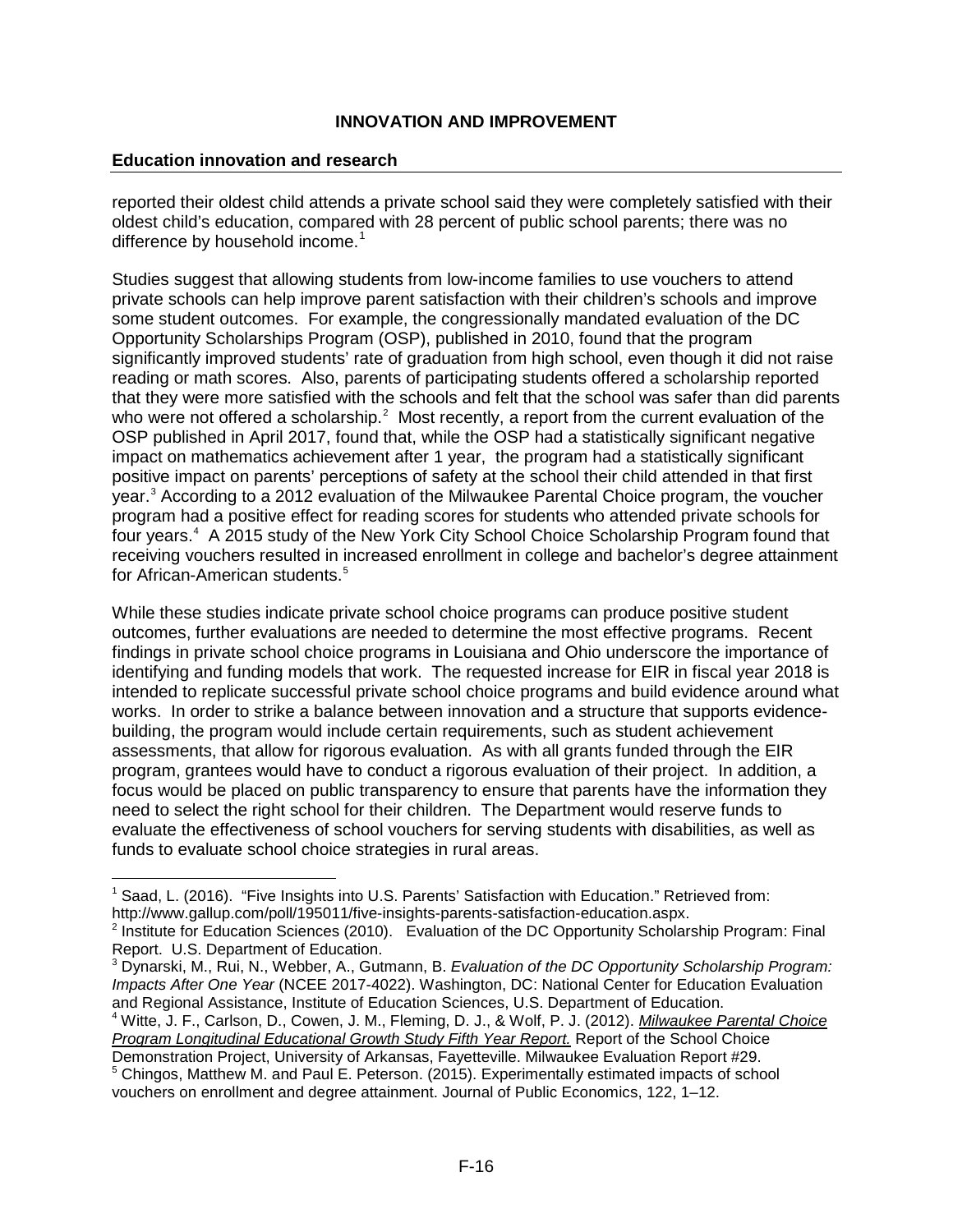#### **Education innovation and research**

Additionally, the Department would continue to support innovation through a separate open EIR competition for projects that would develop and expand the evidence base for effective interventions and innovations responding to other education needs, including those identified by Secretarial priorities and those emerging from the field. This continued investment is particularly necessary in light of new ESEA requirements for States and school districts to support the use of evidence-based interventions in schools identified for comprehensive support and improvement or implementing targeted support and improvement plans. Robust Federal investment in identifying such interventions through the EIR program is essential to ensuring that LEAs have the tools they need to address the persistent challenges in their lowestperforming schools.

The request includes appropriations language overriding the authorized funding level for this program and language to allow funds to be used to award private school scholarships to students. The Department would reserve approximately \$18.5 million for technical assistance, dissemination, and evaluation, including providing technical assistance to help grantees develop and implement rigorous evaluations, and to conduct a rigorous evaluation of the projects funded to implement school vouchers.

# PROGRAM OUTPUT MEASURES

(dollars in thousands)

| <b>Output Measures</b>                                        | 2016            | 2017<br>Annualized CR  | 2018                   |
|---------------------------------------------------------------|-----------------|------------------------|------------------------|
| Private school voucher<br>demonstration projects:             |                 |                        |                        |
| Amount for grants                                             | 0               | 0                      | \$247,500              |
| Number of awards                                              |                 | 0                      | 10                     |
| Range of scholarship amount                                   | 0               | 0                      | $$8-$12$               |
| Number of scholarships                                        | 0               | 0                      | 17,500-26,000          |
| EIR competition:<br>Amount for grants<br>Number of new awards | \$113,086<br>15 | \$114,034<br>$12 - 20$ | \$100,300<br>$10 - 15$ |
| Range of new awards                                           | \$2,553-20,000  | \$3,000-20,000         | \$3,000-20,000         |
| Peer review of new award<br>applications                      | \$803           | \$1,000                | \$3,700                |
| <b>National activities</b>                                    | \$6,111         | \$4,738                | \$18,500               |

# PROGRAM PERFORMANCE INFORMATION

This section presents selected program performance information, including, for example, GPRA goals, objectives, measures, and performance targets and data; and an assessment of the progress made toward achieving program results. Achievement of program results is based on the cumulative effect of the resources provided in previous years, and those requested in fiscal year 2018 and future years, as well as the resources and efforts invested by those served by this program.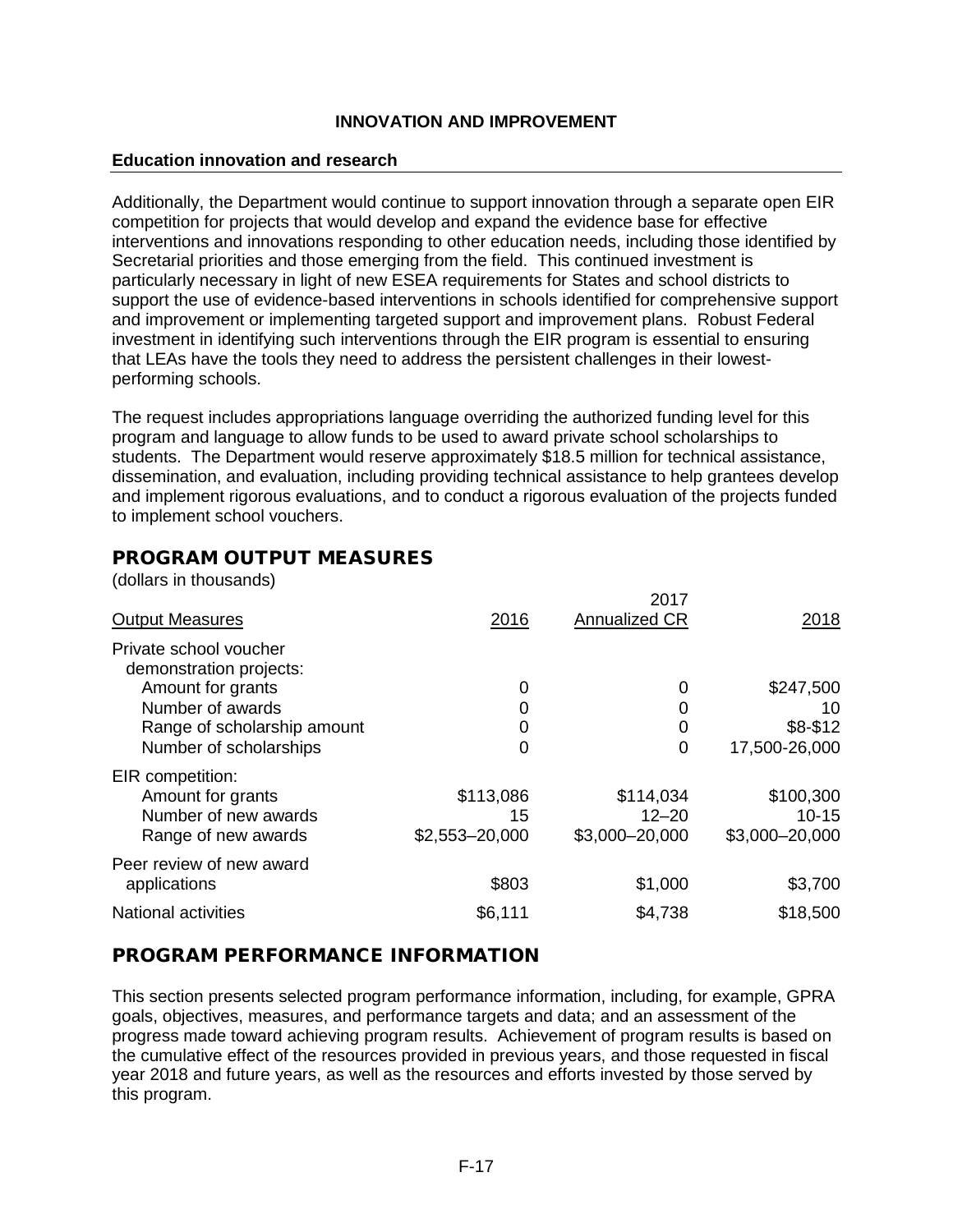#### **Education innovation and research**

Performance measures will be developed for the private school choice program in fiscal year 2018.

#### **Performance measures**

**Goal: To improve educational outcomes for students by developing, identifying, and scaling up effective practices that are demonstrated to have an impact on student achievement and other student outcomes.**

*Objective: To validate and scale effective solutions for persistent educational challenges across the country to serve a substantially larger numbers of students.*

**Measure:** The percentage of Scale-up grantees that reached their annual target of students served.

| Year | <b>Target</b> | <b>Actual</b> |
|------|---------------|---------------|
| 2013 | 75%           | 60%           |
| 2014 | 80            | 40            |
| 2015 | 60            | 50            |
| 2016 | 66            |               |
| 2017 | 66            |               |
| 2018 | 66            |               |

**Measure:** The percentage of Scale-up grantees that reached the targeted number of students specified in the application by the end of the project.

| Year | <b>Target</b> | <b>Actual</b> |
|------|---------------|---------------|
| 2015 | 60%           | 50%           |
| 2016 | 65            |               |
| 2017 | 65            |               |
| 2018 | 65            |               |

**Measure:** The percentage of Validation grantees that reached their annual target of students served.

| Year | <b>Target</b> | <b>Actual</b> |
|------|---------------|---------------|
| 2013 | 54%           | 58%           |
| 2014 | 60            | 57            |
| 2015 | 65            | 52            |
| 2016 | 68            |               |
| 2017 | 68            |               |
| 2018 | 68            |               |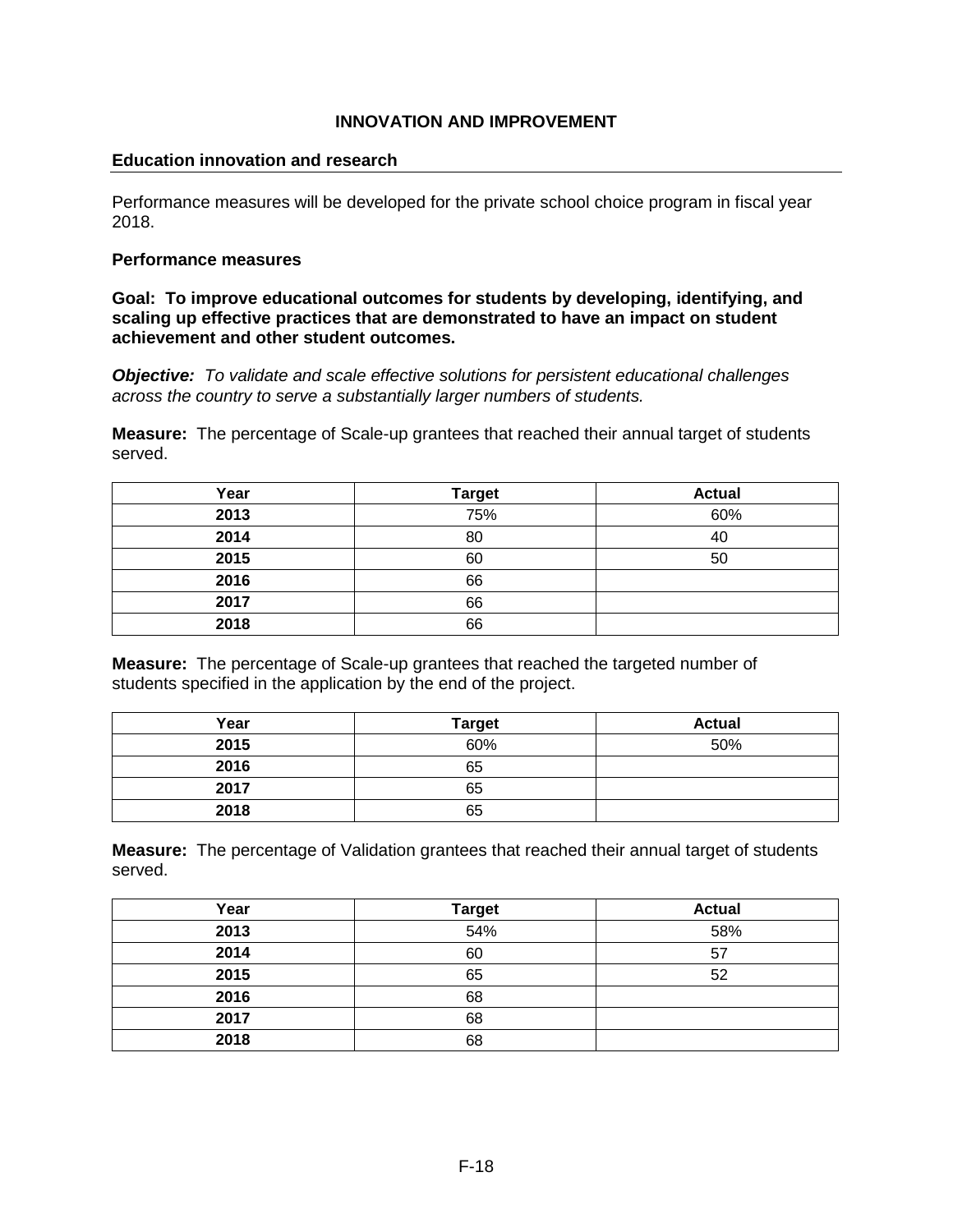#### **Education innovation and research**

**Measure:** The percentage of Validation grantees that reached the targeted number of students specified in the application by the end of the project.

| Year | <b>Target</b> | <b>Actual</b> |
|------|---------------|---------------|
| 2015 | 60%           | 80%           |
| 2016 | 65            |               |
| 2017 | 65            |               |
| 2018 | 70            |               |

**Additional information:** The source of the data is annual grantee performance reports and final performance reports submitted through March, 2016. Actual percentages are based on partial data; one grantee did not provide targets for the number of students that would be served. The Department will continue to develop and refine strategies for providing timely and useful technical assistance to grantees in order to improve the quality, completeness, and consistency of the data. Data for fiscal year 2016 will be available by December 2017. Some grantees have faced challenges reaching target student participation rates due to certain evaluation requirements, such as the need for random assignment a part of a randomized controlled trial evaluation methodology. For example, one grantee found that teachers that were supposed to participate in a study were not comfortable being compared in a randomized trial with other peers. Note that all projects remain on track to produce studies with sufficient sample sizes to complete rigorous impact evaluations.

*Objective:**To promote rigorous evaluation of i3-funded projects that will generate significant new information about the effectiveness of diverse strategies, practices, and products that address persistent educational challenges.*

**Measure:** The percentage of programs, practices, or strategies supported by a Scale-up grant with ongoing well-designed and independent evaluations that will provide evidence of their effectiveness at improving student outcomes at scale and would meet the WWC Evidence Standards with or without reservations.

| Year | <b>Target</b> | <b>Actual</b> |
|------|---------------|---------------|
| 2013 | 80%           | 100%          |
| 2014 | 80            | 100           |
| 2015 | 80            | 100           |
| 2016 | 83            |               |
| 2017 | 100           |               |
| 2018 | 100           |               |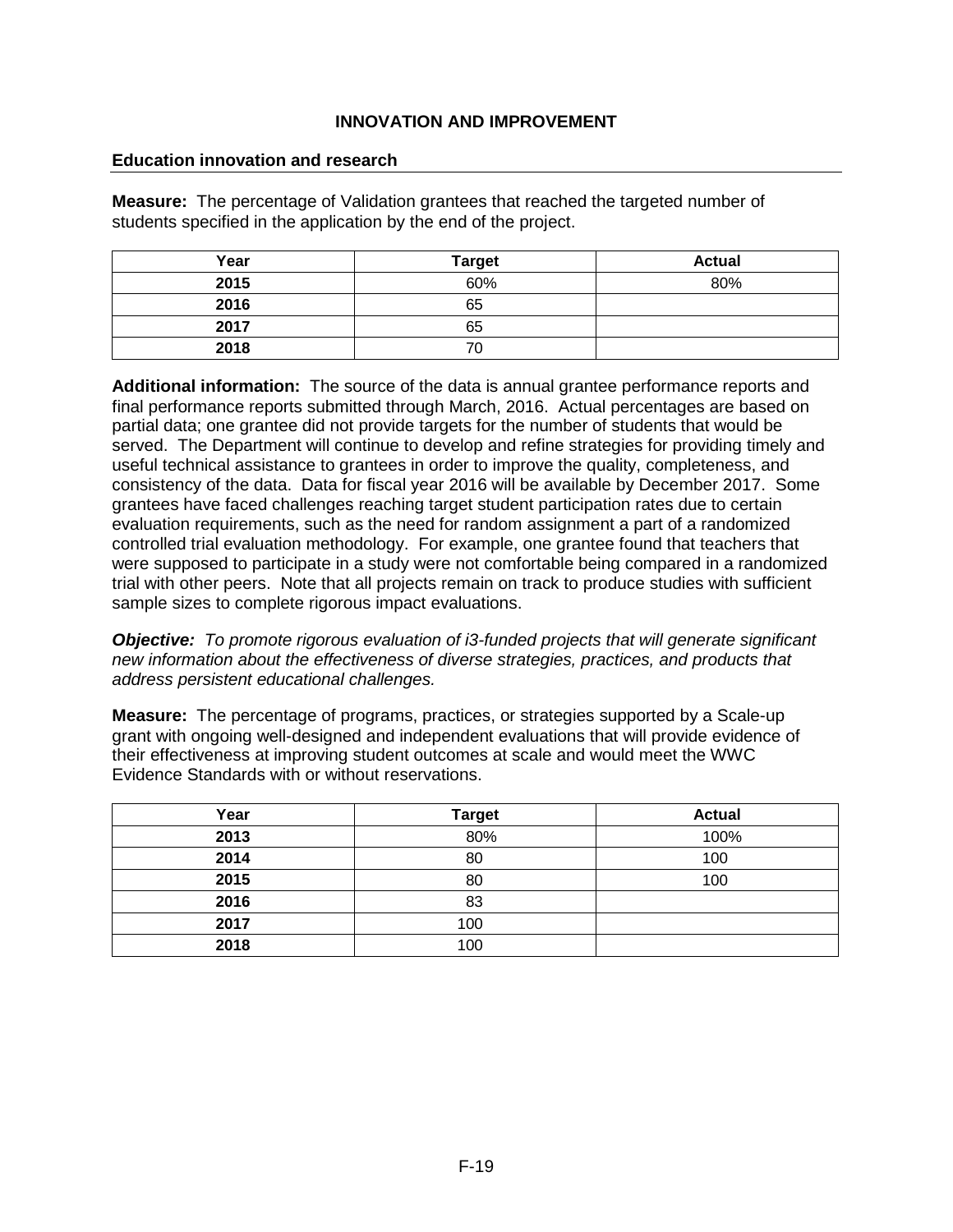#### **Education innovation and research**

**Measure:** The percentage of programs, practices, or strategies supported by a Validation grant with ongoing well-designed and independent evaluations that will provide evidence of their effectiveness at improving student outcomes and would meet the WWC Evidence Standards with or without reservations.

| Year | <b>Target</b> | <b>Actual</b> |
|------|---------------|---------------|
| 2013 | 92%           | 89%           |
| 2014 | 94            | 100           |
| 2015 | 75            | 97            |
| 2016 | 78            |               |
| 2017 | 100           |               |
| 2018 | 100           |               |

**Measure:** The percentage of programs, practices, or strategies supported by a Development grant with ongoing evaluations that provide evidence of promise for improving student outcomes.

| Year | <b>Target</b> | <b>Actual</b> |
|------|---------------|---------------|
| 2013 | 95%           | 100%          |
| 2014 | 96            | 99            |
| 2015 | 96            | 98            |
| 2016 | 96            |               |
| 2017 | 100           |               |
| 2018 | 100           |               |

**Additional information:** The source of the data is the most updated grantee evaluation plan. The Department will continue to develop and refine strategies for providing timely and useful technical assistance to grantees in order to improve the quality, completeness, and consistency of the data. Data for fiscal year 2016 will be available by December 2017.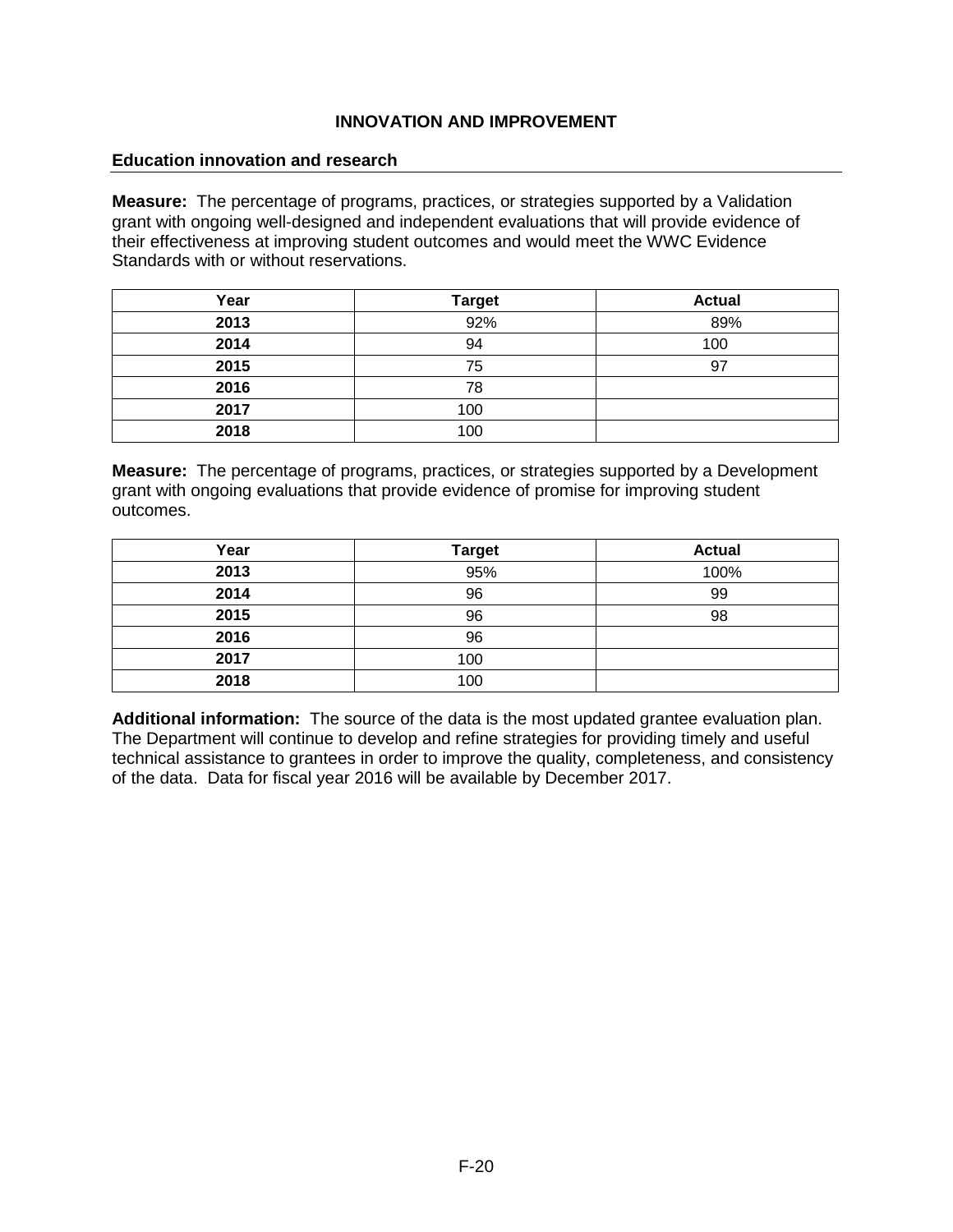#### **Education innovation and research**

**Measure:** The percentage of programs, practices, or strategies supported by a Scale-up grant with ongoing evaluations that are providing high-quality implementation data and performance feedback that allow for periodic assessment of progress toward achieving intended outcomes.

| Year | <b>Target</b> | <b>Actual</b> |
|------|---------------|---------------|
| 2013 | 80%           | 100%          |
| 2014 | 80            | 100           |
| 2015 | 80            | 100           |
| 2016 | 83            |               |
| 2017 | 100           |               |
| 2018 | 100           |               |

**Measure:** The percentage of programs, practices, or strategies supported by a Validation grant with ongoing evaluations that are providing high-quality implementation data and performance feedback that allow for periodic assessment of progress toward achieving intended outcomes.

| Year | <b>Target</b> | <b>Actual</b> |
|------|---------------|---------------|
| 2013 | 90%           | 100%          |
| 2014 | 90            | 100           |
| 2015 | 90            | 100           |
| 2016 | 93            |               |
| 2017 | 100           |               |
| 2018 | 100           |               |

**Measure:** The percentage of programs, practices, or strategies supported by a Development grant with ongoing evaluations that are providing high-quality implementation data and performance feedback that allow for periodic assessment of progress toward achieving intended outcomes.

| Year | <b>Target</b> | <b>Actual</b> |
|------|---------------|---------------|
| 2013 | 90%           | 97%           |
| 2014 | 90            | 99            |
| 2015 | 90            | 99            |
| 2016 | 95            |               |
| 2017 | 100           |               |
| 2018 | 100           |               |

**Additional information:** The source of the data is the most updated grantee evaluation plan. In 2013, the contractor conducting the national evaluation of the i3 program revised the standards for this measure in order to make them clearer and more objective. The Department will continue to develop and refine strategies for providing timely and useful technical assistance to grantees in order to improve the quality, completeness, and consistency of the data. Data for fiscal year 2016 will be available by December 2017.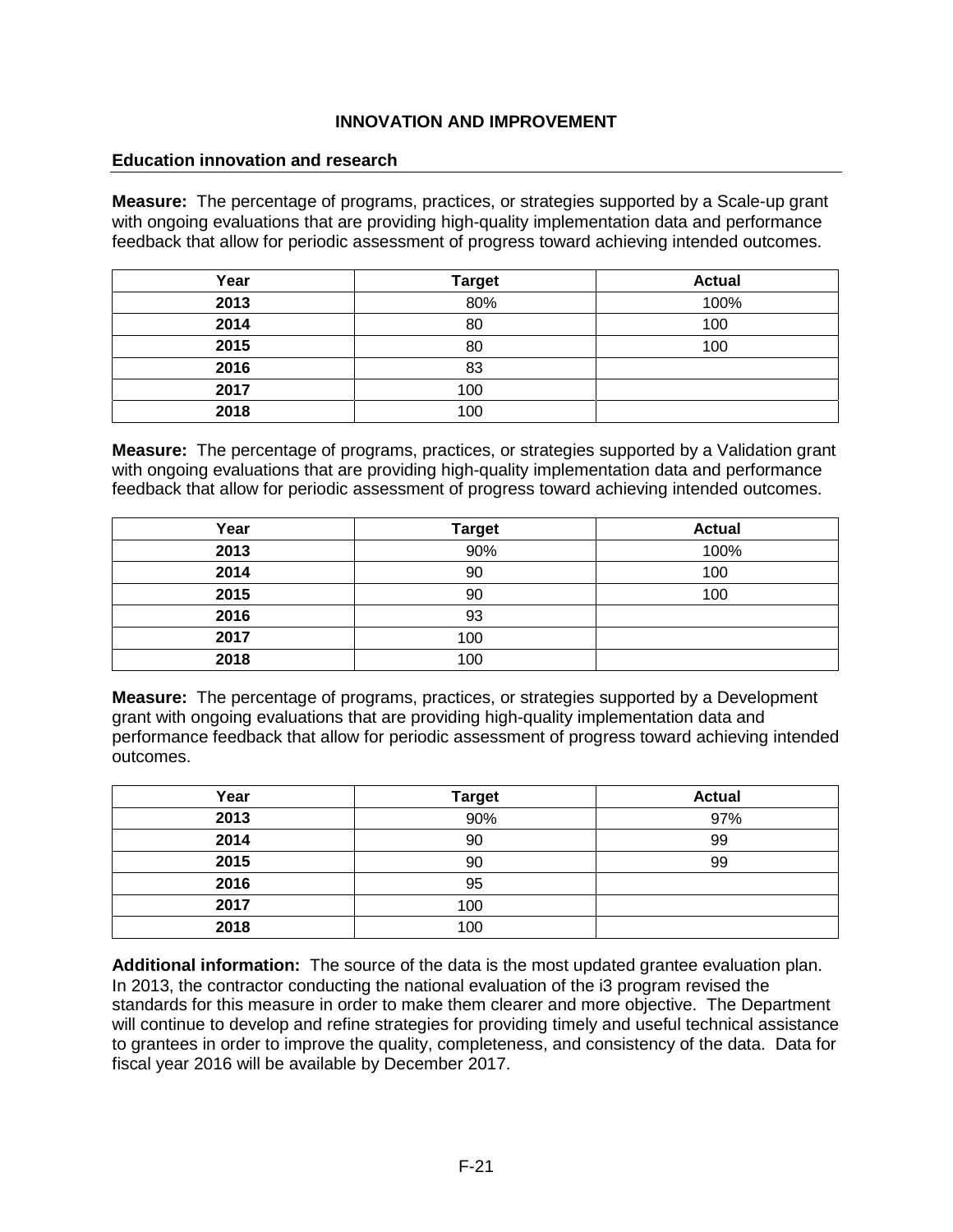#### **Education innovation and research**

#### **Efficiency measures**

The Department established cost per student as the efficiency measure for the i3 program. Aggregate program costs were used to calculate costs per student due to inconsistencies in the data grantees reported. The Department has developed a reporting format and provided technical assistance to grantees in order to improve the quality, completeness, and consistency of the data. Data for this measure are based on total project costs minus evaluation costs divided by the number of students served by all grantees. Separating the evaluation costs is critical because evaluation costs for i3 projects tend to be large due to the complexity of the evaluation designs and the goal of meeting WWC standards. Data for 2015 represent grants that submitted an annual performance report and include two out of two Scale-up grants, 22 out of 24 Validation grants, and 46 out of 60 Development grants. Data for the second efficiency measure represent grants that submitted a final performance report and are cumulative costs per student for the entire project; they include four out of four Scale-up grants, 15 out of 15 Validation grants, and 26 out of 30 Development grants that ended in 2015. Data for fiscal year 2016 will be available by December 2017.

| Year | Cost per student,<br>Scale-up grants | Cost per student,<br><b>Validation grants</b> | Cost per student,<br><b>Development grants</b> |
|------|--------------------------------------|-----------------------------------------------|------------------------------------------------|
| 2013 | \$237                                | \$181                                         | \$140                                          |
| 2014 | 201                                  | 21,463                                        | 633                                            |
| 2015 | 99                                   | 874                                           | 1.137                                          |

**Measure:** The cost per student severed by the Scale-up, Validation, or Development grant.

**Measure:** The cost per student for the Scale-up, Validation, or Development grant for programs, practices, or strategies that were proven to be effective at improving educational outcomes for students.

| Year | Cost per student. | Cost per student,        | Cost per student,  |
|------|-------------------|--------------------------|--------------------|
|      | Scale-up grants   | <b>Validation grants</b> | Development grants |
| 2015 | \$375             | \$1.154                  | \$928              |

**Additional information:** The decrease in the cost per student for 2015 for Scale-up grants is due to the fact that data for the four Scale-up grants awarded in 2010 are reported in the cumulative cost measure rather than the annual cost measure, as those four projects ended September 30, 2015. The significant decrease in the cost per student reported for 2015 for Validation grants is due to one project missing its target for students to be served in 2014 but significantly increasing the number of students it served in 2015. The larger cost per student reported for 2015 for Development grants is due primarily to one project that serves a small number of students because of the projects focus on students with significant disabilities.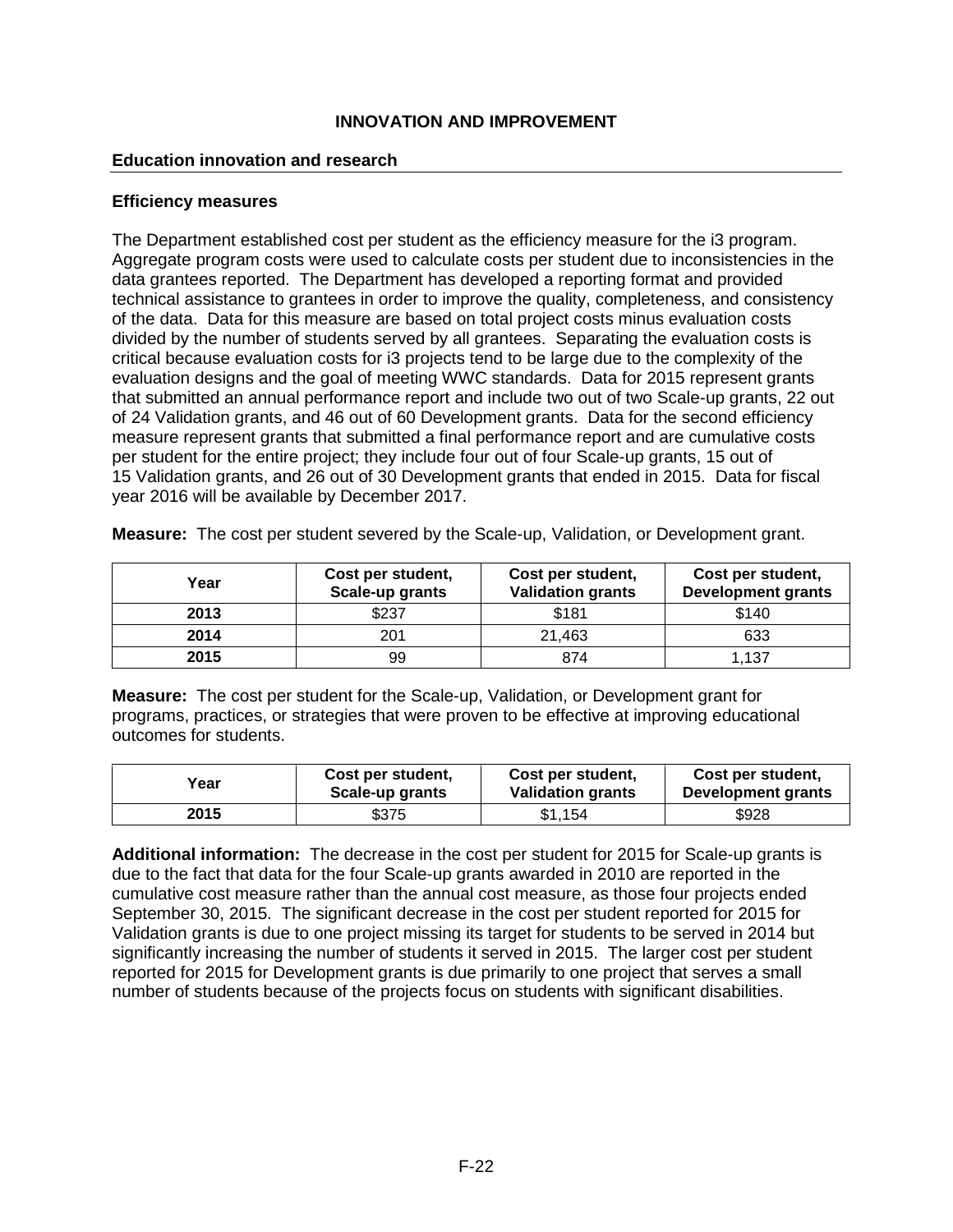# <span id="page-23-0"></span>Teacher and school leader incentive grants

(Elementary and Secondary Education Act of 1965, as amended, Title II, Part B, Subpart 1, Section 2212)

(dollars in thousands)

FY 2018 Authorization: [\(1\)](#page-23-1)

Budget Authority:

<span id="page-23-2"></span>

| Change from   | 2018      | 2017          | 2017          |
|---------------|-----------|---------------|---------------|
| Annualized CR |           | Appropriation | Annualized CR |
| $-$ \$30,000  | \$199,563 | \$200,000     | \$229,563     |

<span id="page-23-1"></span> $1$  A total of \$468,881 thousand is authorized for Part B of Title II. Of the total amount appropriated for Title II, Part B, 49.1 percent is available for Subpart 1 activities.

# PROGRAM DESCRIPTION

The Teacher and School Leader Incentive Grants program (TSLIG) was authorized by the Every Student Succeeds Act as the successor to the Teacher Incentive Fund (TIF), which was operated under appropriations language authority from fiscal year 2006 to fiscal year 2016. The program makes competitive awards to help eligible entities develop, implement, improve, or expand human capital management systems or performance-based compensation systems in schools served by the grantees.

Eligible entities include local educational agencies (LEAs), including charter schools that are LEAs; State educational agencies or other designated State agencies; the Bureau of Indian Education (BIE); and partnerships of LEAs, State agencies, and the BIE with nonprofit or forprofit entities. The grant period is 3 years, with the option of renewal for an additional 1 or 2 years if the grantee demonstrates success. In making grants, the Department is required to give priority to applicants that support teachers, principals, and other school leaders in highneed schools and to ensure an equitable geographic distribution of grants, including the distribution of grants between rural and urban areas. An LEA is permitted to receive (whether individually or as part of a consortium) a grant under this program only twice.

The statute defines high-need schools as public elementary or secondary schools located in an area in which at least 30 percent of students are from low-income families. Human capital management systems (HCMSs) are defined as systems by which an LEA makes and implements human capital decisions, such as decisions on hiring, professional development, dismissal, tenure, and promotion and that include a performance-based compensation system. Performance-based compensation systems (PBCSs) mean systems of compensation for teachers, principals, or other school leaders that differentiate levels of compensation based in part on measureable increases in student academic achievement. The systems also may include differentiated levels of compensation for positions in hard-to-staff schools and subject areas, as well as for recognition of skills and knowledge of teachers, principals, and other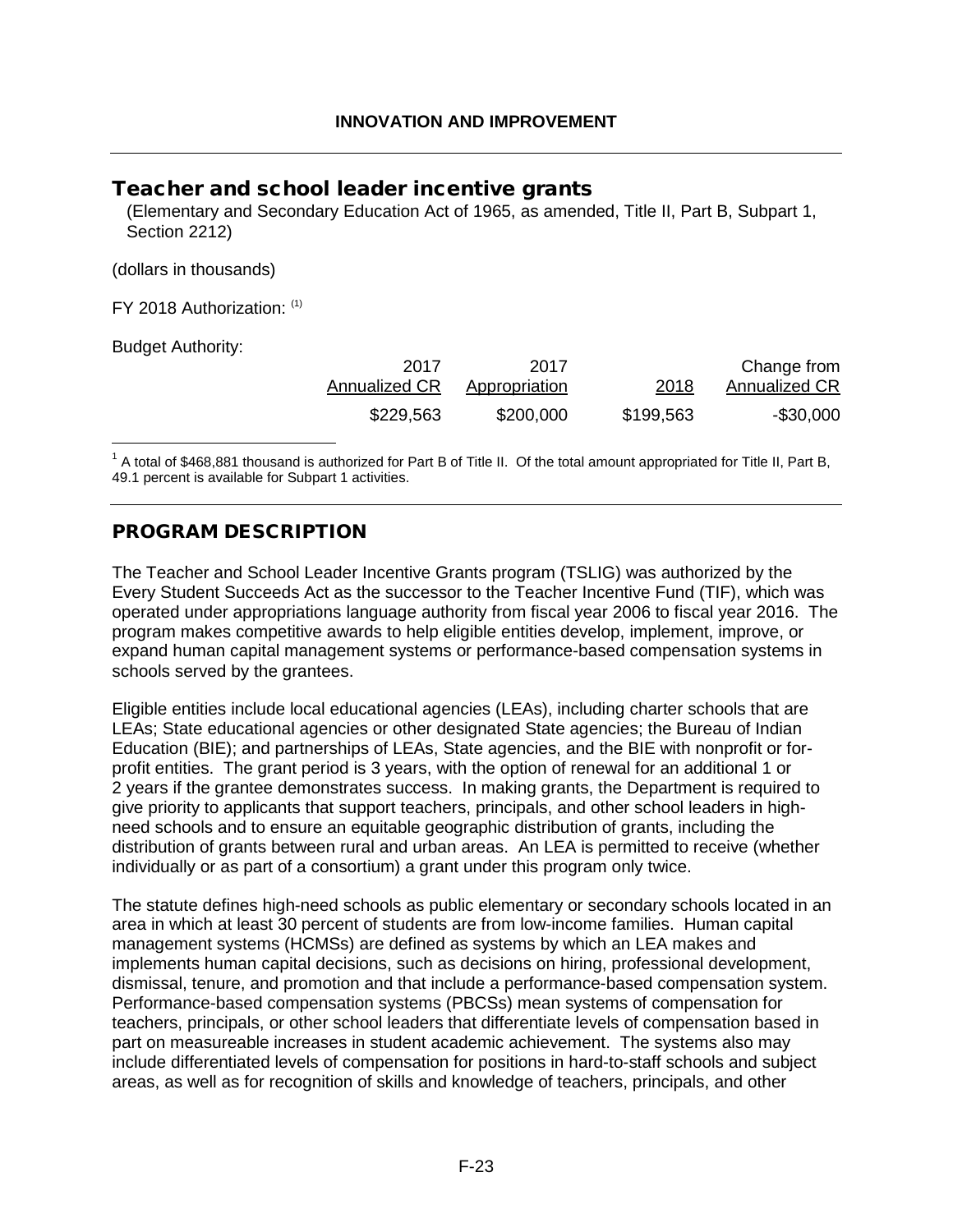## **Teacher and school leader incentive grants**

school leaders demonstrated through additional responsibilities and evidence of professional achievement.

Grantees may use funds for a wide variety of activities designed to develop, implement, improve, or expand an HCMS or PBCS, including:

- Developing or improving evaluation and support systems that are based in part on demonstrated improvement in student achievement;
- Conducting outreach to gain information on how to construct evaluation and support systems;
- Providing principals with the tools necessary to make school-level decisions, including staffing decisions, in order to build high-performing instructional leadership teams for highneed schools;
- Implementing a differentiated salary structure for teachers who teach in high-needs schools or teach high-need subjects, raise student academic achievement, or take on additional leadership responsibilities, or for principals or other school leaders to serve in high-need schools and raise student academic achievement;
- Improving LEA processes for recruiting, selecting, placing, supporting, and retaining effective teachers, principals, and other school leaders in high-need schools; and
- Instituting career advancement opportunities that reward effective teachers, principals, or other school leaders in high-need schools.

Grantees must provide matching funds, in cash or in kind, from non-Federal sources equal to 50 percent of the amount of their grants. Grant funds must be used to supplement, not supplant, other Federal or State funds available to carry out activities.

The Department is required to submit an annual report to Congress that provides information on grant award amounts and grantee activities, as well as student academic achievement information for participating schools. In addition, the Institute for Education Sciences (IES) must evaluate the effectiveness of the program; the Department may reserve up to 1 percent of each year's appropriation for this purpose as well as to provide technical assistance to grantees.

The predecessor program, TIF, also supported the development and implementation of performance-based compensation systems and human capital management systems that were designed to measure and improve educator effectiveness and provide effective educators with incentives to take on additional responsibilities and leadership roles. The reauthorized program places a greater focus on the development of comprehensive human capital management systems that include performance based compensation systems, while adding a new emphasis on the role principals and school leaders in promoting effective instruction in high-need schools.

A final TIF competition was conducted in fiscal year 2016, resulting in 13 awards, including 6 to regular LEAs, 2 to LEAs that were independent charter school districts, 1 to a regional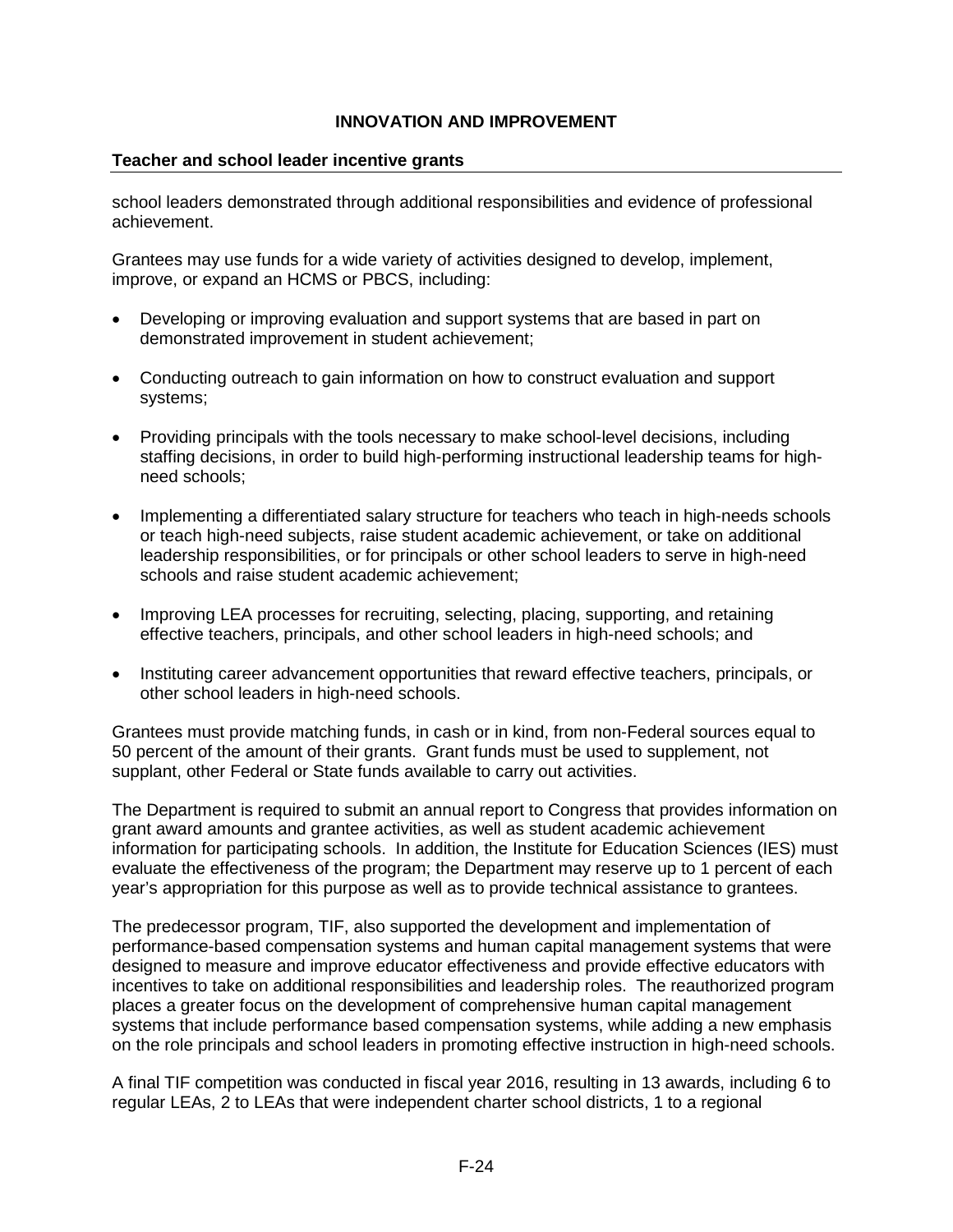#### **Teacher and school leader incentive grants**

education service agency, 1 to an SEA, and 3 to nonprofit organizations. The grantees planned to serve approximately 450 schools in 83 districts, nearly half of which were charter school districts. The largest number of districts to be served were in cities (44 LEAs), followed by rural areas (18 LEAs). (Information on districts to be served by each grantee is available at [https://www.tifcommunity.org/grants?field\\_grantee\\_address\\_state\\_value=All&field\\_cohort\\_term](https://www.tifcommunity.org/grants?field_grantee_address_state_value=All&field_cohort_term_tid=759)  $\_tid = 759.$ 



**Locale of LEAs to be Served by 2016 Grantees**

The first competition under the TSLIG program was announced on December 20, 2016; applications were due March 24, 2017 and awards are expected to be announced in the late summer of 2017.

Funding levels for the past 5 fiscal years were:

| <b>Fiscal Year</b> | (dollars in thousands) |
|--------------------|------------------------|
|                    |                        |
|                    |                        |
|                    |                        |
|                    |                        |
|                    |                        |

# FY 2018 BUDGET REQUEST

The Administration requests \$199.6 million for the TSLIG, a decrease of \$30 million from the fiscal year 2017 annualized Continuing Resolution level. The Department of Education Appropriations Act, 2017, provided \$200 million for this program. The request includes appropriations language overriding the authorized funding level for this program. Fiscal year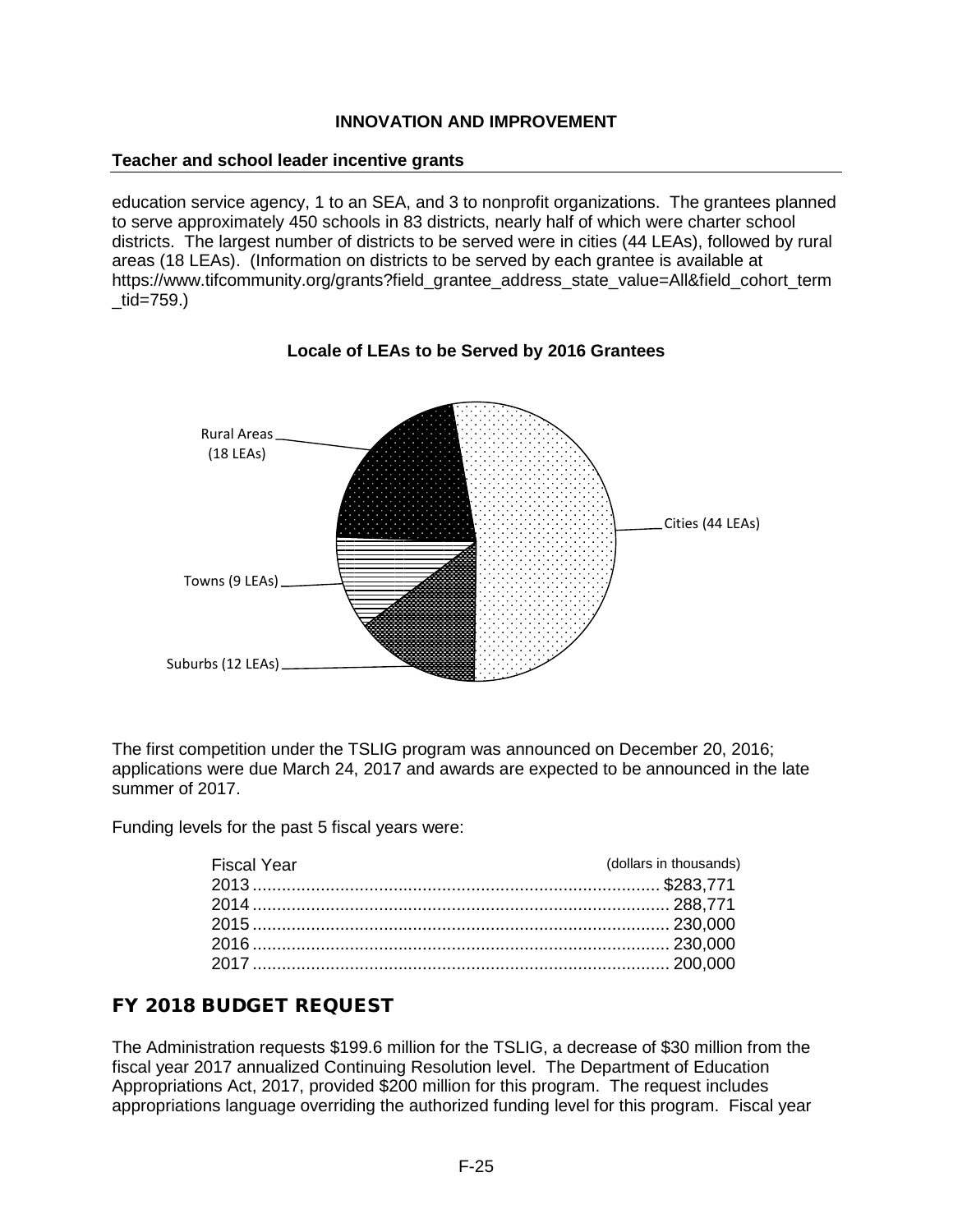#### **Teacher and school leader incentive grants**

2018 funds would support continuation costs of awards made in 2016 and 2017. In addition, the Department would use up to 1 percent of the funds for technical assistance and evaluation.

In fiscal year 2018, the Department will focus on monitoring performance and providing needed technical assistance to the 2016 and 2017 cohorts of grantees, ensuring that the grantees from both cohorts stay on track in implementing their HCMSs and PBCSs. We also will work closely with grantees to ensure timely and accurate collection of data needed to support a rigorous program evaluation, which will be managed by IES. Finally, we will encourage grantees to pay close attention to requirements for ensuring project sustainability at the end of the grant period.

# PROGRAM OUTPUT MEASURES

(dollars in thousands)

|                                                                                                 |                                   | 2017                                     |                 |
|-------------------------------------------------------------------------------------------------|-----------------------------------|------------------------------------------|-----------------|
| <b>Output Measures</b>                                                                          | 2016                              | Annualized CR                            | 2018            |
| Amount for new awards<br>Number of new awards<br>Range of new awards                            | \$70,558<br>13<br>\$887-\$13,171  | \$123,380<br>$15 - 20$<br>\$500-\$12,000 | 0               |
| Amount for continuation awards<br>Number of continuation awards<br>Range of continuation awards | \$155,179<br>32<br>\$829-\$14,407 | \$102,998<br>11<br>\$500-\$14,871        | \$197,568<br>24 |
| Peer review of new award<br>applications                                                        | \$575                             | \$890                                    | O               |
| Evaluation and technical assistance                                                             | \$3,688                           | \$2,295                                  | \$1,995         |

NOTES: The Department is authorized to reserve up to 0.5 percent of funds appropriated for most ESEA programs, including Teacher and School Leader Incentive Grants, and to pool such funds for use in evaluating any ESEA program. The Department reserved funds from the program for this purpose in fiscal year 2016, and may do so again in fiscal years 2017 and 2018.

In 2016, appropriations language authorized the Department to use up to 5 percent of program funds for technical assistance, training, peer review of applications, program outreach, and evaluation. Under the reauthorized ESEA, the Department may use up to 1 percent of program funds for evaluation and technical assistance.

# PROGRAM PERFORMANCE INFORMATION

#### **Performance measures**

This section presents selected program performance information, including, for example, GPRA goals, objectives, measures, and performance targets and data; and an assessment of the progress made toward achieving program results. Achievement of program results is based on the cumulative effect of the resources provided in previous years and those requested in fiscal year 2018 and future years, as well as the resources and efforts invested by those served by this program.

The Department established four measures for the 2012 grant competition for use beginning in 2013. The performance data presented are for the predecessor TIF program. The teacher and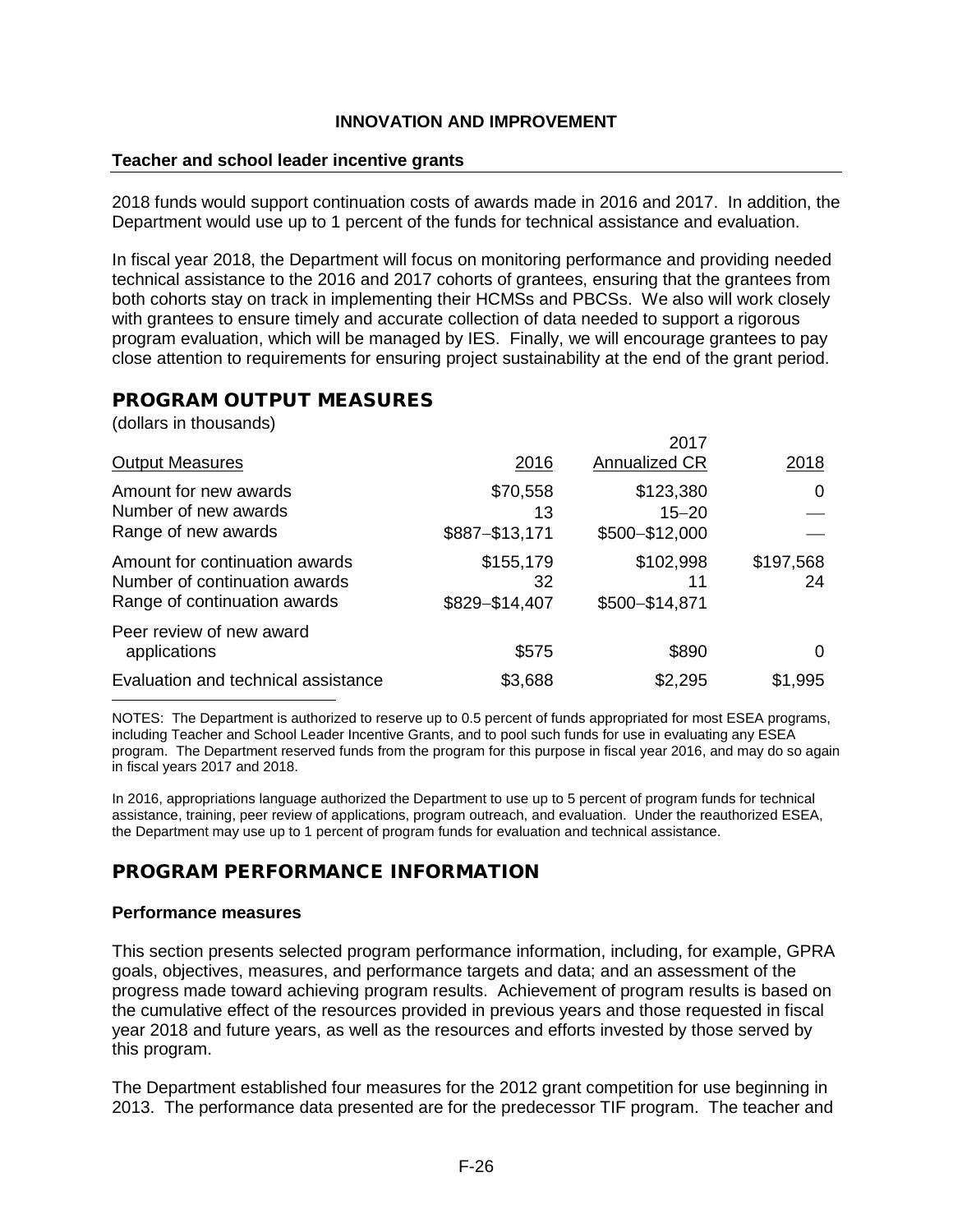#### **Teacher and school leader incentive grants**

principal evaluation ratings for these measures are based, in significant part, on evidence of improved student outcomes. Selected information (e.g., data for only those teachers and principals rated at the highest level of effectiveness, and not at each level) are presented below. The final year for which data will be available for these grantees is 2017.

**Measure:** The percentage of teachers and principals who were rated at the highest level of effectiveness under their district's evaluation system.

| Year | <b>Actual for Teachers</b> | <b>Actual for Principals</b> |
|------|----------------------------|------------------------------|
| 2013 | 27%                        | 30%                          |
| 2014 |                            | 20                           |
| 2015 |                            |                              |
| 2016 |                            |                              |
| 2017 |                            |                              |

**Additional information:** The Department collects these data from grantee annual performance reports. The percentages decreased for both teachers and principals between 2013 and 2014, Results for 2015 and 2016 are expected to be available in the late spring 2017.

**Measure:** The percentage of teachers of high-need fields or subjects who were rated at the highest level of effectiveness under their district's evaluation system.

| Year | <b>Actual</b> |
|------|---------------|
| 2013 | 24%           |
| 2014 | 13            |
| 2015 |               |
| 2016 |               |
| 2017 |               |

**Additional information:** The Department collects these data from grantee annual performance reports. The percentage decreased between 2013 and 2014. Results for 2015 and 2016 are expected to be available in the late spring 2017.

**Measure:** The percentage of school districts participating in a TIF grant that use educator evaluation systems to inform key personnel decisions.

| <b>Personnel decision</b> | 2013 Actual | 2014 Actual |
|---------------------------|-------------|-------------|
| Recruitment               | 51%         | 81%         |
| Hiring                    | 51          | 87          |
| Placement                 | 53          | 74          |
| Retention                 | 56          | 66          |
| Dismissal                 | 40          | 67          |
| Tenure                    | 25          | 17          |
| Career advancement        | 64          | 89          |
| Professional development  | 71          | 100         |
| All of the above          | 25          |             |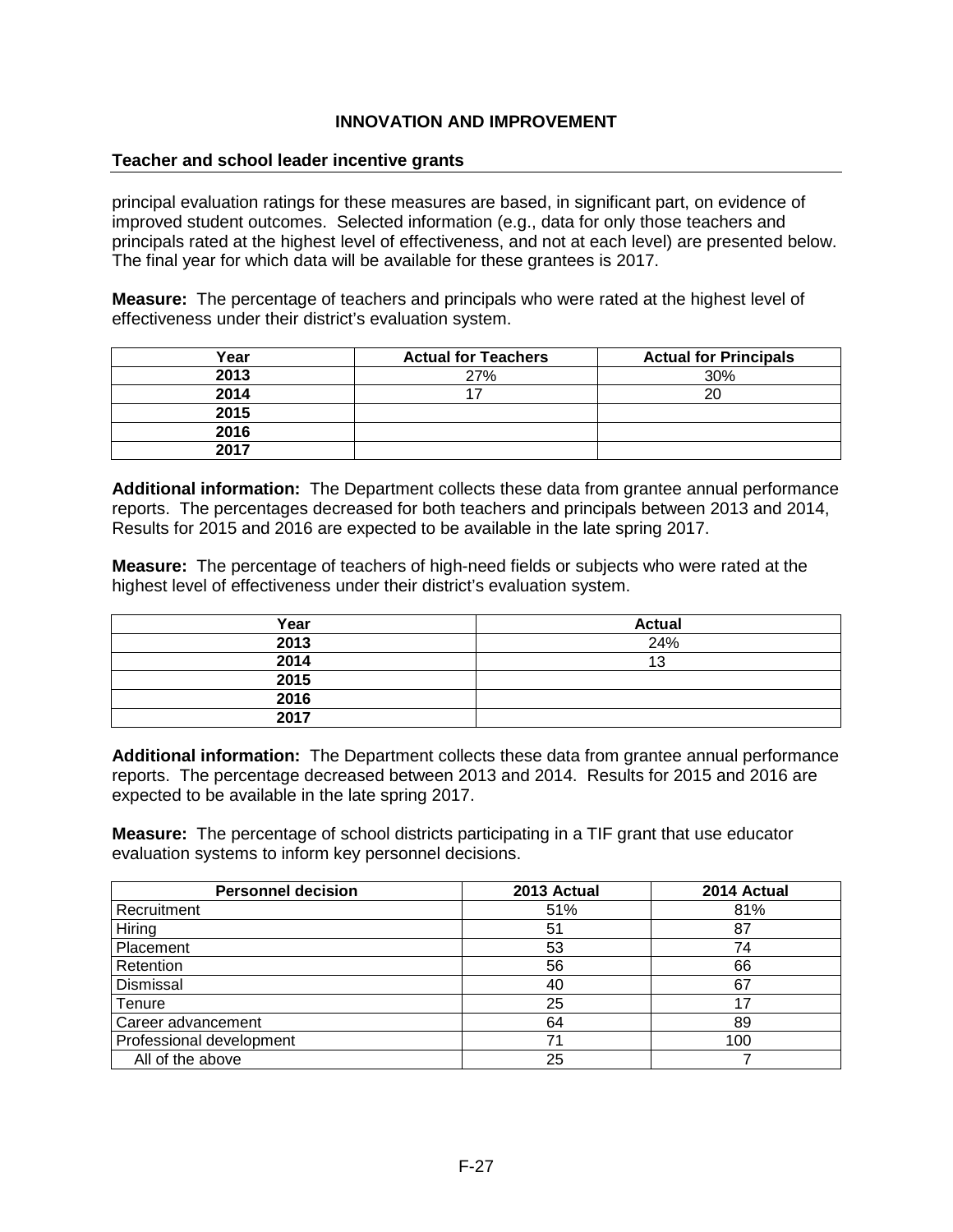## **Teacher and school leader incentive grants**

**Additional information:** The Department collects these data from grantee annual performance reports. The percentages increased for all areas except tenure between 2013 and 2014. Results for 2015 and 2016 are expected to be available in the late spring 2017.

The Department developed measures for the 2016 TIF and 2017 TSLIG competitions that were published with the notices inviting applications. These measures are:

- The percentage of educators in all schools who earned performance-based compensation.
- The percentage of educators in all high-need schools who earned performance-based compensation.
- The gap between the retention rate of educators receiving performance-based compensation and the average retention rate of educators in each high-need school whose educators participate in the project.
- The number of school districts participating in a grant that use educator evaluation systems to inform recruitment, hiring, placement, retention, dismissal, professional development, tenure, and promotion.
- The percentage of performance-based compensation paid to educators with State, local, or other non-TIF or TSLIG Federal resources.
- The percentage of teachers and principals who receive the highest effectiveness rating.
- The percentage of teachers and principals in high-needs schools who receive the highest effectiveness rating.

The 2017 TSLIG competition included one additional measure, the number of high-need schools within districts participating in a TSL grant that use educator evaluation and support systems to inform recruitment, hiring, placement, retention, dismissal, professional development, tenure, and promotion.

## **Other performance information**

The Institute of Education Sciences (IES) is conducting two studies that will provide information on effective practices:

The Impact Evaluation of Teacher and Leader Performance Evaluation Systems<sup>[1](#page-28-0)</sup> is examining districts' and educators' experiences with performance evaluation systems and their impact of classroom practice and student achievement in eight districts. The study, which will cost \$21.5 million over 6 years, is scheduled to be completed in September 2017. An interim report on the first year of implementation, released in 2016, found that:

<span id="page-28-0"></span> $1$  [https://ies.ed.gov/ncee/projects/evaluation/tq\\_performance.asp](https://ies.ed.gov/ncee/projects/evaluation/tq_performance.asp)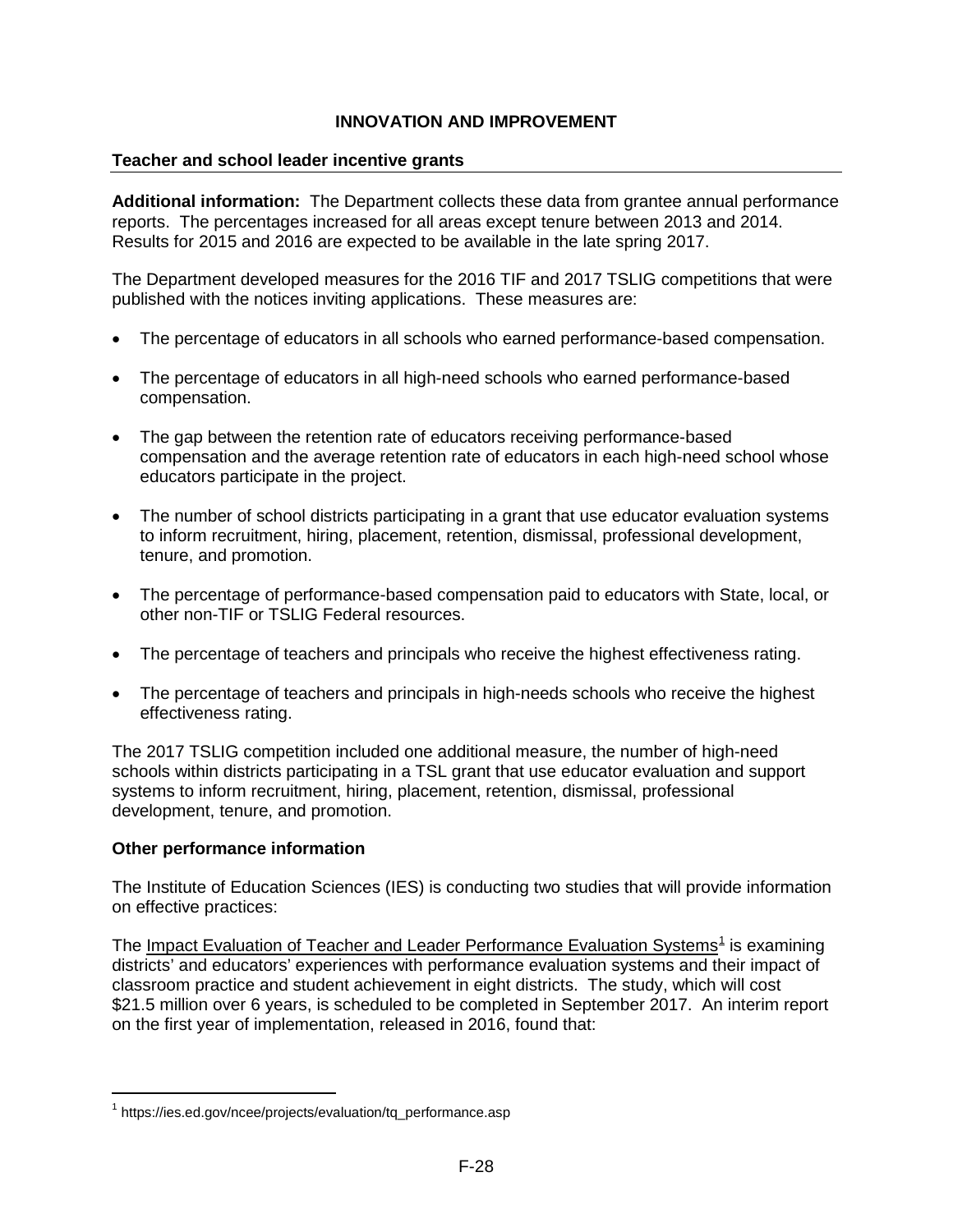## **Teacher and school leader incentive grants**

- While educator performance measures were generally implemented as planned, only 39 percent of teachers and 40 percent of principals with value-added scores accessed their student growth reports.
- Both classroom observation and student growth measures differentiated teacher performance.
- The principal leadership measure identified lower- and higher-performing principals; however, the measure for each principal was an average of three raters (their self-rating, ratings of their teachers, and their district supervisor) with differing assessments of the principal's overall performance level.

The final report will provide information on the impacts of the performance evaluation systems on teachers' classroom practices and student achievement.

The Impact Evaluation of the Teacher Incentive Fund<sup>[1](#page-29-0)</sup> is examining the characteristics of 144 districts participating in 2010 TIF grants during 2013−2014 school year and is assessing the effect of pay-for-performance on educators in a subset of 10 districts. The study, which will cost \$13.7 million over 8 years, is scheduled to end in December 2017. Key findings to date from all participating districts that were part of the 2010 grants are:

- Most districts (88 percent) implemented at least three of the four required program components for teachers (measures of teacher effectiveness, pay-for-performance bonuses, additional pay opportunities, and professional development) for teachers. Only half implemented all four requirements.
- By the third year of project implementation, no more than one-fifth of districts reported any major challenges.

For the 10 districts that participated in the random assignment study:

- There was a small positive effect on student achievement. After 3 years, average student performance was 1 to 2 percentile points higher in schools that offered pay-for-performance bonuses. Over this time, the average student in a pay-for-performance school moved from the 34<sup>th</sup> to the 36<sup>th</sup> percentile in math and from the  $36<sup>th</sup>$  to the 37<sup>th</sup> percentile in reading.
- Only 2 of the 10 districts awarded bonuses for teachers that were substantial or challenging to earn, but at least half met the grant guidance for awarding differentiated bonuses.

<span id="page-29-0"></span><sup>&</sup>lt;sup>1</sup> [https://ies.ed.gov/ncee/projects/evaluation/tq\\_incentive.asp](https://ies.ed.gov/ncee/projects/evaluation/tq_incentive.asp)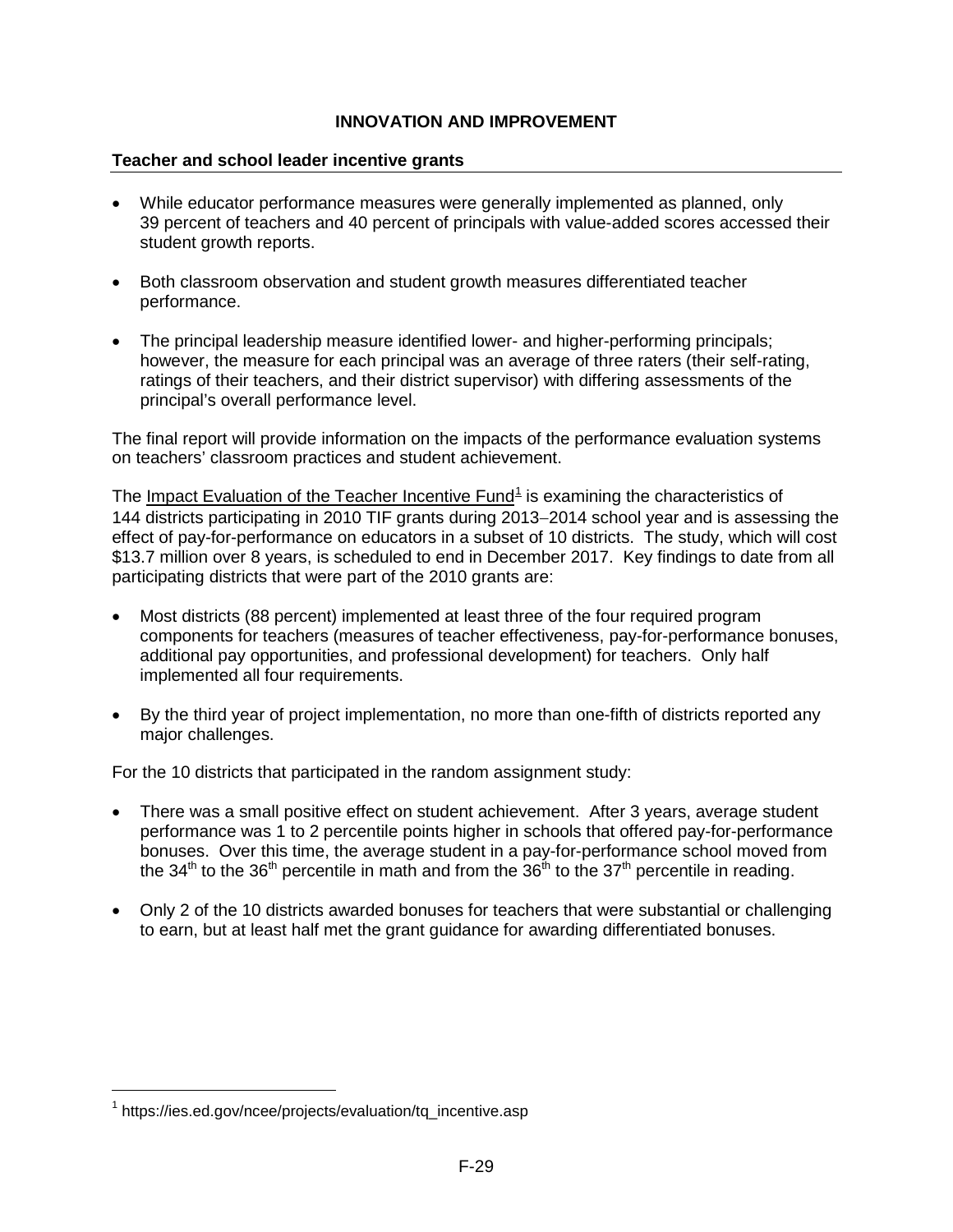#### **Teacher and school leader incentive grants**

- Teachers' understanding of performance measures continued to improve between the second and third year of implementation. However, only 60 percent of teachers correctly reported that they were eligible for a performance bonus. In addition, teachers underestimated the amount of the maximum possible bonus.
- By the third year of implementation, most teachers had positive attitudes about their TIF program. In addition, most teachers and principals reported being satisfied with their professional opportunities, how they were evaluated, and their school's environment.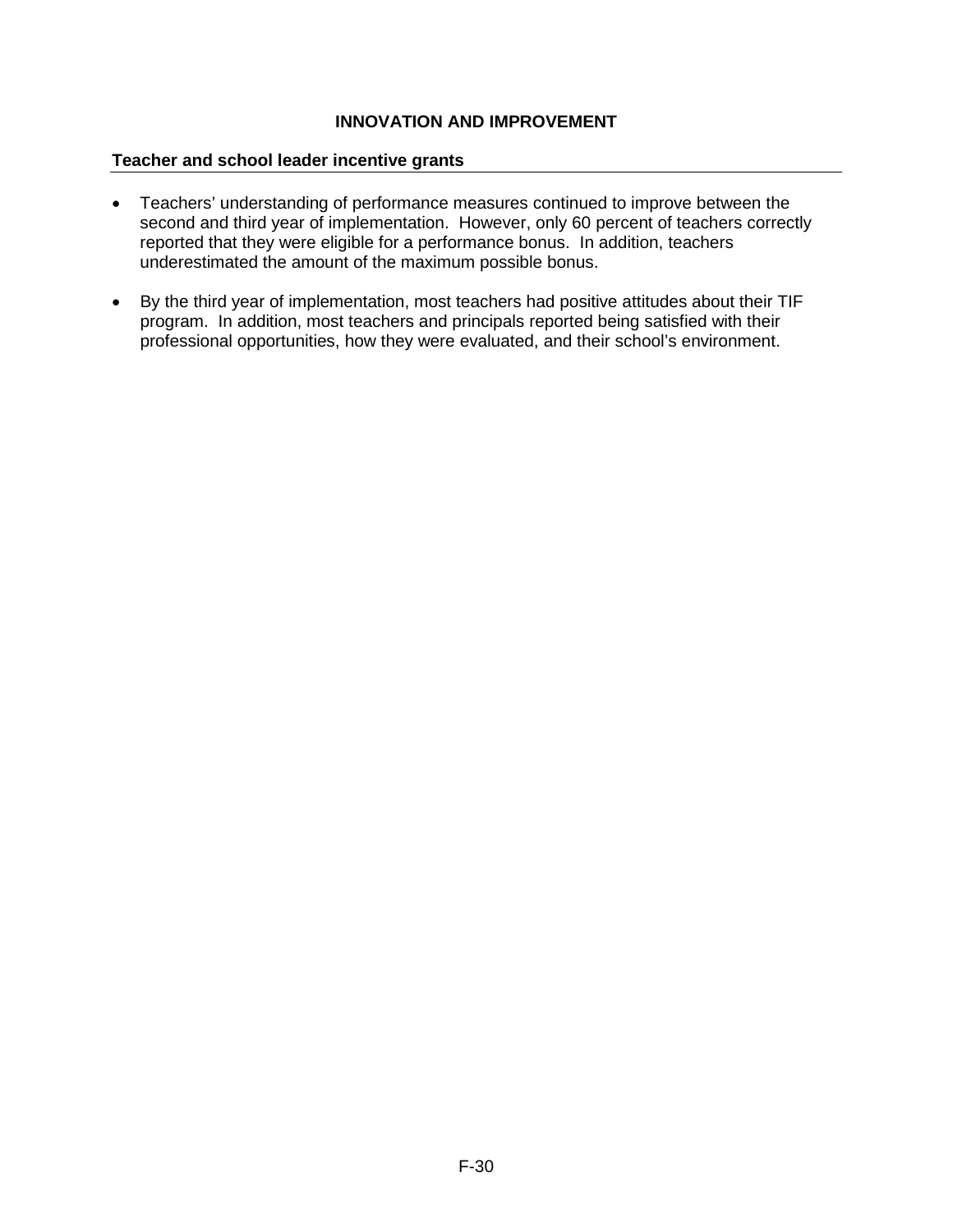# <span id="page-31-0"></span>American history and civics academies

(Elementary and Secondary Education Act of 1965, as amended, Title II, Part B, Subpart 3)

(dollars in thousands)

FY 2018 Authorization: [\(1\)](#page-31-1)

Budget Authority:

<span id="page-31-2"></span>

| 2017<br>Annualized CR | 2017<br>Appropriation | 2018 | Change from<br>Annualized CR |
|-----------------------|-----------------------|------|------------------------------|
| \$1,812               | \$3,515               |      | $-$ \$1,812                  |

<span id="page-31-1"></span><sup>1</sup>[O](#page-31-2)f the total amount appropriated for Title II, Part B (authorized at \$468,881 thousand), 1.4 percent is available for Subpart 3.

# PROGRAM DESCRIPTION

American History and Civics Education is designed to improve the quality of teaching and learning in American history, civics, and government education. Funds support Presidential Academies for teachers, Congressional Academies for students, and National Activities to promote innovative instruction and professional development for teachers and school leaders.

## **American History and Civics Academies**

The American History and Civics Academies program supports efforts to improve the quality of American history and civics education by providing intensive workshops for teachers and students. The Presidential Academies for the Teaching of American History and Civics offer workshops of at least 2 weeks to elementary and secondary school teachers to strengthen their knowledge through instruction and interaction with primary scholars and accomplished teachers in these fields. The Congressional Academies for Students of American History and Civics offer similar workshops to secondary school students to enrich their understanding of American history and civics.

The Department makes competitive awards for up to 5 years to institutions of higher education and nonprofit educational organizations, museums, libraries, and research centers with demonstrated expertise in historical methodology or the teaching of American history and civics. The Department may make no more than 12 grants in a fiscal year and must give priority for Presidential Academies grants to applicants that propose to use the resources of the National Parks and coordinate or align their projects with the National Park Service National Centennial Parks initiative. Grantees must provide matching funds from non-Federal sources in an amount equal to 100 percent of the grant amount.

## **National Activities**

National Activities grants promote evidence-based instructional methods and professional development programs in American history, civics and government, and geography, particularly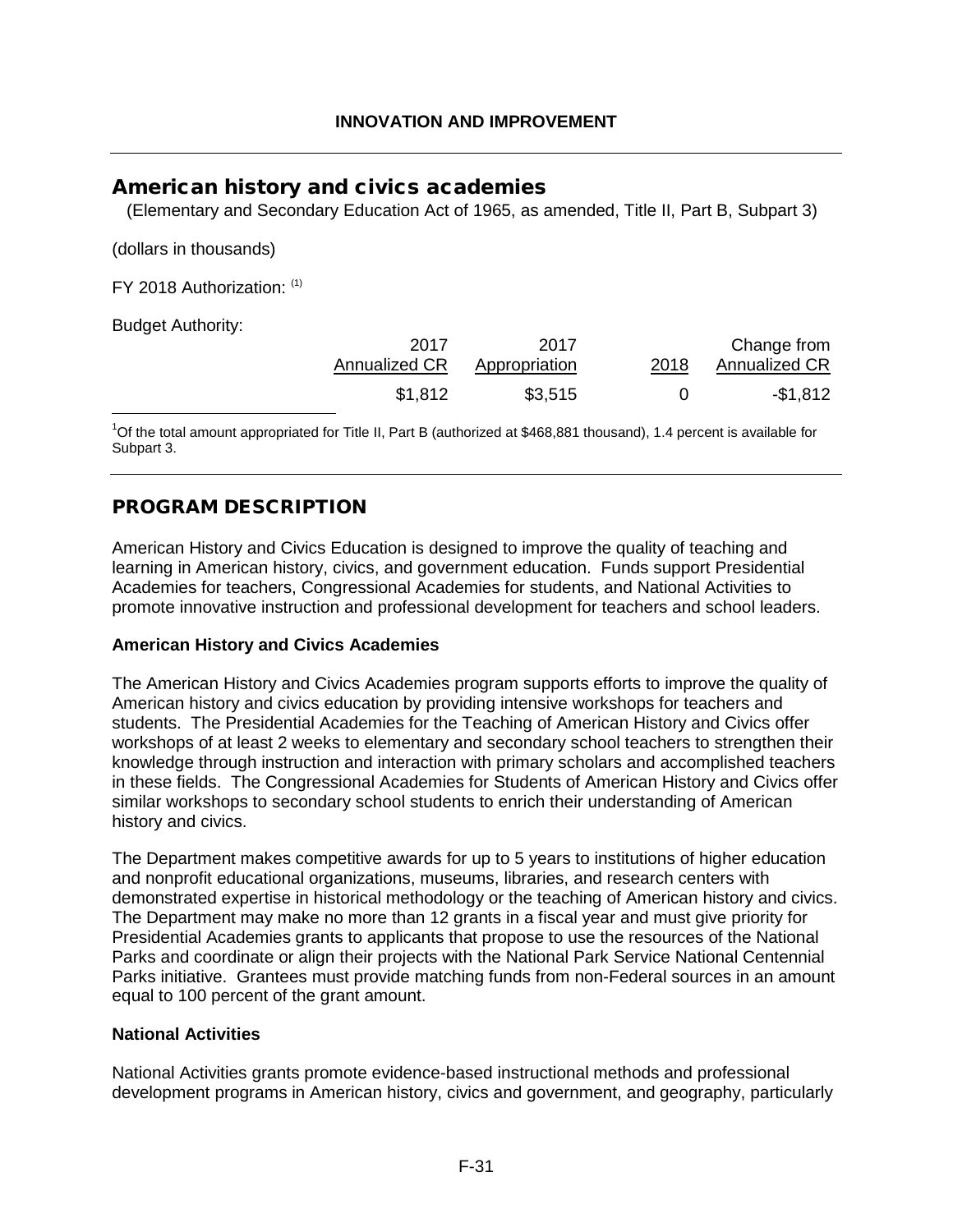#### **American history and civics academies**

those methods and programs that benefit students from low-income families and underserved student populations. Grants support the development, implementation, expansion, evaluation, and dissemination of methods and programs that show potential to improve teaching and learning; demonstrate innovation, scalability, accountability, and a focus on underserved student populations; and may include civic engagement activities and educational programs on the history and principles of the Constitution and Bill of Rights. The Department makes competitive grants to institutions of higher education and other nonprofit or for-profit organizations with demonstrated expertise for an initial period of up to 3 years, and may renew grants for an additional 2 years.

Funding levels for the program for the past 5 fiscal years were:

| <b>Fiscal Year</b> | (dollars in thousands) |
|--------------------|------------------------|
|                    |                        |
|                    |                        |
|                    |                        |
|                    |                        |
|                    |                        |

# FY 2018 BUDGET REQUEST

The Administration does not request funding for American History and Civics Education for fiscal year 2018. This program, which received \$3.5 million under the Department of Education Appropriations Act, 2017, supports only a few awards, and American History and Civics Academies grants reach a very limited number of teachers and students each year. Since, under the statute, an academy may select no more than 300 teachers or students for participation annually. The Administration believes that small, narrowly targeted programs such as this do not reflect an appropriate Federal role and are more appropriately supported with State, local, or private funding sources. In addition, local educational agencies (LEAs) can use funds from other Federal programs to improve instruction in American history and civics, including Title I Grants to LEAs.

## PROGRAM OUTPUT MEASURES

(dollars in thousands)

| <b>Output Measures</b>                          |         | 2017<br>2016 Annualized CR       | 2018 |
|-------------------------------------------------|---------|----------------------------------|------|
| American History and Civics<br>Academies grants |         |                                  |      |
| Amount for new awards<br>Number of new awards   | \$1,752 | $$1,794$ <sup>1</sup><br>$1 - 2$ |      |
| Peer review of new award<br>applications        | \$63    | \$18                             | 0    |

<span id="page-32-0"></span>NOTE: The Department is authorized to reserve up to 0.5 percent of funds appropriated for most ESEA programs, including American History and Civics Education, and to pool such funds for use in evaluating any ESEA program.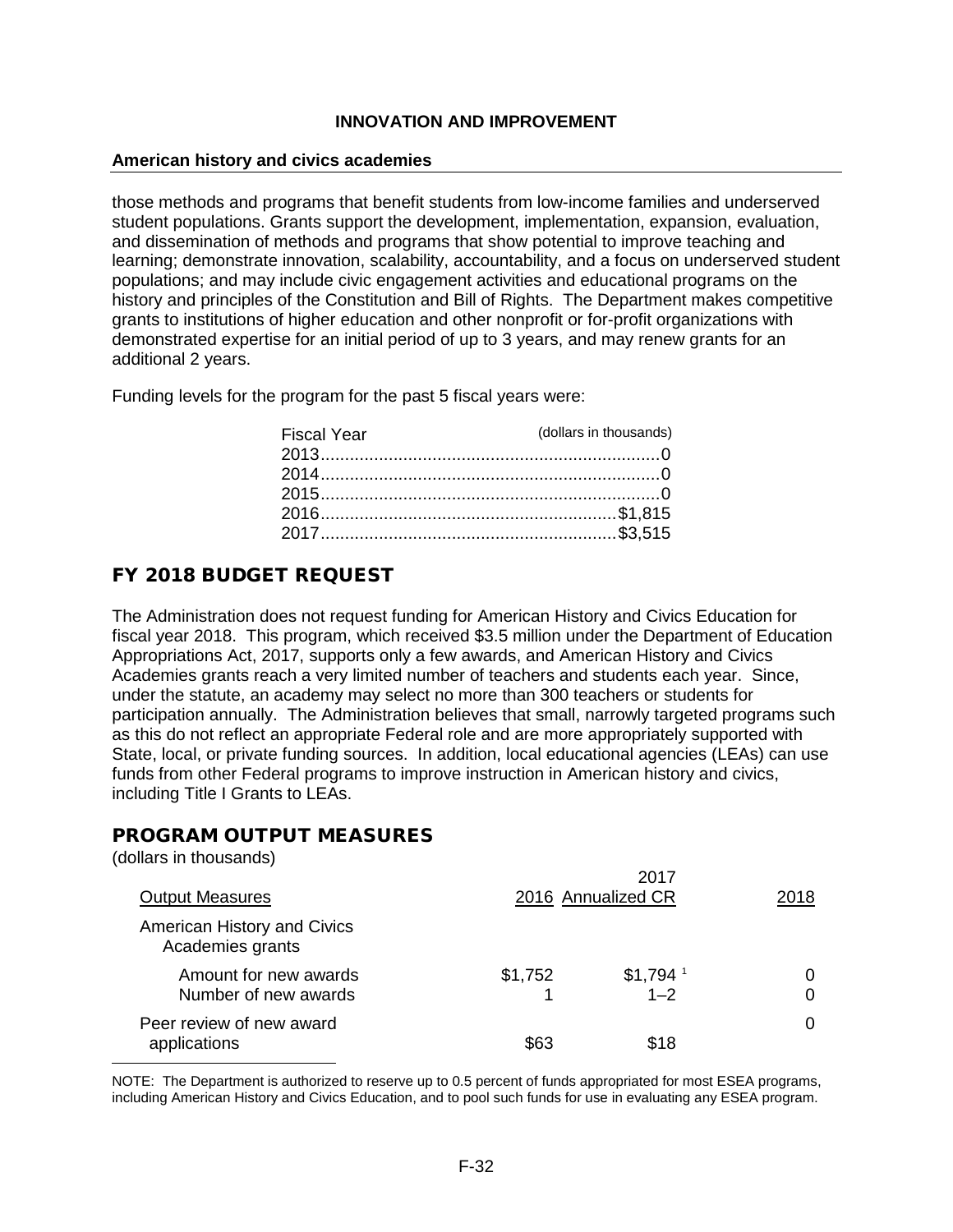#### **American history and civics academies**

The Department may reserve funds from American History and Civics Education for ESEA evaluation activities in fiscal year 2017.

 $1$  Consistent with the Administration's request to eliminate funding for this program in fiscal year 2018, the output measures for fiscal year 2017 reflect the use of fiscal year 2017 annualized CR funds to frontload new awards to pay, to the extent possible, the full costs of projects over the proposed grant period.

# PROGRAM PERFORMANCE INFORMATION

#### **Performance Measures**

This section presents selected program performance information and results bases on GPRA goals, objectives, measures, and performance targets. Achievement of program results is based on the cumulative effect of the resources provided in previous years as well as the resources and efforts invested by those served by this program.

The Department established the following performance measures to assess the impact of the activities that receive support under the American History and Civics Academies program. The 2017 data for these performance measures for the fiscal year 2016 grantee are expected to be available in fall 2017. The Department has not yet established performance measures for National Activities grants.

**Measure:** The average percentage gain on a teacher assessment after participation in a Presidential Academy.

**Measure:** The average percentage gain on a student assessment after participation in a Congressional Academy.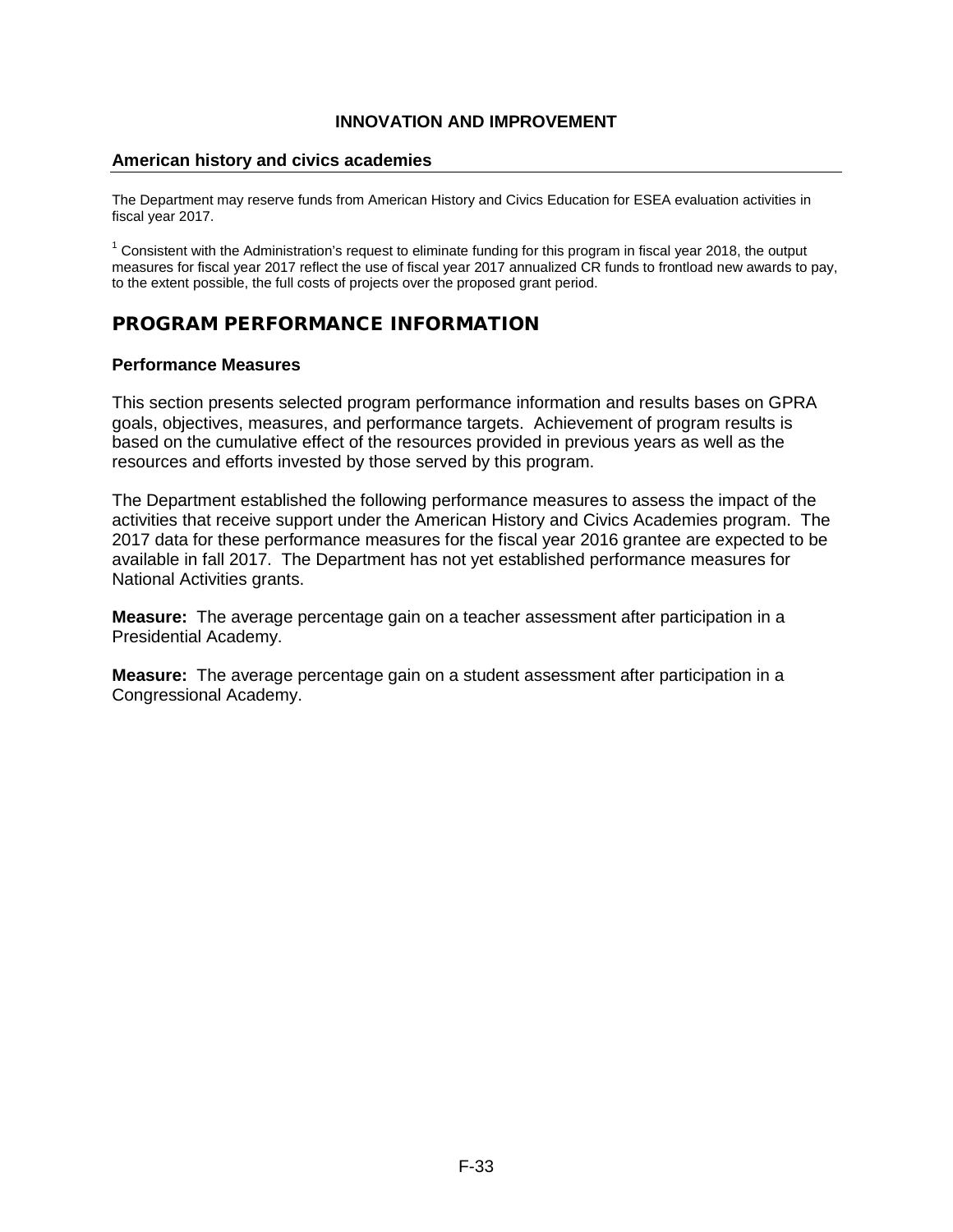# <span id="page-34-0"></span>Supporting effective educator development

(Elementary and Secondary Education Act of 1965, Title II, Part B, Subpart 4, Section 2242)

(dollars in thousands)

 $FY$  2018 Authorization<sup>1</sup>

Budget Authority:

<span id="page-34-2"></span>

| Change from   |          | 2017          | 2017                 |
|---------------|----------|---------------|----------------------|
| Annualized CR | 2018     | Appropriation | <b>Annualized CR</b> |
| $-$ \$51,815  | \$42,000 | \$65,000      | \$93,815             |

<span id="page-34-1"></span><sup>1</sup>[A](#page-34-2) total of \$468,881 thousand is authorized for Part B of Title II. Of the total amount appropriated for Title II, Part B, 15.4 percent is available for Subpart 4, of which 74 percent must be used for Section 2242.

# PROGRAM DESCRIPTION

The Supporting Effective Education Development (SEED) grant program was authorized from fiscal years 2011−2016 through appropriations language as a set-aside under the Title II, Part A Improving Teacher Quality State Grants program. The reauthorization of the Elementary and Secondary Education Act (ESEA) by the Every Student Succeeds Act (ESSA) included a separate authorization for the program. The program provides competitive grants to institutions of higher education (IHEs), national nonprofit entities, and the Bureau of Indian Education, or to partnerships of one or more IHEs and national nonprofit organizations with a for-profit entity, to:

- Support pathways that allow teachers, principals, or other school leaders with nontraditional preparation and certification to obtain employment in traditionally underserved local educational agencies (LEAs);
- Provide evidence-based professional development activities that address literacy, numeracy, remedial education, or other needs of LEAs and the students they serve;
- Provide professional development to improve instruction in dual enrollment programs or early college high school settings;
- Make services and learning opportunities freely available to LEAs, including through publicly accessible electronic means; or
- Provide teachers, principals, or other school leaders with evidence-based professional enhancement activities, which may include activities that lead to an advanced credential.

Grants may be awarded for up to 3 years and may be renewed for one additional 2-year period if the grantee demonstrates success. To the extent practicable, the Department must ensure that grants are distributed among eligible entities that will serve geographically diverse areas. No entity may receive more than one grant in a single competition.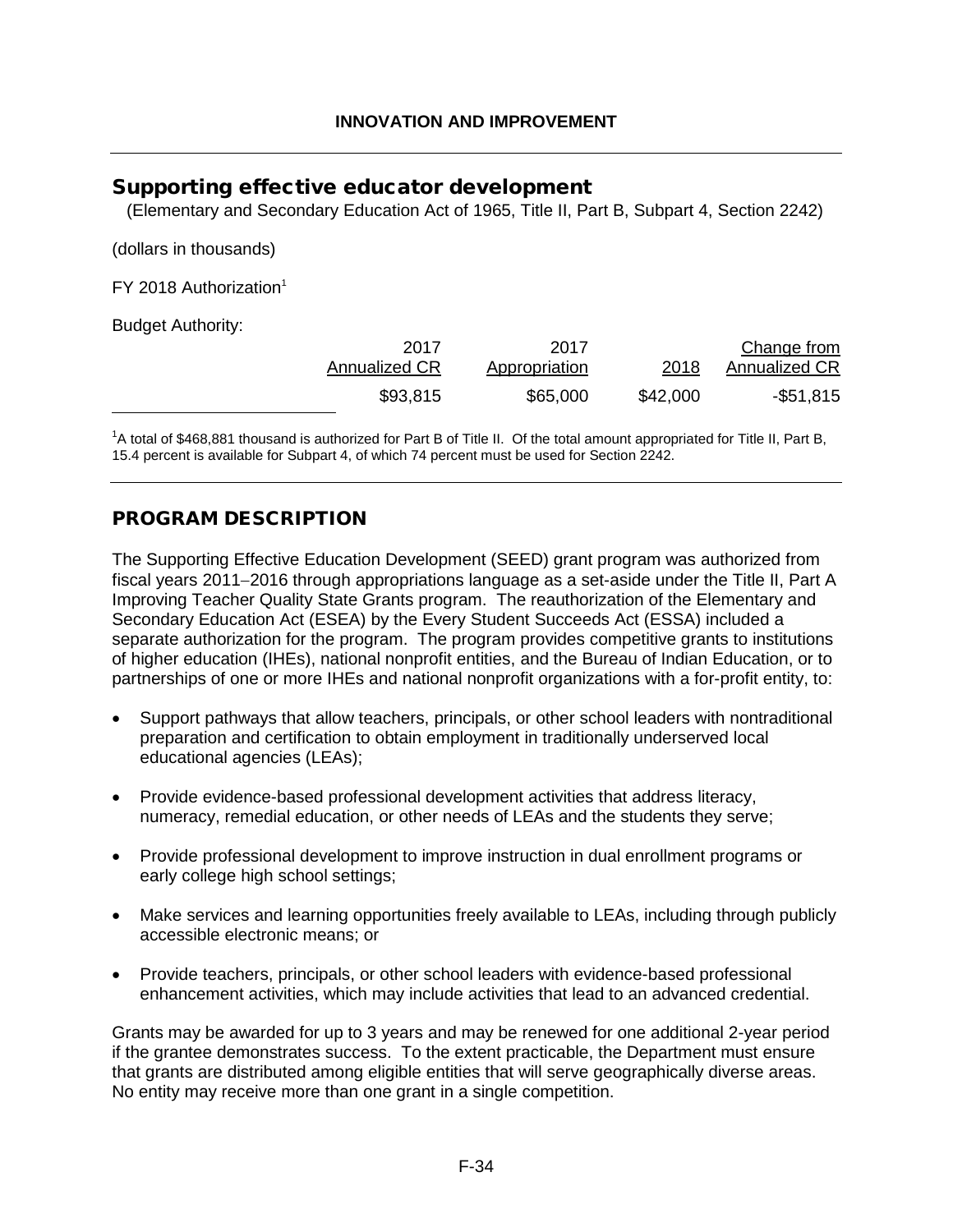#### **Supporting effective educator development**

The statute requires grantees to use non-Federal sources, in cash or in kind, to cover at least 25 percent of project costs each year. The Department may waive or modify this cost-sharing requirement in cases of demonstrated financial hardship.

Prior to ESSA, SEED was authorized through appropriations language; funding came from a reservation from the ESEA Title II, Part A Improving Teacher Quality State Grants (the predecessor to Supporting Effective Instruction State Grants) program. This reservation grew from 1 percent in 2011 to 4 percent in 2016.

Changes made by the ESEA reauthorization include expanding eligible applicants to include, in addition to national non-profit organizations, IHEs and the BIE. The new authority also eliminated the previous set-aside (8 percent in fiscal year 2016) for research, dissemination, evaluation, technical assistance, and outreach activities. Under the reauthorization, the Department may reserve up to 0.5 percent of SEED funds for evaluation only.

The Department held a competition for new awards in fiscal year 2015 that resulted in 13 awards and is holding two competitions in fiscal year 2017. The first competition, which is using fiscal year 20[1](#page-35-0)6 funds, was announced on December 21, 2016<sup>1</sup>; the second competition, which will be governed by the ESSA, was announced on April [2](#page-35-1)0, 2017. $^2$ 

Funding levels for the past 5 fiscal years were:

| (dollars in thousands) |
|------------------------|
|                        |
|                        |
|                        |
|                        |
|                        |
|                        |

# FY 2018 BUDGET REQUEST

The Administration requests \$42 million for the SEED program in 2018, a decrease of \$51.8 million from the fiscal year 2017 annualized Continuing Resolution level. The Department of Education Appropriations Act, 2017, provided \$65 million for this program. The requested amount for 2018 would be sufficient to pay the continuation costs of awards made in 2017 under the new program authority. (Awards made in 2017 under the pre-ESSA authority will be fully funded from the 2016 appropriation.)

<span id="page-35-0"></span> $1 \text{ https://www2.edu.gov/programs/edseed/2016archivepage.html}$ <br> $2 \text{ https://www2.edu.gov/programs/edseed/application.html}$ 

<span id="page-35-1"></span>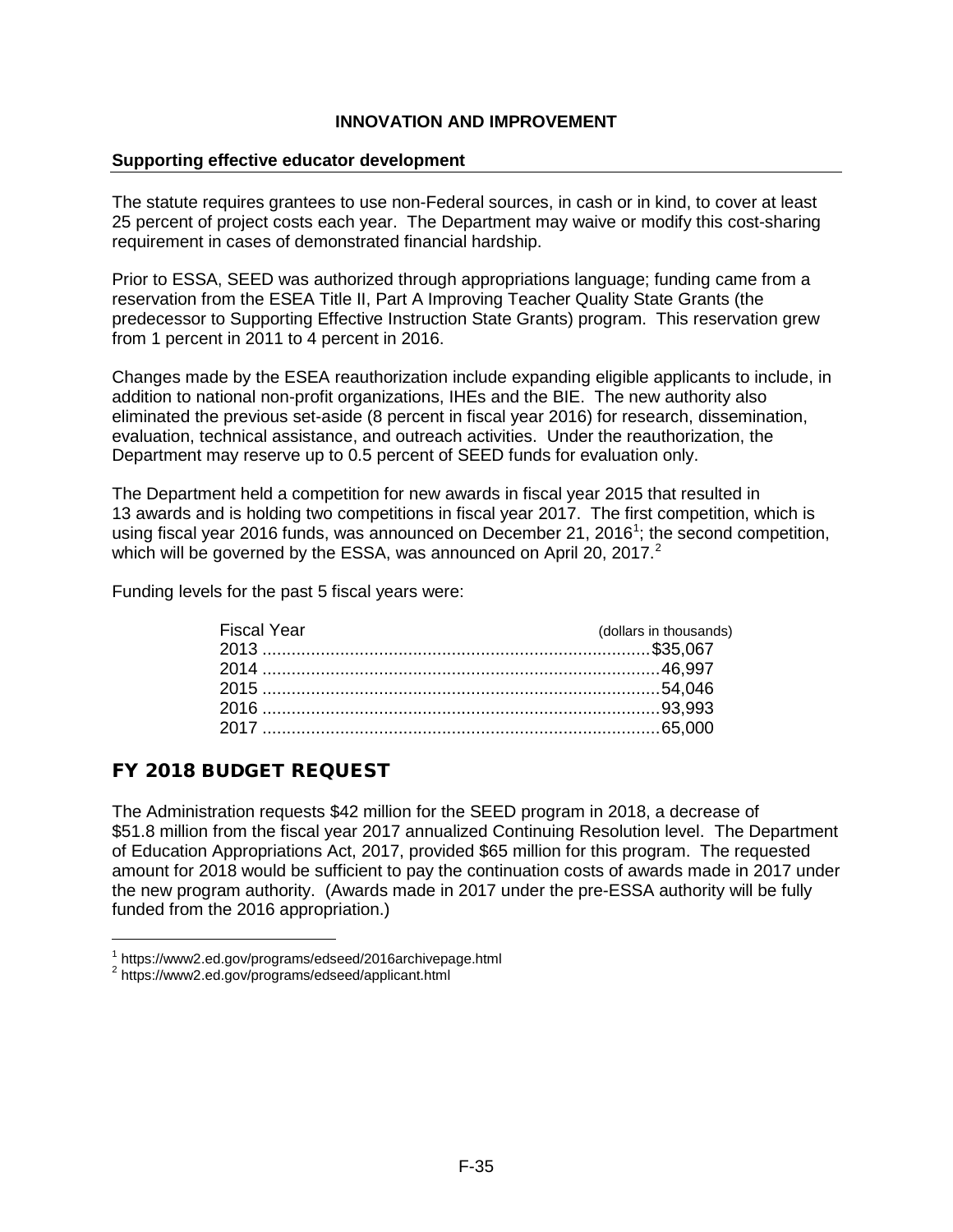### **Supporting effective educator development**

The Department had made 22 SEED awards to 13 different organizations over the life of the program (https://www2.ed.gov/programs/edseed/awards.html). Examples of currently funded projects include:

- An award to the KIPP Foundation to recruit and prepare principals to serve 95,000 high-need students, enhance training and supports to increase the number of principals who are highly effective, and extend KIPP's impact to over 3 million students in major urban and rural districts. Lessons learned will be shared through a collaborative professional learning community.
- An award to the National Board for Professional Teaching Standards to expand a project that aims to improve student learning by strengthening structures, policies, and programs that advance teacher growth and National Board Certification.
- An award to Teach for America to provide high-quality pre-service training to 8,500 preschool to grade 12 teachers in all content areas, in order to prepare them for work in low-income communities.
- An award to the Center for Civic Education to support improved teaching and learning in the area of civics and government.

While the program is an effective vehicle to support evidence-based educator preparation and development efforts that can serve as models for similar efforts across the country, funding has doubled since fiscal year 2014 and the Administration believes it makes sense to closely monitor current grant cohorts, which will include some 20 grantees following the two competitions in 2017, and benefit from lessons learned before making more new grants.

The Department would reserve up to 0.5 percent of the appropriation for SEED for evaluation.

 $0.17$ 

# PROGRAM OUTPUT MEASURES

(dollars in thousands)

| <b>Output Measures</b>                                                                          | 2016                              | <b>2017</b><br><b>Annualized CR</b>      | 2018                                     |
|-------------------------------------------------------------------------------------------------|-----------------------------------|------------------------------------------|------------------------------------------|
| Amount for new awards<br>Number of new awards<br>Range of new awards                            | \$44,243<br>3<br>\$8,000-\$15,000 | \$41,822<br>$5 - 8$<br>$$1,000 - $6,000$ | 0<br>0<br><b>NA</b>                      |
| Amount for continuation awards<br>Number of continuation awards<br>Range of continuation awards | \$42,745<br>11<br>\$2,030-\$6,262 | \$51,439<br>13<br>\$2,030-\$7,703        | \$41,790<br>$5 - 8$<br>$$1,000 - $6,000$ |
| Peer review of new applications                                                                 | \$218                             | \$85                                     | 0                                        |
| National activities, including evaluation<br>and technical assistance                           | \$6,787                           |                                          |                                          |
| Evaluation                                                                                      |                                   | \$469                                    | \$210                                    |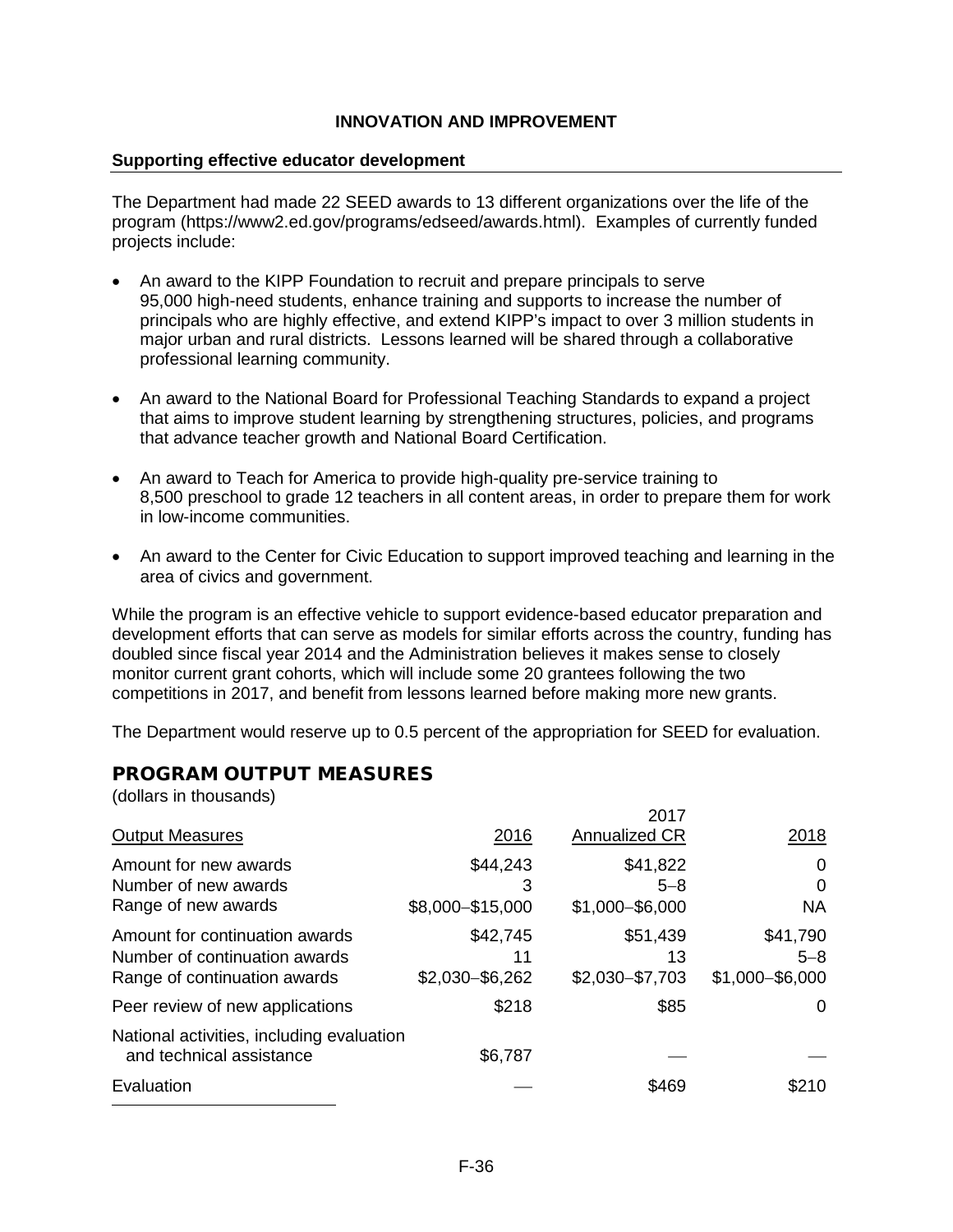#### **Supporting effective educator development**

NOTES: The fiscal year 2016 funds are available from July 1, 2016, through September 30, 2017; a portion of these funds will be used to make new, fully-funded awards during the summer of 2017.

The Department is authorized to reserve up to 0.5 percent of funds appropriated for most ESEA programs, including Supporting Effective Educator Development, and to pool such funds for use in evaluating any ESEA program. The Department reserved funds from Improving Teacher Quality State Grants in fiscal year 2016, and may reserve funds from Supporting Effective Educator Development in fiscal years 2017 and 2018.

# PROGRAM PERFORMANCE INFORMATION

#### **Performance measures**

This section presents selected program performance information, including, for example, GPRA goals, objectives, measures, and performance targets and data; and an assessment of the progress made toward achieving program results. Achievement of program results is based on the cumulative effect of the resources provided in previous years and those requested in fiscal year 2018 and future years, as well as the resources and efforts invested by those served by this program.

The Department published four performance measures in the notice inviting applications for fiscal year 2015 SEED grantees:

- The percentage of teacher and principal participants who serve concentrations of high-need students;
- The percentage of teacher and principal participants who serve concentrations of high-need students and are highly effective:
- The percentage of teacher and principal participants who serve concentrations of high-need students, are highly effective, and serve for at least 2 years; and
- The cost per participant who was highly effective and who taught in high need schools for 2 years.

These measures also are being used in the 2017 competitions. In addition, the 2017 competition that is being held under the reauthorized ESEA includes an additional measure, the number of grantees with evaluations that meet the What Works Clearinghouse standards with reservations.

Grantees will report annually on each measure. Grantees also report on their performance for project-specific objectives identified in their applications. Baseline data for the 2015 grantees is expected to be available in late 2017; information for the 2017 grantees is expected to be available in late 2019.

Additional information will be available from 2-year evaluation extension awards made in 2016 to three of the 2013 grantees, the National Writing Project, the National Board for Professional Teaching Standards, and the National Institute for Excellence in Teaching.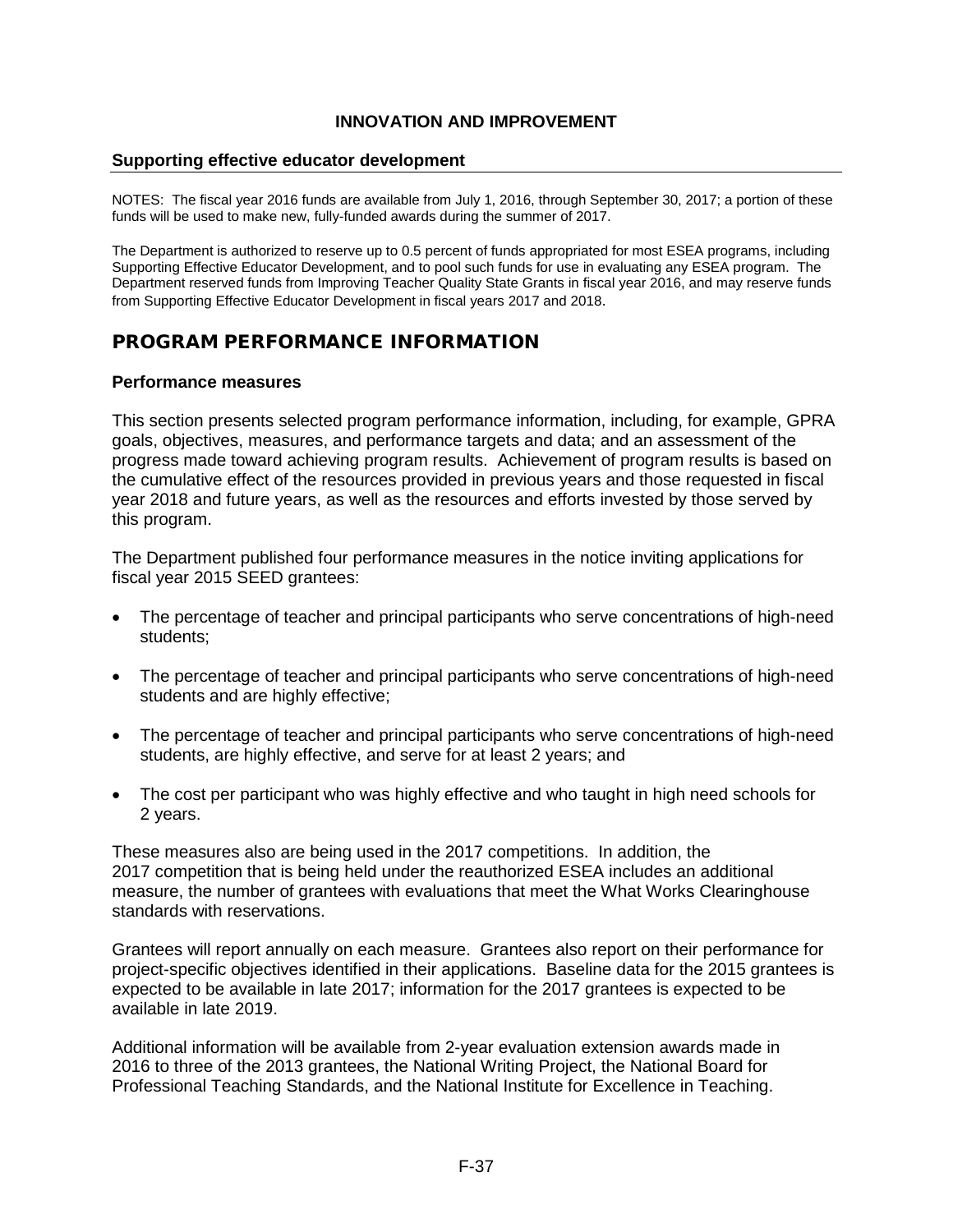# School leader recruitment and support

(Elementary and Secondary Education Act of 1965, as amended, Title II, Part B, Subpart 4, Section 2243)

(dollars in thousands)

FY 2018 Authorization: [1](#page-38-0)

Budget Authority:

<span id="page-38-1"></span>

| Change from   | 2018 | 2017          | 2017          |
|---------------|------|---------------|---------------|
| Annualized CR |      | Appropriation | Annualized CR |
| -\$16,337     |      | \$14,500      | \$16,337      |

<span id="page-38-0"></span> $1$  A total of \$468,881 thousand is authorized for Part B of Title II. Of the total amount appropriated for Title II, Part B, 15.4 percent is authorized for Subpart 4, of which 22 percent must be used for Section 2243.

# PROGRAM DESCRIPTION

School Leader Recruitment and Support grants fund activities to improve the recruitment, preparation, placement, support, and retention of effective principals and other school leaders in high-need schools. The program is the successor to the School Leadership program. Activities may include:

- Developing or implementing leadership training programs designed to prepare and support principals or other school leaders in high-need schools, including through new or alternative pathways or school leader residency programs;
- Developing or implementing programs or activities for recruiting, selecting, and developing aspiring or current principals or other school leaders to serve in high-need schools;
- Developing or implementing programs for recruiting, developing, and placing school leaders in schools implementing comprehensive support and improvement activities and targeted support and improvement activities required by section 1111(d) of the Elementary and Secondary Education Act (ESEA);
- Providing continuous professional development for principals and other school leaders in high-need schools;
- Developing and disseminating information on best practices and strategies for effective school leadership in high-need schools; and
- Developing other evidence-based programs or activities focused on principals or other school leaders in high-need schools that can be used by State educational agencies (SEAs) and local educational agencies (LEAs) implementing Title II Supporting Effective Instruction State grants.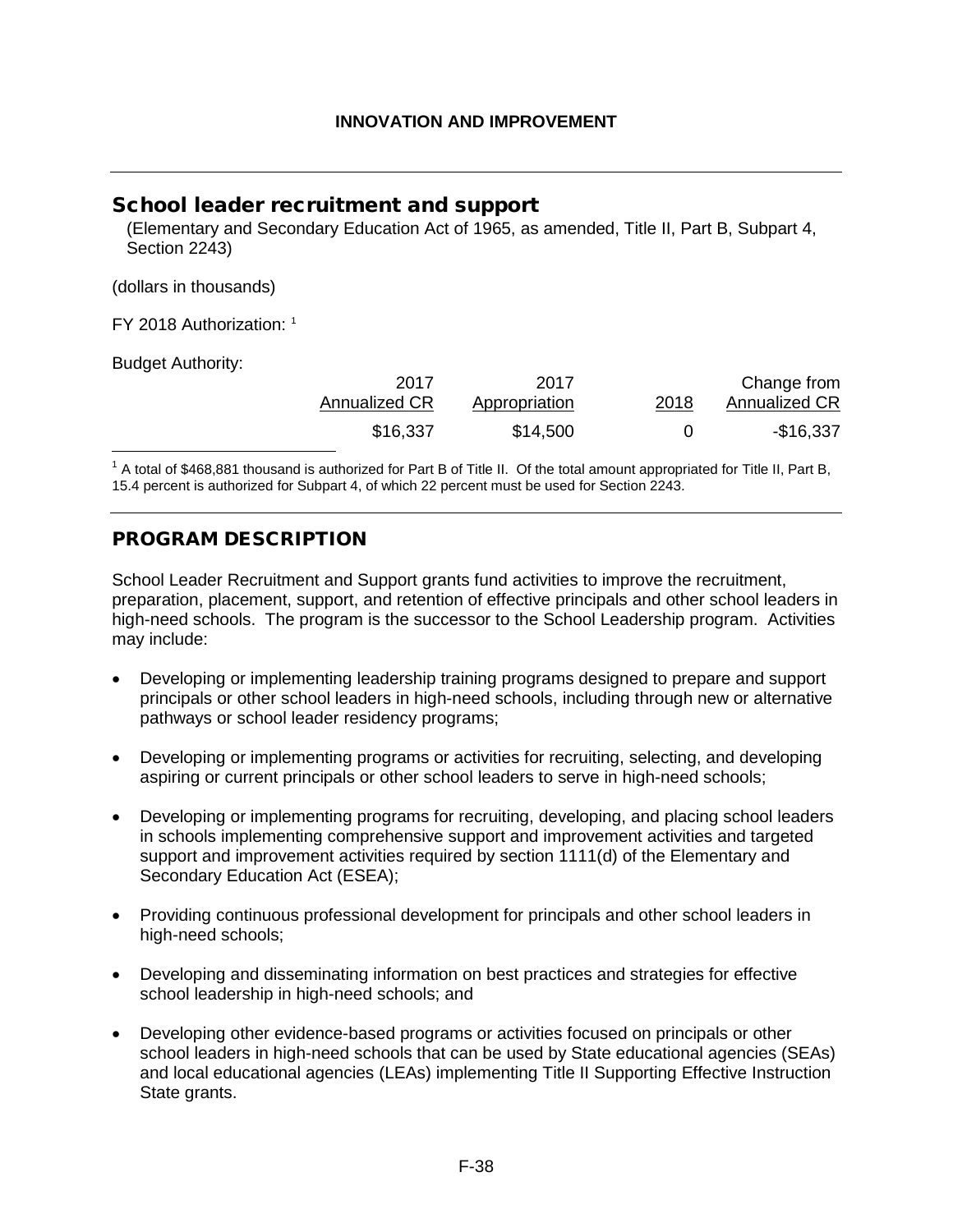#### **School leader recruitment and support**

Funds are awarded competitively to eligible entities, which include LEAs that serve high-need schools, SEAs, and the Bureau of Indian Education, or any of those entities in consortia with nonprofit organizations or institutions of higher education (IHEs). For this program, high-need schools are defined as elementary schools with at least 50 percent of enrolled students from families below the poverty line or secondary schools with at least 40 percent of enrolled students from families below the poverty line.

In awarding grants, the Department must give priority to applicants that will implement evidencebased activities and that have a demonstrated ability to prepare or develop principals who have improved school-level student outcomes, have become principals in high-need schools, and remain principals in such schools for multiple years.

The Department also must ensure that, to the extent practicable, grants are distributed among eligible entities that will serve geographically diverse areas, including urban, suburban, and rural areas. Grants are awarded for up to 5 years, with an optional 2-year extension. Entities may receive only one grant during a single competition.

The statute requires cost sharing and grantees must use non-Federal sources, in cash or in kind, to cover at least 25 percent of the project costs each year. The Department may waive or modify the cost-sharing requirement in cases of demonstrated financial hardship. Federal grant funds must be used to supplement, not supplant, non-Federal funds that would otherwise be used for such activities.

Under the antecedent School Leadership program, high-need LEAs, nonprofit organizations, and IHEs could receive grants to recruit and retain individuals to serve as principals in highneed LEAs by (1) providing financial incentives to aspiring new principals, (2) providing stipends to principals who mentor new principals, (3) carrying out professional development programs in instructional leadership and management, and (4) providing incentives for teachers or individuals from other fields who want to become principals. The last grant competition was held in 2013; awards were made to 20 entities: 8 universities, 7 nonprofit agencies, and 5 school districts. Eighteen of these grantees received 5-year awards and will receive their final continuation awards in 2017; the other two had shorter project periods and will receive no additional funding.

Funding levels for the past 5 fiscal years were:

| Fiscal Year | (dollars in thousands) |
|-------------|------------------------|
|             |                        |
|             |                        |
|             |                        |
|             |                        |
|             |                        |

# FY 2018 BUDGET REQUEST

The Administration is not requesting funds for the School Leader Recruitment and Support Program in fiscal year 2018. The program supports a small number of grantees and has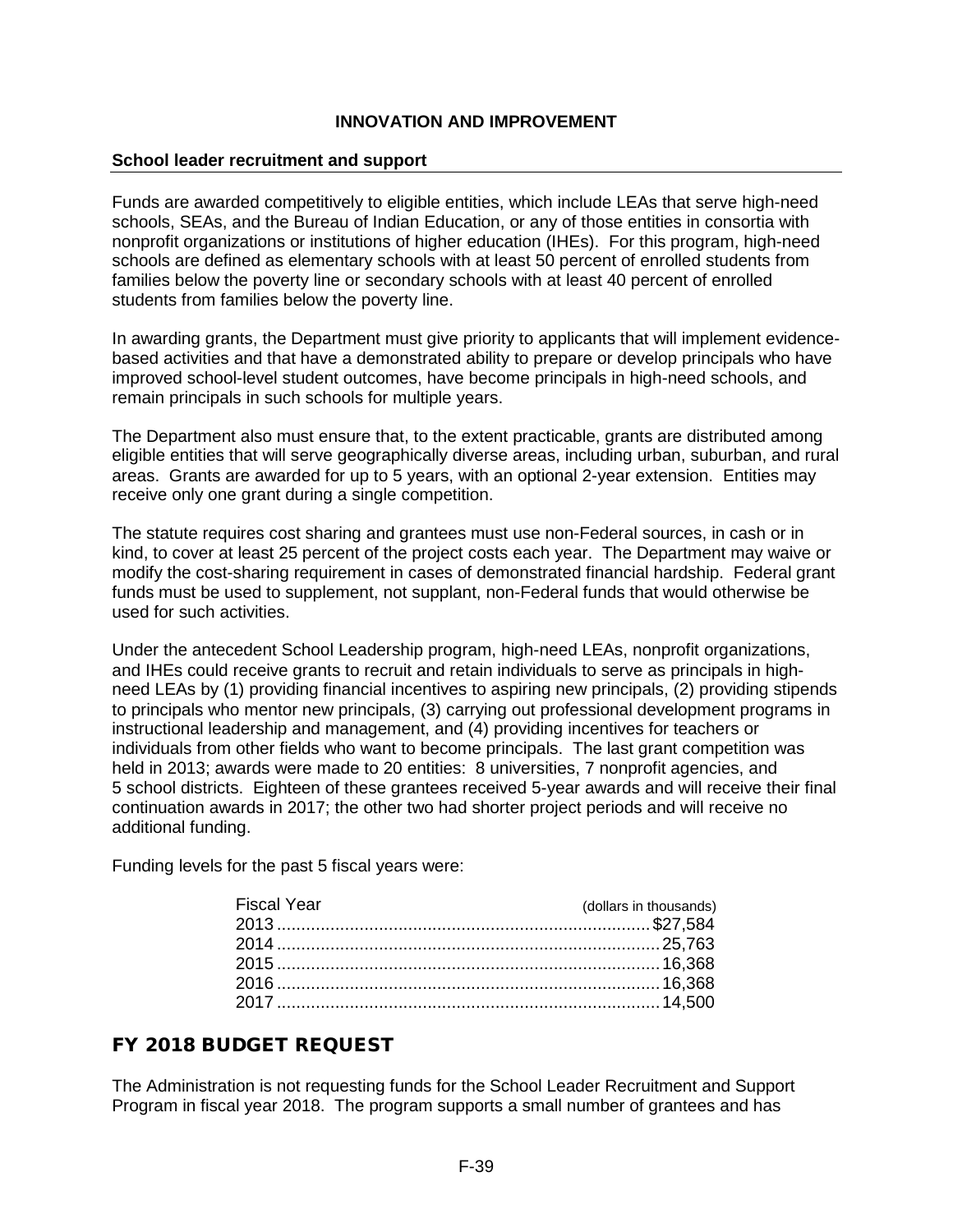#### **School leader recruitment and support**

minimal national impact. While school leadership is important, other Federal funds are available to support improved leadership in high-need schools. In particular, both regular Title I Grants to LEAs and Title I funds reserved for school improvement, which are available to more than 14,000 school districts and 55,000 public elementary and secondary schools, may be used to recruit, prepare, support, and retain effective principals and other school leaders in Title I participating schools.

# PROGRAM OUTPUT MEASURES

(dollars in thousands)

|                                 |                 | 2017                 |      |
|---------------------------------|-----------------|----------------------|------|
| <b>Output Measures</b>          | 2016            | <b>Annualized CR</b> | 2018 |
| Funding for continuation awards | \$16,368        | \$16,255             | 0    |
| Number of continuation awards   | 18              | 18                   | 0    |
| Range of continuation awards    | $$214 - $2,711$ | $$216 - $2,208$      | 0    |
| Evaluation                      |                 | \$82                 | 0    |

NOTE: The Department is authorized to reserve up to 0.5 percent of funds appropriated for most ESEA programs, including School Leader Recruitment and Support, and to pool such funds for use in evaluating any ESEA program. The Department did not reserve funds from the program for this purpose in fiscal year 2016, but may do so in fiscal years 2017 and 2018.

# PROGRAM PERFORMANCE INFORMATION

#### **Performance measures**

This section presents selected program performance information and results based on GPRA goals, objectives, measures, and performance targets. Achievement of program results is based on the cumulative effect of the resources provided in previous years, as well as the resources and efforts invested by those served by this program.

The information provided is for the antecedent School Leadership program. Grantees report data for each year of their 5-year projects. Data are reported by participant year cohort and updated annually. For example, for the 2010 grantee cohort (i.e., the 14 grants awarded in fiscal year 2010), all of a grantee's participants who first received services in the first year of the grant (school year 2010-2011) are reported under 2011; those first receiving services in the second year of the grant (school year 2011-2012) are reported under 2012; and so forth through the final year of the grant (school year 2014-2015), which are reported under 2015. Each year, the grantees report updates for each participant cohort, and the Department calculates updated percentages for each of the participant cohorts. Thus, for example, if a grantee had 10 participants who began working towards certification in school year 2010-2011 and 4 completed their work in that year, the grantee would have had a 2011 completion percentage of 40 percent at the end of the first year. However, if another three participants completed certification in the second year, the 2011 participant cohort completion rate would have increased to 70 percent. Grantees continue to track participants and update information throughout the project.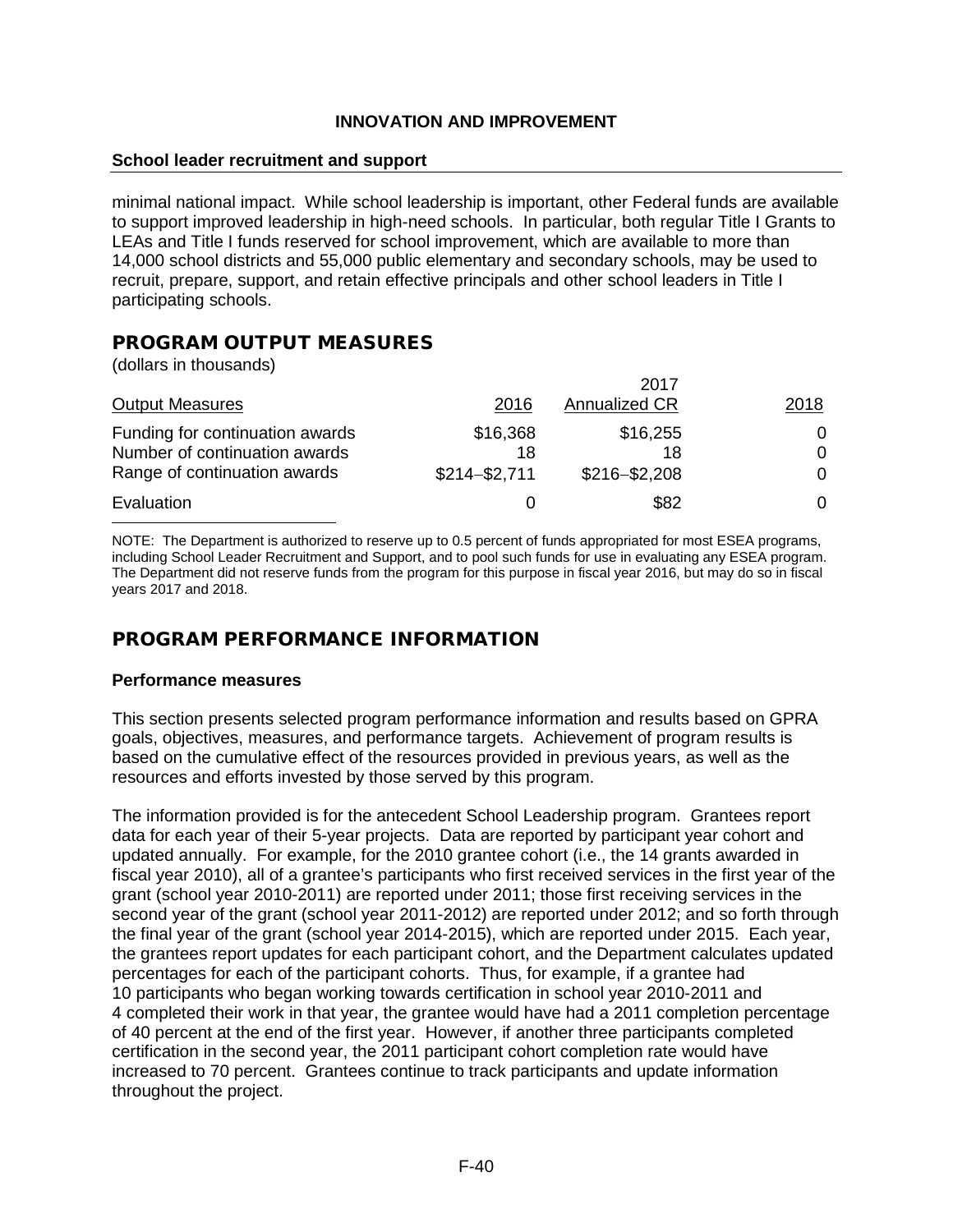### **School leader recruitment and support**

The Department aggregates information across projects by summing the numbers of participants beginning and completing the measured activities, with the numbers of completers updated each year. Data are reported cumulatively; thus, for example, the number of participants reported under 2013 includes the numbers who began participating in 2011, 2012, and 2013. Numbers are summed across grants and percentages calculated on the cumulative cross-grant totals.

Not all performance measures are relevant for all grantees, and not all grantees report data for all years. (For example, some grantees did not enroll new participant cohorts in each year of the project.) The data provided are for all grantees who reported each year. For the 2010 grantee cohort, between 6 and 12 grantees had data on each measure in any given year; these grantees received a total of \$47.7 million over the life of their grants.

**Goal: To increase the number of new, certified principals and assistant principals and to improve the skills of current practicing principals and assistant principals, all serving in high-need schools in high-need LEAs.**

*Objective: To recruit, prepare, and support teachers and individuals to become principals, including assistant principals, in high-need schools in high-need LEAs.*

**Measure:** The percentage of participants who meet certification requirements to become a principal or assistant principal.

| Year | 2010 Grantee<br><b>Target</b> | 2010 Grantee<br><b>Actual</b> |
|------|-------------------------------|-------------------------------|
| 2013 | 50%                           | 53%                           |
| 2014 | 60                            | 69                            |
| 2015 | 70                            | 75                            |

**Additional information:** This measure tracks the cumulative number of participants who sought certification to become a principal or assistant principal and the number who became certified. Nine of the grantees reported on this measure. By the end of the  $5<sup>th</sup>$  year of the projects, 602 participants began work towards certification, and 450 (75 percent) had become certified. The numbers of participants per grant ranged from 2 to 199, with completion percentages of 0 to 100 percent.

**Measure:** The percentage of participants who are certified through the funded projects and hired as a principal or assistant principal in a high-need local educational agency.

| Year | 2010 Grantee<br><b>Target</b> | 2010 Grantee<br><b>Actual</b> |
|------|-------------------------------|-------------------------------|
| 2013 | 70%                           | 58%                           |
| 2014 | 80                            | 58                            |
| 2015 | 90                            | 48                            |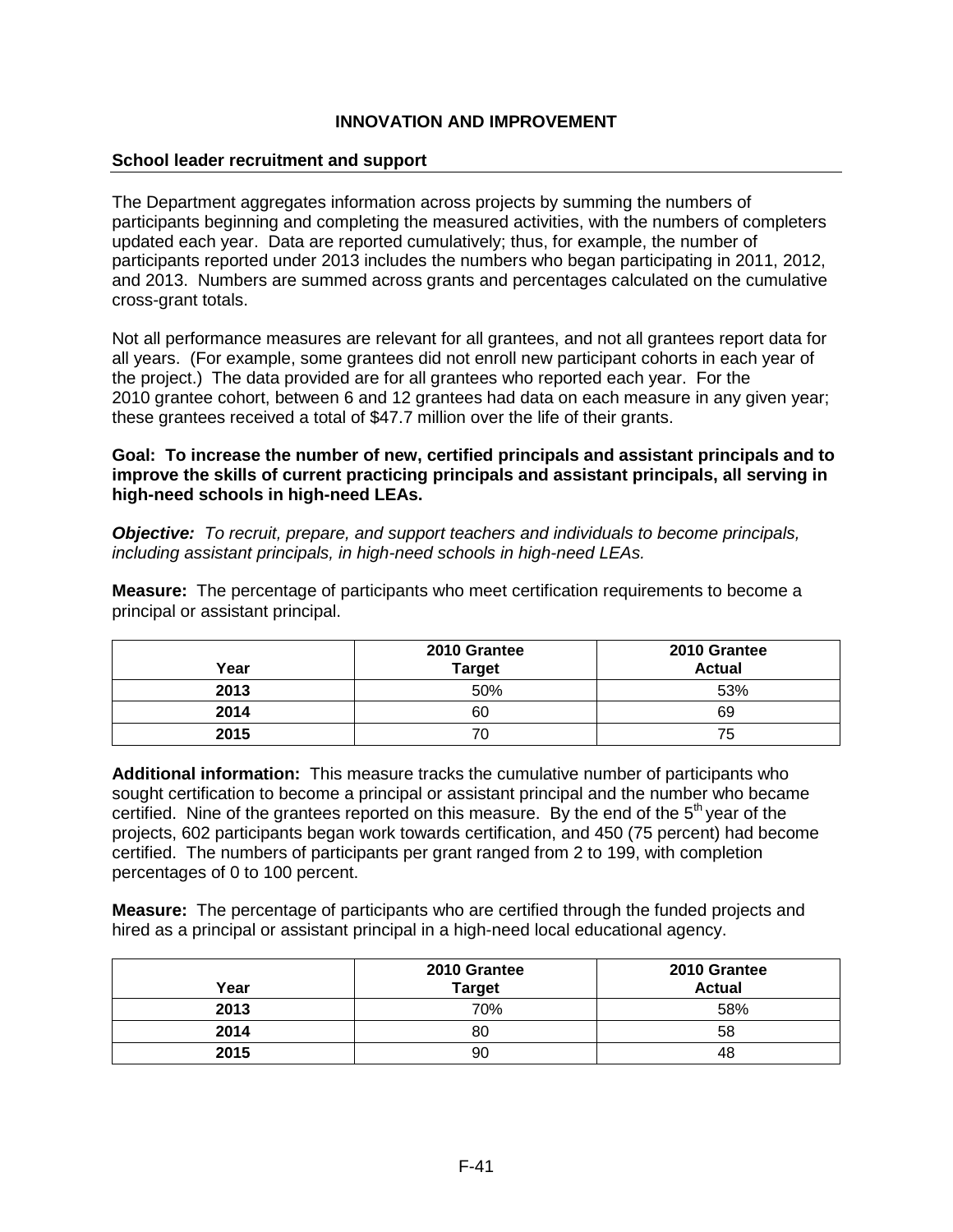### **School leader recruitment and support**

**Measure:** The percentage of participants certified through the funded project who are hired as a principal or assistant principal in a high-need LEA and who remain in that position for at least 2 years.

| Year | 2010 Grantee<br><b>Target</b> | 2010 Grantee<br><b>Actual</b> |
|------|-------------------------------|-------------------------------|
| 2013 | 50%                           | 78%                           |
| 2014 | 60                            | 80                            |
| 2015 | 70                            | 8 <sup>1</sup>                |

**Additional information:** These two measures track participants who sought certification through the project to become a principal or assistant principal. (Because of certification differences across States where projects were located, a different set of grantees reported on these two measures than reported on the first measure.) Throughout the 5 years of the grants, 10 of the 14 grantees had data for at least 1 participant cohort. By the end of the  $5<sup>th</sup>$  year of the grants, 553 participants had become certified through the project, and 263 (48 percent) had been hired as a principal or assistant principal in a high-need LEA. Participants generally take 18 to 24 months to attain certification, although this varies by grantee. It is possible that the drop in the percent attaining certification for the 2014 and 2015 participant cohorts is because the 2015 participants had less time to complete certification requirements by the reporting deadline.

Grantees also reported on a subset of participants certified (367) who had been hired by a highneed LEA and were still a principal or assistant principal 2 years later. A majority, 298 (81 percent) were still on the job.

*Objective: To train and support principals and assistant principals from schools in high-need LEAs in order to improve their skills and increase retention.*

**Measure:** The percentage of principals and assistant principals from schools in high-need local educational agencies who participated in School Leadership-funded professional development activities and showed an increase in their pre-post scores on a standardized measure of principal skills.

| Year | 2010 Grantee<br><b>Target</b> | 2010 Grantee<br><b>Actual</b> |
|------|-------------------------------|-------------------------------|
| 2013 | 70%                           | 62%                           |
| 2014 | 80                            | 65                            |
| 2015 | 90                            | 66                            |

**Additional information:** This measure tracks participants who are enrolled in grant-funded professional development activities designed to support individuals currently serving as principals and assistant principals in high-need LEAs. By the end of the  $5<sup>th</sup>$  year of the grants, there were 1,081 such participants across 13 grants. (One grantee did not report data for this measure because it was not relevant to the project. This grantee did report information on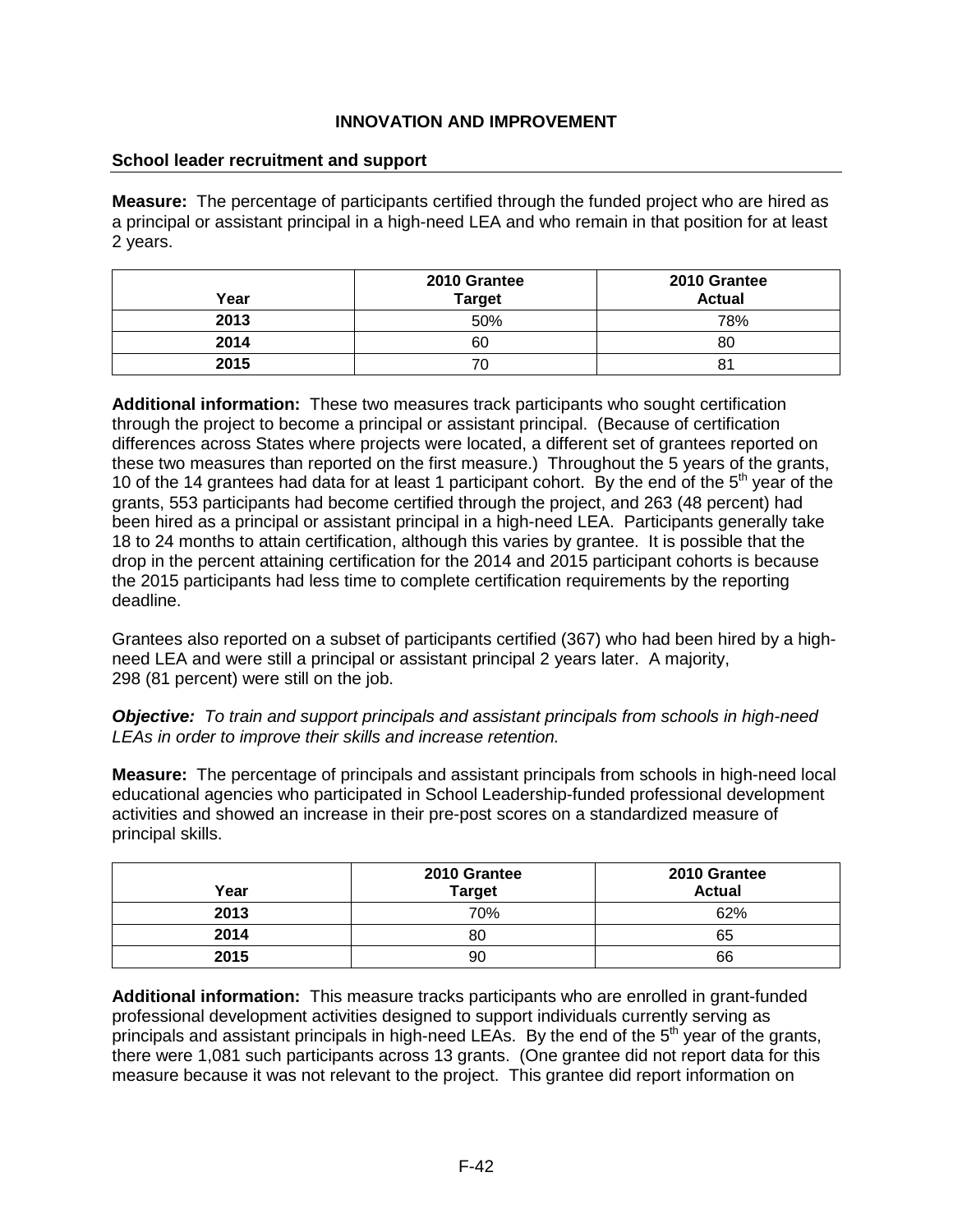#### **School leader recruitment and support**

numbers of participants seeking certification.) Pre- and post-test scores were available for 659 of the participants, and 432 (66 percent) had an increase in scores.

**Measure:** The percentage of principals and assistant principals from schools in high-need LEAs who participated in School Leadership-funded professional development activities and remained in their administrative position for at least 2 years.

| Year | 2010 Grantee<br><b>Target</b> | 2010 Grantee<br><b>Actual</b> |
|------|-------------------------------|-------------------------------|
| 2013 | 50%                           | 73%                           |
| 2014 | 60                            | 73                            |
| 2015 | 70                            | 74                            |

**Additional information:** This measure tracks participants who completed grant-funded professional development 2 years prior to the reporting period and who are still in a principal or assistant principal position. By the end of the  $5<sup>th</sup>$  year of the grants, there were 1,101 such participants across 13 grants; 74 percent were still in their positions. The percentages across grantees ranged from 26 percent (based on 50 participants) to 92 percent (based on 24 participants).

#### **New measures**

The Department established two new measures as part of the 2013 grant competition: (1) the percentage of principals and assistant principals who complete the SLP-funded professional development program and whose schools demonstrate positive change, no change, or negative change based on pre- and post-school site measures, of which one measure must include, if available, student growth (e.g., at least one grade level in an academic year); and (2) the percentage of program graduates who are rated "effective" or "highly effective" as measured by a State or local principal evaluation system, if available. Department staff are reviewing data submitted to date to assess data quality.

### **Other Performance Information**

The Department began an impact evaluation of support for principals in 20[1](#page-43-0)4.<sup>1</sup> The study, which will cost \$12.2 million over 5 years, is addressing key questions about the effectiveness of principal professional development programs and their ability to improve leadership skills and school quality, including:

- What are the professional development experiences of principals?
- What are the initial impacts on school climate and educator behaviors of providing principals structured and intensive professional development?
- What are the impacts on teacher retention, the effectiveness of instructional staff, and student achievement of providing principals with structured and intensive professional development?

<span id="page-43-0"></span><sup>&</sup>lt;sup>1</sup> [https://ies.ed.gov/ncee/projects/evaluation/tq\\_principals.asp](https://ies.ed.gov/ncee/projects/evaluation/tq_principals.asp)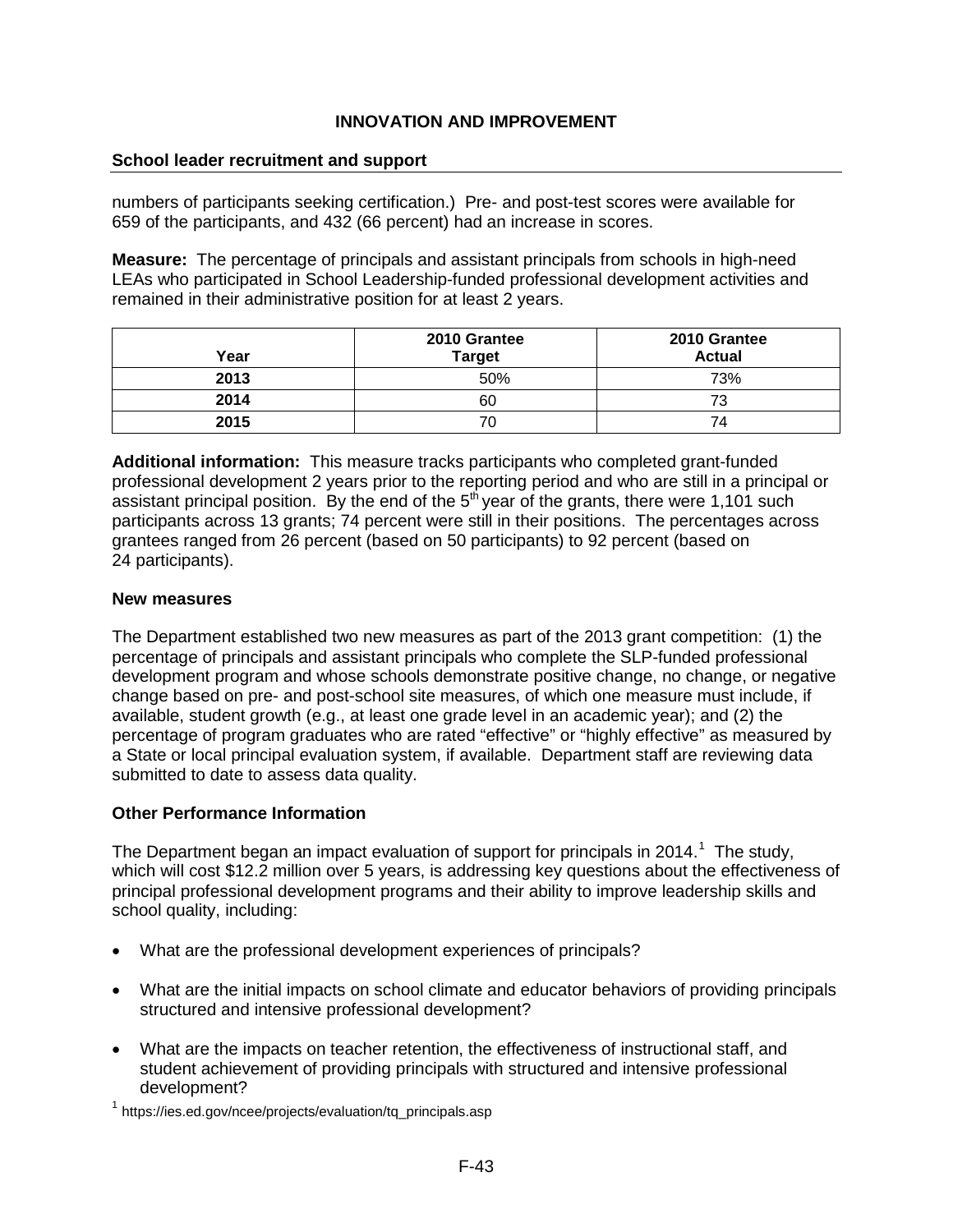#### **School leader recruitment and support**

The study includes 100 elementary schools within 10 districts; schools were randomly assigned to treatment and control groups. Treatment group principals were offered intensive professional development provided by the University of Washington's Center for Educational Leadership (CEL) during the 2015–2016 and 2016–2017 school years. CEL was competitively selected to provide the professional development for this study, which involves a heavy emphasis on instructional leadership activities such as conducting school walkthroughs and classroom observations with constructive feedback to facilitate teacher growth focused on improving student achievement. Control group principals will receive supports normally offered by the district. Data collection will include information about the professional development delivered and experienced by the participating principals; teacher and principal surveys and periodic logs of principal daily activities to document intermediate outcomes such as principal behaviors and school climate; and administrative records to document student and teacher outcomes. A report is scheduled to be released in spring 2019.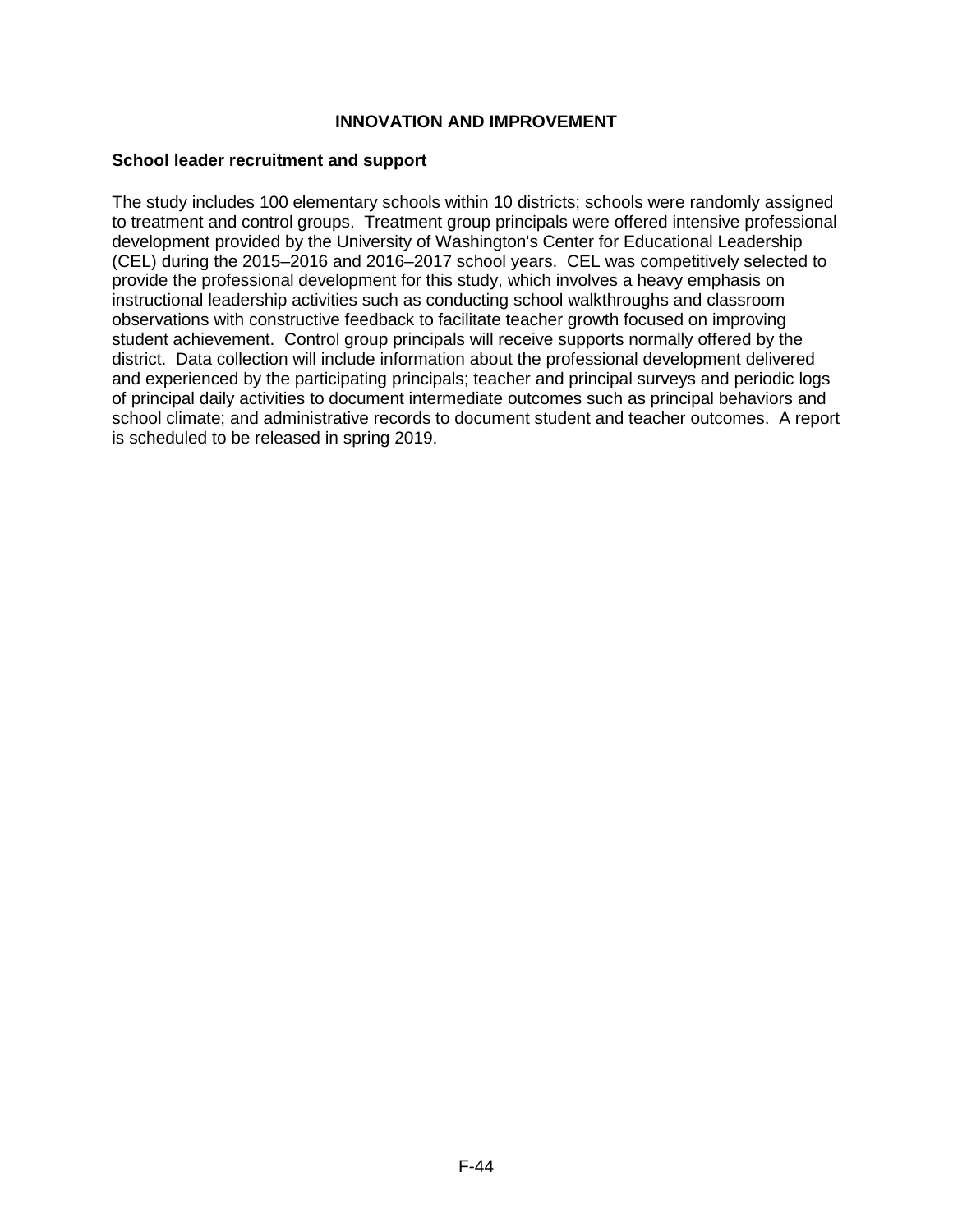# Charter schools grants

(Elementary and Secondary Education Act of 1965, as amended, Title IV, Part C)

(dollars in thousands)

FY 2018 Authorization: \$270,000

Budget Authority:

| 2017          | 2017          | 2018      | Change from          |
|---------------|---------------|-----------|----------------------|
| Annualized CR | Appropriation |           | <b>Annualized CR</b> |
| \$332,539     | \$342,172     | \$500,000 | $+$ \$167,461        |

# PROGRAM DESCRIPTION

Charter schools play a critical role in American public education by increasing educational options for families and driving innovative instructional practices that can benefit students across a range of school settings. Research shows that charter schools—which, in exchange for stricter accountability, are generally exempt from many of the State and local requirements governing other public schools—can deliver impressive results for our Nation's students, particularly those living in poverty or at risk for educational failure.

Through Charter Schools Grants, the Department supports the startup of new charter schools and the replication and expansion of high-quality charter schools serving students in prekindergarten through grade 12. Funds also support grants to improve charter schools' access to facilities and information dissemination and evaluation activities.

#### **Grants for the Opening of New Charter Schools and the Replication and Expansion of High-Quality Charter Schools**

### State Entity Grants

Section 4303 of the Elementary and Secondary Education Act (ESEA), as amended by the Every Student Succeeds Act (ESSA), authorizes the Department to make competitive grants to State educational agencies (SEAs), State charter school boards, State governors, and statewide charter school support organizations. Recipients of State Entity grants must use not less than 90 percent of grant funds to make subgrants to charter school developers to enable them to open new charter schools or to replicate or expand high-quality charter schools, not less than 7 percent to provide technical assistance to developers and to conduct activities to improve the quality of charter school authorizing and oversight, and not more than 3 percent for administrative costs. Developers—individuals and public and private nonprofit entities, which may include charter management organizations (CMOs)—may receive subgrants for up to 5 years, of which they may use not more than 18 months for planning and program design, including hiring and compensating school leaders and instructional staff. Developers may also use funds for activities such as providing professional development, making necessary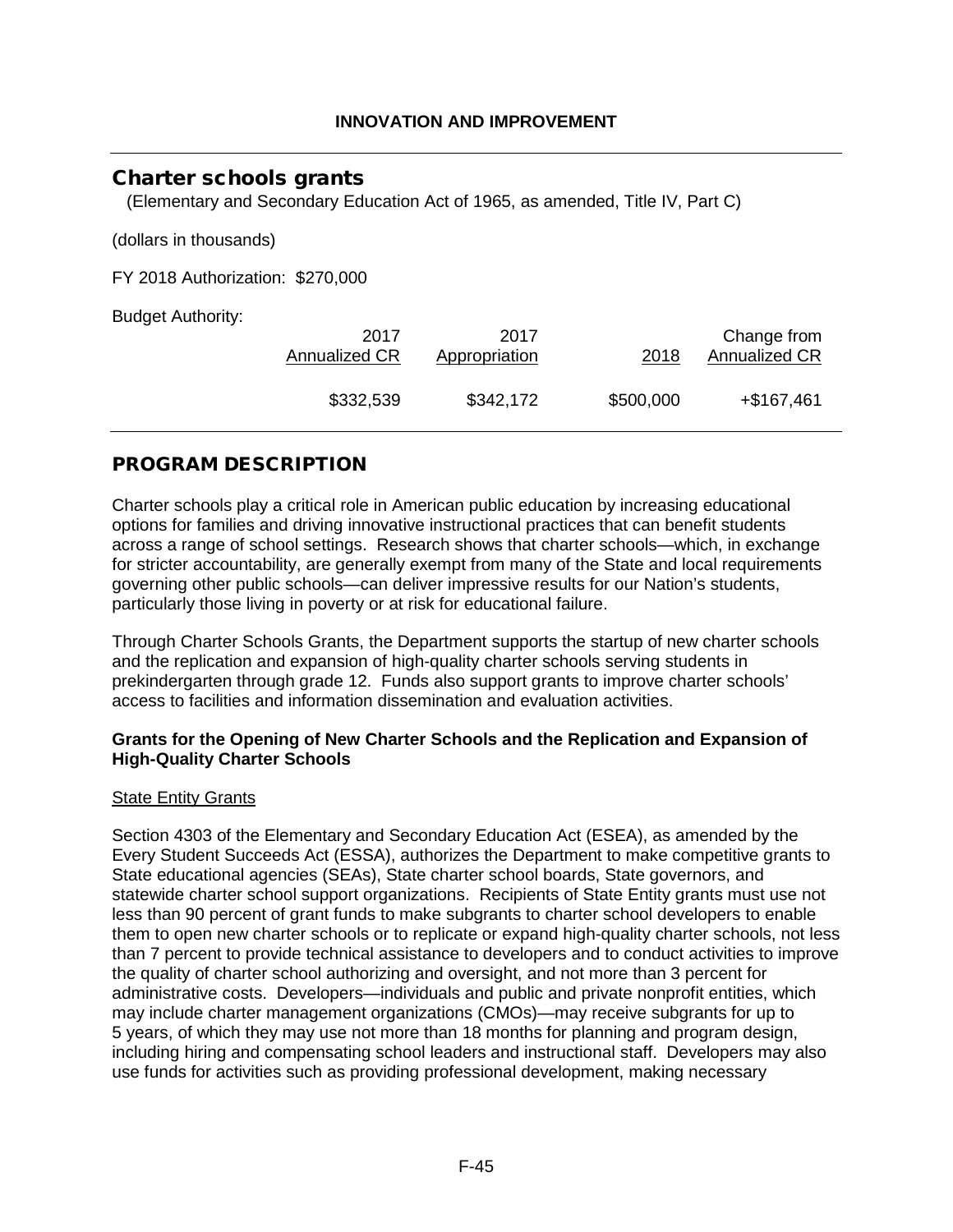### **Charter schools grants**

renovations to school buildings, acquiring equipment and supplies, engaging the community, and developing student transportation systems.

The Department must use 65 percent of the annual program appropriation to support State Entity grants, make at least 3 new grants each year, and fully fund the first 2 years of each grant (which may be for a period of up to 5 years) with the initial award. In making awards, the Department must give priority to State entities that support charter schools for at-risk students and that ensure all charter school authorizers implement recognized school approval and monitoring standards and procedures. In addition, priority must be given to State entities in States that: (1) have charter school authorizers that are not local educational agencies (LEAs) or, if only LEAs are authorizers, have an appeals process for prospective charter schools that initially fail to gain approval from the LEA; (2) ensure equitable funding for charter and other public schools; (3) provide funding or other support for charter school facilities; and (4) use best practices from charter schools to support school and LEA improvement.

#### Developer Grants

If no State entity in a State receives a grant, charter school developers in the State may apply directly to the Department for Developer grants. Under section 4305(a)(2) of the ESEA, the Department must reserve not more than 2.025 percent of the annual program appropriation to support these grants, which are awarded to start up new charter schools or replicate or expand high-quality charter schools under the same terms and conditions as for State Entity subgrants. The Department may also make Developer grants with any State Entity grant funds that remain after making continuation awards and the required new awards described above but are insufficient to support an additional new State Entity award.

### CMO Grants

The Department must reserve up to 18 percent of program funds to make competitive grants to nonprofit CMOs to replicate and expand high-quality charter schools, as authorized under section 4305(b) of the statute. Priority for these awards must be given to CMOs that: (1) plan to operate schools with racially and socioeconomically diverse student bodies; (2) demonstrate success in working with schools identified by the State for comprehensive support and improvement under Title I, Part A of the amended ESEA; (3) propose to replicate or expand schools serving high school students; or (4) propose to operate schools that focus on dropout recovery and academic reentry. As with Developer grants, CMO grants are awarded under the same terms and conditions as for State Entity subgrants, including requirements that the schools to be replicated or expanded have demonstrated success in increasing student achievement and (where applicable) graduation rates, for all students and for each student subgroup, and have no significant compliance issues in the areas of student safety or school financial or operational management.

# **Facilities Grants**

Section 4304 authorizes two programs through which the Department makes grants to improve charter schools' access to high-quality facilities: Credit Enhancement for Charter School Facilities (Credit Enhancement) and State Facilities Incentive grants. The Department must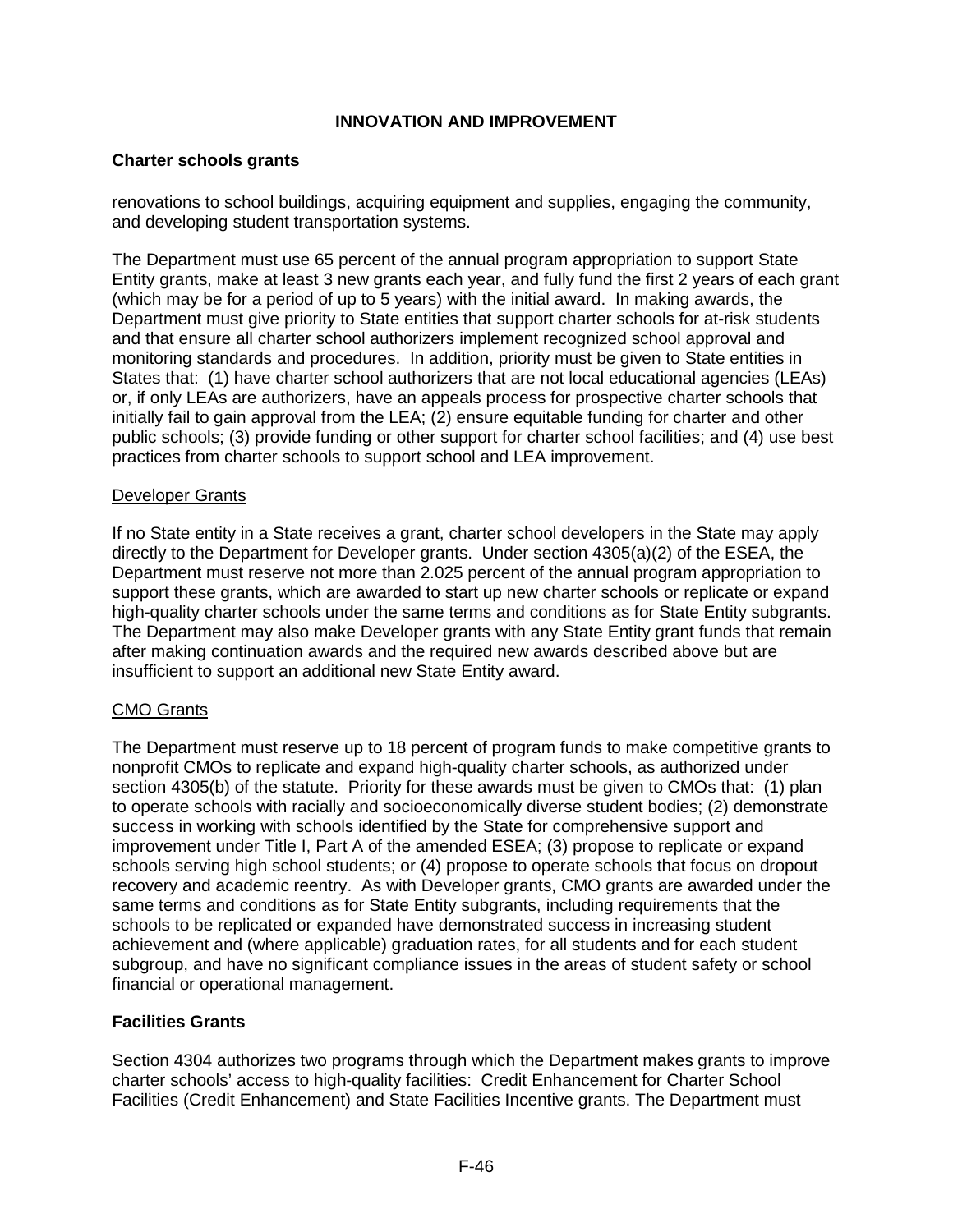### **Charter schools grants**

reserve 12.5 percent of the Charter Schools Grants appropriation for the facilities grants, of which not less than 50 percent (or 6.25 percent of the total appropriation) must be used for Credit Enhancement grants.

### Credit Enhancement Grants

The Department makes annual competitive Credit Enhancement grants to public and private nonprofit entities (such as finance authorities and community development financial institutions) that assist charter schools in acquiring, constructing, and renovating facilities by enhancing the availability of loan or bond financing. Grantees must deposit grant funds into a reserve account that is used to, among other things, guarantee and insure debt to finance charter school facilities and guarantee and insure leases of personal and real property. These credit enhancements are intended to reduce risk to lenders, thereby creating access to credit or lowering interest rates and costs of borrowing for charter schools.

Grantees must invest funds deposited in the reserve account in low-risk securities, and any earnings on such investments must be re-invested. Grantees continue to implement their projects until funds have been fully expended for grant purposes (such as to cover debt obligations of charter school borrowers in the event of default) or until financing facilitated by the grant has been retired, whichever occurs later.

#### State Facilities Incentive Grants

Authorized under section 4304(k) of the ESEA, the competitive State Facilities Incentive grants help States operate programs that assist charter schools with facility costs. To be eligible to receive a grant, a State must establish, or enhance, and administer an aid program that is specified in State law and provides annual financing on a per-pupil basis for charter school facilities. The Department makes State Facilities Incentive awards for a period of up to 5 years, over which States pay an increasing share of program costs. States may partner with other organizations to provide up to 50 percent of the State share of costs. These grants are intended to promote the establishment of dedicated State per-pupil funding for charter school facilities.

#### **National Activities**

Under section 4305(a)(3), the Department must use at least 2.475 percent of the program appropriation to provide technical assistance to State entities in awarding subgrants and to recipients of facilities grants, disseminate best practices regarding charter schools, and evaluate the impact of Charter Schools Grants, including on student achievement. The Department currently uses national activities funds to, among other things, support a National Charter School Resource Center and administer National Leadership Activities grants, through which SEAs, charter school authorizers, and nonprofit organizations with charter school expertise can receive funds to disseminate information on issues of national significance and scope.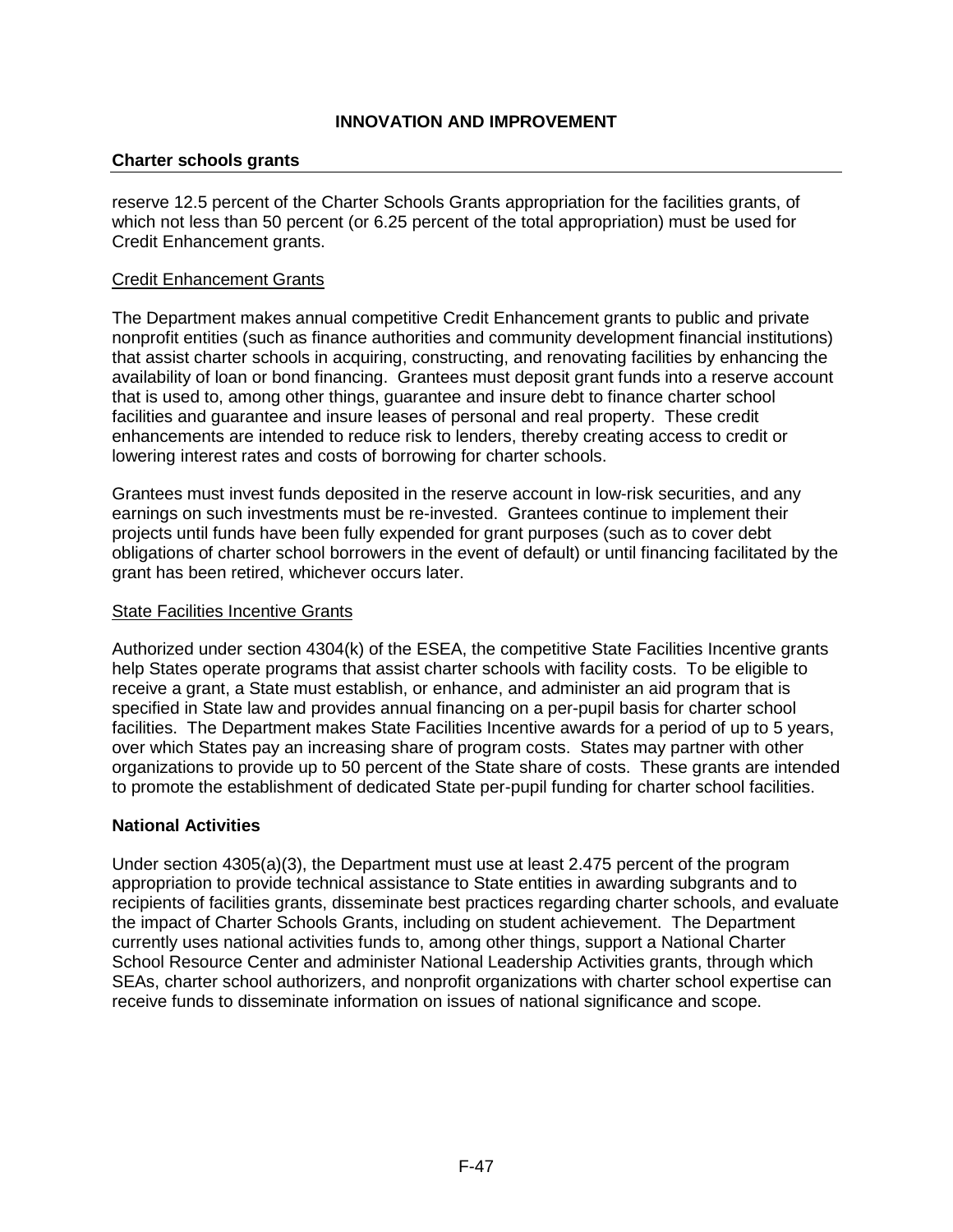#### **Charter schools grants**

Funding levels for the past 5 fiscal years were:

| <b>Fiscal Year</b> | (dollars in thousands) |
|--------------------|------------------------|
|                    |                        |
|                    |                        |
|                    |                        |
|                    |                        |
|                    |                        |

# FY 2018 BUDGET REQUEST

The Administration requests \$500 million for Charter Schools Grants for fiscal year 2018, an increase of \$167.5 million over the fiscal year 2017 annualized Continuing Resolution level (CR level). The Department of Education Appropriations Act, 2017, provided \$342.2 million for this program. The request is a central element of the Administration's efforts to empower States and communities to increase the number of high-quality educational options available to meet the varied needs of students and their families, particularly those from underprivileged backgrounds, and complements other new investments promoting public and private school choice under Title I Grants to LEAs and Education Innovation and Research.

The request includes appropriations language that would override the authorized fiscal year 2018 funding level of \$270 million and the ESEA's within-program funding allocations and allow the Department to use funds as follows:

- Not less than \$245 million for State Entity grants, a minimum increase of \$55.9 million over the amount the Department would use for State Entity grants under the CR level.<sup>[1](#page-48-0)</sup> The increase would support additional new, potentially larger awards consistent with the expanded program authority in the reauthorized ESEA, which, among other things, requires State Entity grantees to use between 7 and 10 percent of grant funds to provide technical assistance to improve charter school developer and authorizer quality, allows grantees to make subgrants for the replication and expansion of high-quality charter schools in addition to subgrants to open new schools, increases the maximum subgrant period from 3 to 5 years, and broadens the range of allowable subgrantee activities to include building renovations and transportation startup costs. Consistent with section 4303 of the ESEA, State entities in States with an active grant under the previous authorization of the ESEA could compete for these awards to support activities under the expanded program authority not covered by those grant projects.
- Up to \$100 million for facilities grants, a maximum increase of \$74 million over the amount the Department would use for these grants under the CR level.<sup>[2](#page-48-1)</sup> The request would provide the Department flexibility to direct significantly more funding than in prior

<span id="page-48-0"></span><sup>&</sup>lt;sup>1</sup> The fiscal year 2017 annualized CR would override the ESEA's within-program funding allocations but not specify the amount the Department must use for State Entity grants.

<span id="page-48-1"></span><sup>&</sup>lt;sup>2</sup> Under the fiscal year 2017 annualized CR, the Department would be required to use not less than \$16 million for Credit Enhancement grants and up to \$10 million for State Facilities Incentive grants.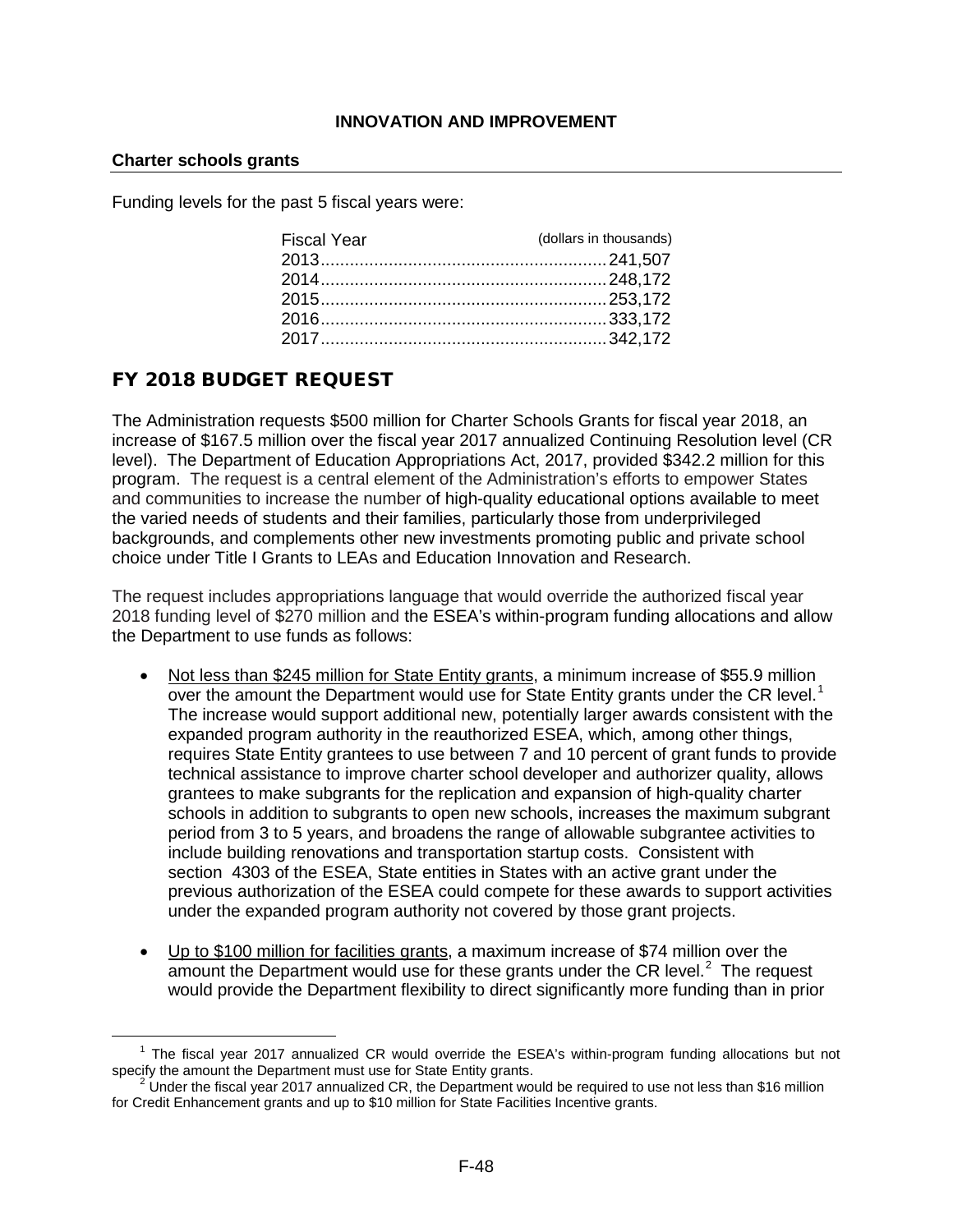#### **Charter schools grants**

years to Credit Enhancement and State Facilities Incentive grants, both of which are designed to support cost-effective investments of Federal funds in charter school facility finance activities. Specifically, the request would provide a potential threefold increase in the number of new Credit Enhancement grants, further leveraging capital and dramatically expanding charter school access to facility loans and bonds, while providing new support for the startup of dedicated State charter school facility funding streams for the first time since fiscal year 2014.

• Up to \$155 million for Developer grants, CMO grants, and national activities (collectively authorized under section 4305 of the ESEA), of which up to \$25 million may be used for national activities. This represents a maximum increase of \$38.1 million over the amount the Department would use for these purposes under the CR level.<sup>[1](#page-49-0)</sup> The requested language would enable the Department to make significant new investments in Developer grants, which we would award in fiscal year 2018 for the first time under the expanded program authority in the reauthorized ESEA allowing developers to receive grants for the replication and expansion of high-quality charter schools as well as for opening new schools. The Department intends to complete two competitions for new Developer grants (in each case for both the opening of new charter schools and the replication and expansion of high-quality charter schools) in fiscal year 2018, the first in the first quarter of the fiscal year for use beginning in the same year and the second in the fourth quarter for use beginning in the subsequent year.

The request would also sustain support for CMO grants, under which the Department would continue to prioritize applicants for new awards whose high-quality school models serve concentrations of low-income students, provide inclusive, diverse learning environments, or will be used to turn around poor-performing schools.

Finally, the request would also support a strengthened set of national activities, which could include: enhanced technical assistance to promote greater competition for State Entity and facilities grants; a new and expanded set of National Leadership Activities grants through which experts would disseminate information on priority topics for the Administration, which may include effective models of collaboration and information sharing between high-performing charter schools and other public schools; and new, rigorous evaluation studies.

Charter Schools Grants have supported a significant percentage of the charter schools in operation today. However, there is clearly room for growth; moreover, there is strong demand from families for more options: according to the National Alliance for Public Charter Schools, parents of approximately 2 million students—or approximately two-thirds the estimated number of students currently enrolled in charter schools—would choose to enroll their children in a charter school if they could.<sup>[2](#page-49-1)</sup> The requested increase for Charter Schools Grants would help

<span id="page-49-0"></span> $1$  Under the fiscal year 2017 annualized CR, the Department would be required to use up to \$100 million for CMO grants and not less than \$11 million for national activities. The fiscal year 2017 annualized CR would not specify the amount the Department must use for Developer grants.<br>
<sup>2</sup> See [http://www.publiccharters.org/press/national-alliance-statement-presidents-fy2018-budget/.](http://www.publiccharters.org/press/national-alliance-statement-presidents-fy2018-budget/)

<span id="page-49-1"></span>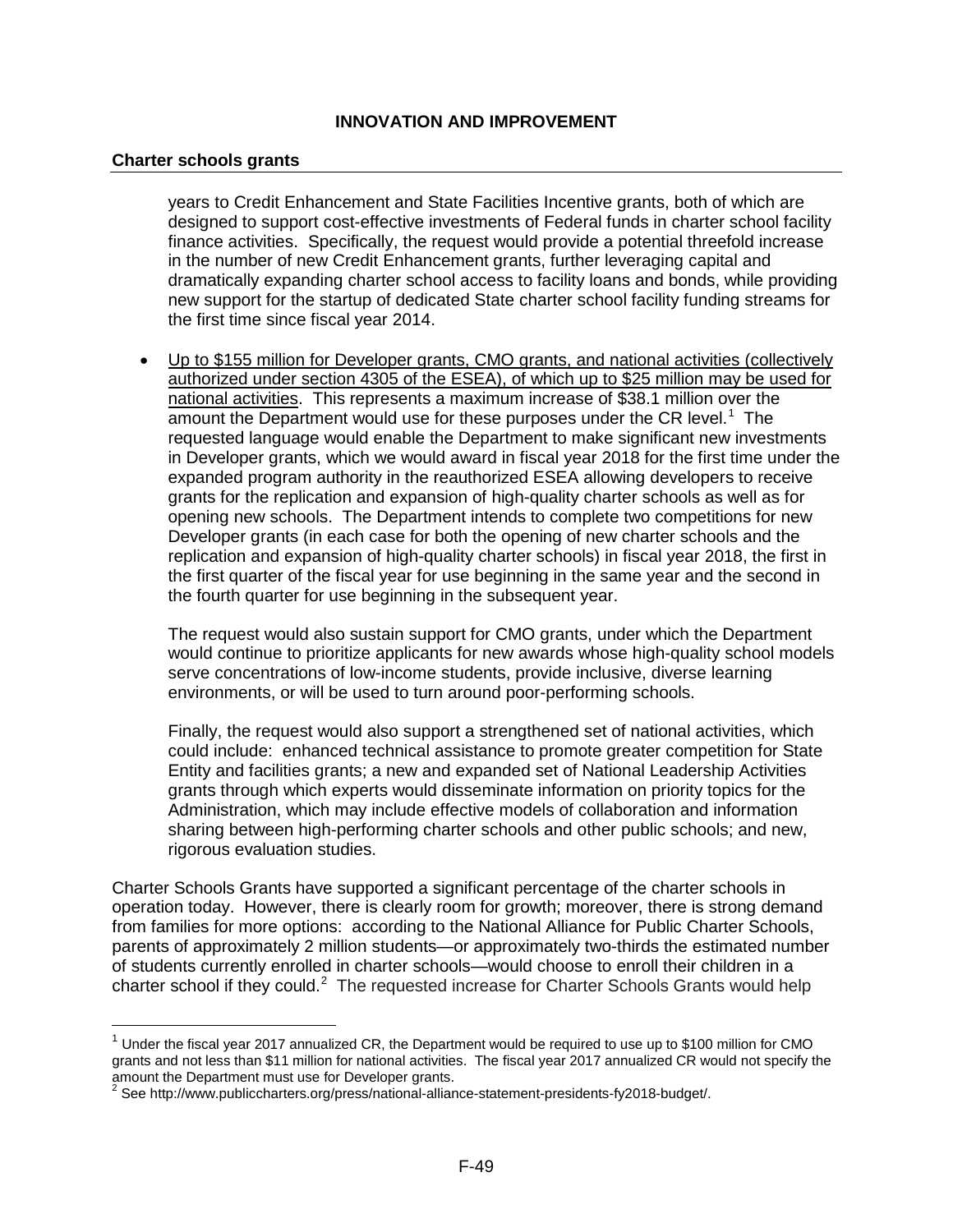#### **Charter schools grants**

ensure that more of these students can enroll in a high-quality school of their choice by providing critical support for the startup and expansion of charter schools and for the acquisition of affordable, high-quality charter school facilities.

Consistent with the authority provided in the reauthorized ESEA, the Department would use fiscal year 2018 funds to continue grants made under the previous authorization of the ESEA under the terms of those awards.

# PROGRAM OUTPUT MEASURES

(dollars in thousands)

|                                                                                                                                                       |                                  | 2017                                    |                                                |
|-------------------------------------------------------------------------------------------------------------------------------------------------------|----------------------------------|-----------------------------------------|------------------------------------------------|
| <b>Output Measures</b>                                                                                                                                | 2016                             | <b>Annualized CR</b>                    | 2018                                           |
| <b>State Entity grants</b>                                                                                                                            |                                  |                                         |                                                |
| Amount for new awards<br>Number of new awards<br>Amount for continuation awards<br>Number of continuation awards                                      | \$177,392<br>8<br>\$11,459<br>9  | \$153,007<br>$3 - 8$<br>\$36,080<br>16  | \$139,334<br>$3 - 8$<br>\$105,666<br>$15 - 20$ |
| Developer grants<br>Amount for new awards<br>Number of new awards<br>Amount for continuation awards<br>Number of continuation awards                  | \$3,325<br>13<br>\$2,785<br>16   | \$349<br>\$3,808<br>17                  | \$17,845<br>$25 - 45$<br>\$2,155<br>10         |
| CMO grants<br>Amount for new awards<br>Number of new awards<br>Amount for continuation awards<br>Number of continuation awards                        | \$67,683<br>15<br>\$32,317<br>24 | \$66,259<br>$10 - 20$<br>\$33,741<br>39 | \$62,777<br>$10 - 20$<br>\$46,473<br>$49 - 59$ |
| <b>Credit Enhancement grants</b><br>Amount for new awards<br>Number of new awards                                                                     | \$16,000<br>2                    | \$16,000<br>3                           | \$65,000<br>$6 - 10$                           |
| State Facilities Incentive grants<br>Amount for new awards<br>Number of new awards<br>Amount for continuation awards<br>Number of continuation awards | 0<br>O<br>\$10,000               | 0<br>O<br>\$10,000                      | \$25,000<br>$3 - 6$<br>\$10,000                |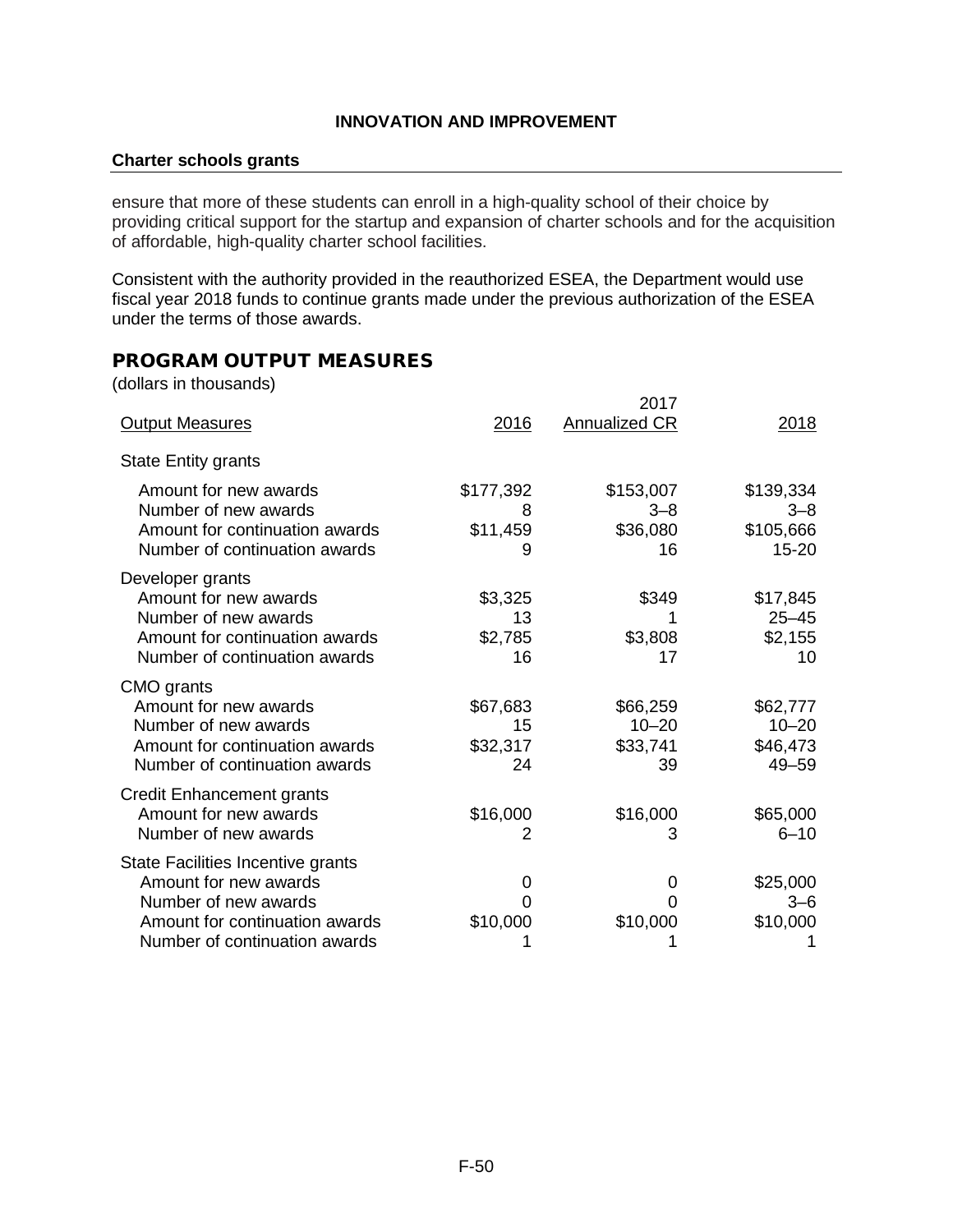#### **Charter schools grants**

| <b>Output Measures</b>                | 2016     | 2017<br>Annualized CR | 2018     |
|---------------------------------------|----------|-----------------------|----------|
| Peer review of new award applications | \$235    | \$594                 | \$750    |
| <b>National activities</b>            | \$10,817 | \$11,038              | \$22,500 |
| Pooled evaluation                     | \$1,070  | \$1,663               | \$2,500  |

NOTE: The Department is authorized to reserve up to 0.5 percent of funds appropriated for most ESEA programs, including Charter Schools Grants, and to pool such funds for use in evaluating any ESEA program. The Department reserved funds from the program for this purpose in fiscal year 2016, and may do so again in fiscal years 2017 and 2018.

# PROGRAM PERFORMANCE INFORMATION

#### **Performance Measures**

 $\overline{\phantom{a}}$  , where  $\overline{\phantom{a}}$ 

This section presents selected program performance information and results based on GPRA goals, objectives, measures, and performance targets. Achievement of program results is based on the cumulative effect of the resources provided in previous years and those requested in fiscal year 2018 and future years, as well as the resources and efforts invested by those served by this program.

The Department is considering revising the measures for Charter Schools Grants to more effectively assess performance under the program as reauthorized under the ESSA.

#### **Goal: To support the creation of a large number of high-quality charter schools.**

*Objective: Encourage the development of a large number of high-quality charter schools that are free from State or local rules that inhibit flexible operation, are held accountable for enabling students to reach challenging State performance standards, and are open to all students.*

| Year | <b>Target</b> | <b>Actual</b> |
|------|---------------|---------------|
| 2013 | 44            | 43            |
| 2014 | 44            | 43            |
| 2015 | 44            | 44            |
| 2016 | 44            | 44            |
| 2017 | 44            |               |
| 2018 | 44            |               |

**Measure:** The number of States that have charter school legislation.

Additional information: In March 2017, Kentucky became the 45<sup>th</sup> State (including the District of Columbia) to enact charter school legislation. The remaining States without charter school laws are mainly rural States (Montana, Nebraska, North Dakota, South Dakota, Vermont, and West Virginia).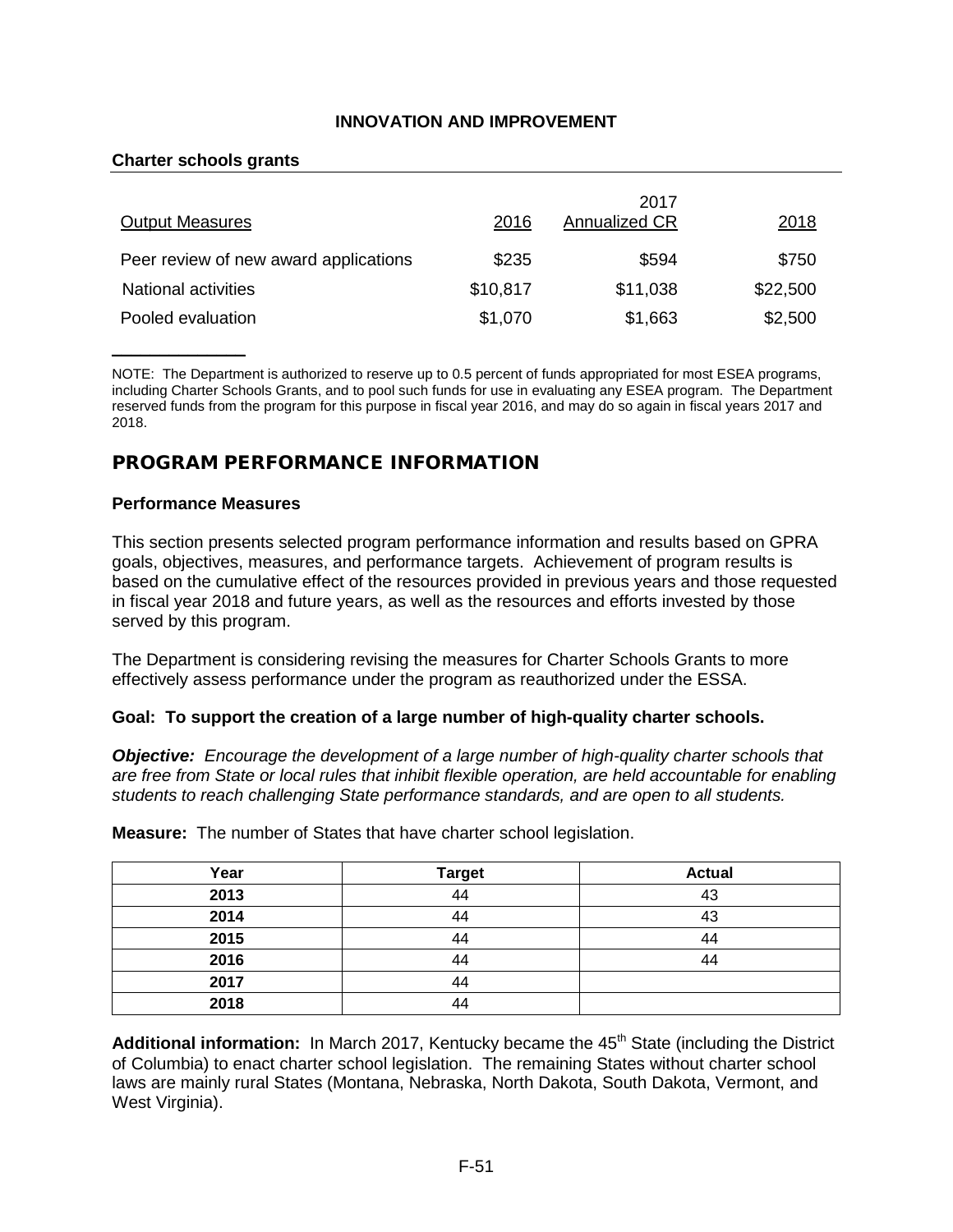#### **Charter schools grants**

**Measure:** The number of charter schools in operation around the Nation.

| Year | <b>Target</b> | <b>Actual</b> |
|------|---------------|---------------|
| 2013 | 6,600         | 6,081         |
| 2014 | 7,070         | 6,463         |
| 2015 | 7,540         | 6,752         |
| 2016 | 8,010         |               |
| 2017 | 8,480         |               |
| 2018 | 8,950         |               |

**Additional information:** Data on the number of charter schools in operation are provided annually by SEAs and are verified by the Department. The Department is considering revising the targets for this measure due to slower-than-anticipated growth in the number of schools in operation in recent years. The 2016 data for this measure are expected to be available in spring 2017.

**Measure:** The percentage of fourth-grade charter school students who are achieving at or above the proficient level on State assessments in reading.

| Year | <b>Target</b> | <b>Actual</b> |
|------|---------------|---------------|
| 2013 | 94.8%         | 64.2%         |
| 2014 | 69.2          | 63.4          |
| 2015 | 74.2          | 48.3          |
| 2016 | 79.2          |               |
| 2017 | 84.2          |               |
| 2018 | 89.2          |               |

**Measure:** The percentage of fourth-grade students in charter schools who are achieving at or above the proficient level on State assessments in mathematics.

| Year | <b>Target</b> | <b>Actual</b> |
|------|---------------|---------------|
| 2013 | 94.5%         | 61.4%         |
| 2014 | 66.4          | 58.9          |
| 2015 | 71.4          | 44.1          |
| 2016 | 76.4          |               |
| 2017 | 81.4          |               |
| 2018 | 86.4          |               |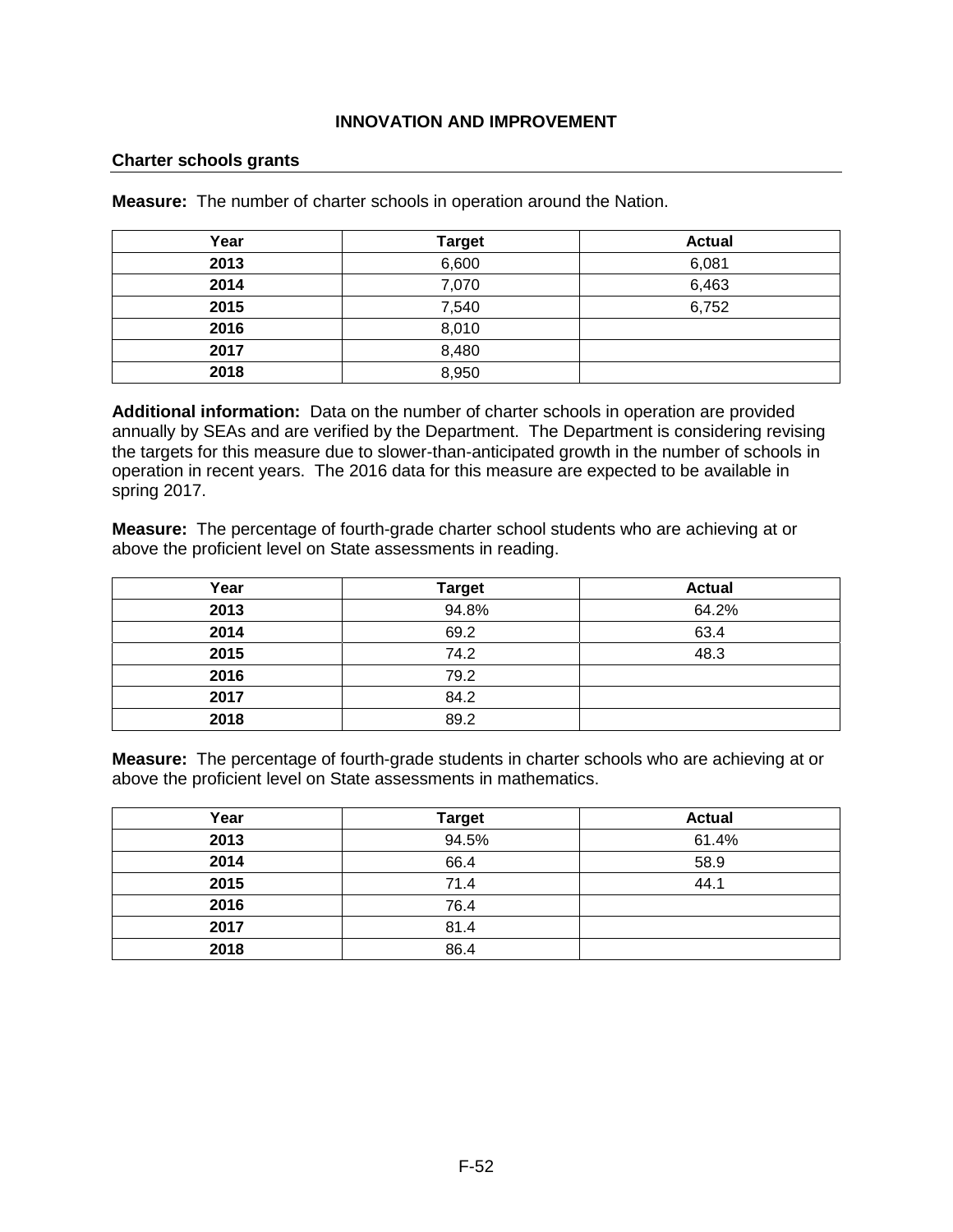#### **Charter schools grants**

**Measure:** The percentage of eighth-grade charter school students who are achieving at or above the proficient level on State assessments in reading.

| Year | <b>Target</b> | <b>Actual</b> |
|------|---------------|---------------|
| 2013 | 94.9%         | 66.6%         |
| 2014 | 71.6          | 67.1          |
| 2015 | 76.6          | 52.3          |
| 2016 | 81.6          |               |
| 2017 | 86.6          |               |
| 2018 | 91.6          |               |

**Measure:** The percentage of eighth-grade students in charter schools who are achieving at or above the proficient level on State assessments in mathematics.

| Year | <b>Target</b> | <b>Actual</b> |
|------|---------------|---------------|
| 2013 | 93.1%         | 53.7%         |
| 2014 | 58.7          | 54.2          |
| 2015 | 63.7          | 39.4          |
| 2016 | 68.7          |               |
| 2017 | 73.7          |               |
| 2018 | 78.7          |               |

**Additional information:** Performance targets for these measures were revised in 2014 to reflect the elimination, for the large majority of States that adopted ESEA flexibility agreements, of the 100 percent proficiency requirement established by the No Child Left Behind Act. The new targets for 2014 and future years are based on actual performance in 2013.

Data for these measures are collected through grantee annual performance reports. The decreases in the percentage of students scoring at or above the proficient level in 2015 can be explained, in part, by States' transition to more rigorous assessments based on college- and career-ready standards. Analysis of the data has found notable variation in performance among funded schools. The 2016 data for these measures are expected to be available in early summer 2017.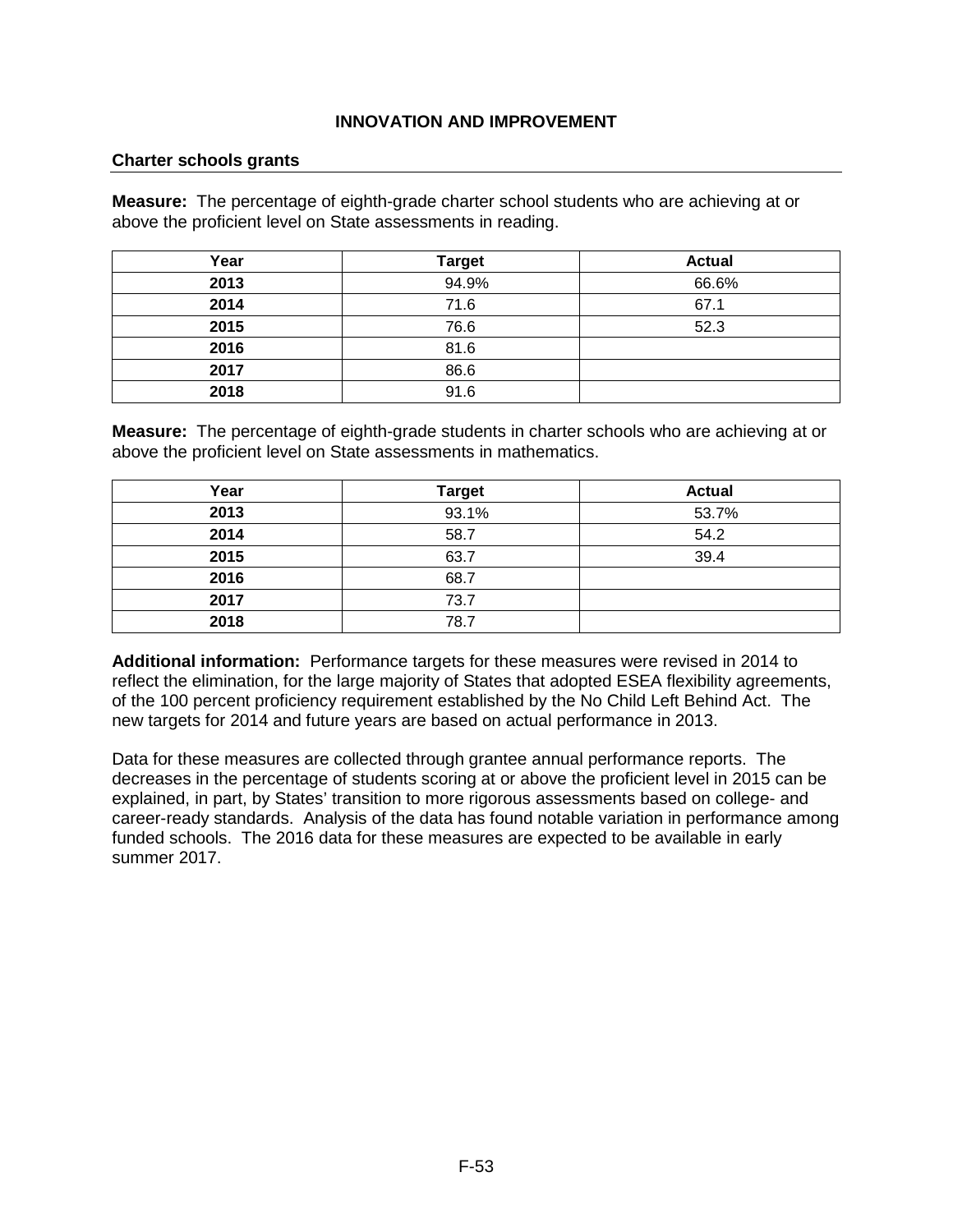### **Charter schools grants**

#### **Efficiency Measures**

**Measure:** The ratio of funds leveraged by States for charter facilities to funds awarded by the Department under the State Charter School Facilities Incentive Grant Program.

|      | 2009 Cohort   |                    | 2014 Cohort   | 2014 Cohort   |
|------|---------------|--------------------|---------------|---------------|
| Year | <b>Target</b> | 2009 Cohort Actual | <b>Target</b> | <b>Actual</b> |
| 2013 | 5.8:1         | 3.4:1              |               |               |
| 2014 | 6.3:1         | 6.5:1              |               |               |
| 2015 |               |                    | 9.2:1         | 10.2:1        |
| 2016 |               |                    | 9.2:1         | 12.2:1        |
| 2017 |               |                    | 9.2:1         |               |
| 2018 |               |                    | 9.2:1         |               |

**Additional information:** The leveraging ratio is the total funds available (the Federal grant and the State match) divided by the Federal grant for a given year.

The Department also tracks the amount of funds leveraged and the number of schools served under Credit Enhancement grants. In 2014, the most recent year for which complete data are available, Credit Enhancement grants leveraged \$361 million in facilities financing for 57 schools. Between program inception and 2014, Credit Enhancement funds have helped enable nearly \$4 billion in financing for facilities of 566 charter schools.

The Department also developed a measure to assess the cost efficiency, across States, of the Federal investment in supporting charter school start-ups. The measure is defined as the Federal cost per student of launching a successful school (defined as a school in operation for 3 or more years). Data for 2013 show an average cost of \$1,056, for 2014 an average cost of \$1,100, and for 2015 an average cost of \$1,129. Data for this measure, collected through grantee annual performance reports, assist the Department in understanding the different costs per student for different types of charter schools.

### **Other Performance Information**

#### 2015 Charter Schools Grants Data Analysis

In December 2015, the Department released an analysis of data on grantees and subgrantees under the State Entity, Developer, and CMO competitions.<sup>[1](#page-54-0)</sup> Using data from grantee annual performance reports and the Department's Common Core of Data and Civil Rights Data Collection, the analysis found, among other things, that:

• Of the 6,467 charter schools in operation in the 2013-2014 school year, 2,676 (or 41 percent) had received funding under the competitions between the 2006-2007 and 2013-2014 school years;

<span id="page-54-0"></span><sup>1</sup> See<https://www2.ed.gov/programs/charter/cspdata.pdf>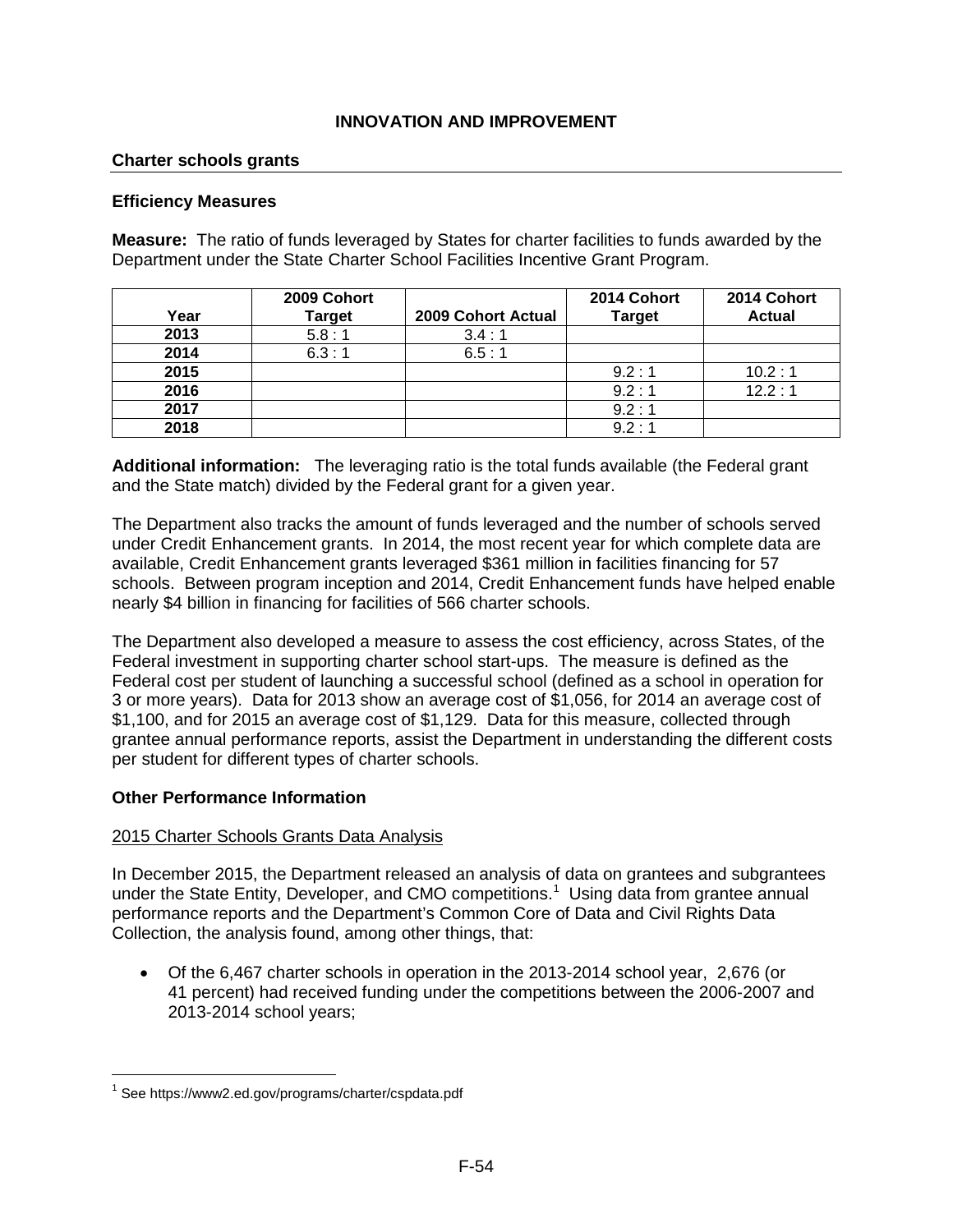#### **Charter schools grants**

- Of the 4,582 charter schools that opened between the 2006-2007 and 2013-2014 school years, 2,626 (or nearly 60 percent) had received funding; and
- Compared to traditional public schools, schools that received funding served higher percentages of students eligible for free or reduced-price lunch, Black students, and Hispanic students, and similar percentages of students with disabilities and English learners.

The Department expects to release an updated data analysis, with data through the 2015-2016 school year, in spring 2017.

#### 2013 CREDO Evaluations

The "National Charter School Study 2013," a study by researchers at Stanford University's Center for Research on Education Outcomes (CREDO) that updates and expands CREDO's 2009 study "Multiple Choice: Charter School Performance in 16 States," examined longitudinal student-level data from a sample of 3,620 charter schools across 25 States, the District of Columbia, and New York City (NYC) (treated separately from the rest of the State) to determine whether students who attend charter schools performed better academically than if they had attended a traditional public school.<sup>[1](#page-55-0)</sup> The researchers found that 29 percent of charter schools in the sample demonstrated significantly higher growth in mathematics achievement and 25 percent demonstrated significantly higher growth in reading compared to traditional public schools in the sample while 31 percent of charter schools in the sample posted mathematics gains and 19 percent posted reading gains that were significantly below what those students would have seen if enrolled in a traditional public school. Overall, the students in sample charter schools have shown improvement over the results from 2009 and steady progress over the past 5 years, with the average student gaining an additional 8 days of learning each year in reading, compared with the loss of 7 days reported in 2009. The study also showed, on average, no gap in learning days for mathematics for students in sample charter schools, whereas in 2009 these students posted an average of 22 fewer days of mathematics learning than their peers in traditional public schools. Among the group of 16 States from the original study in 2009, the rise in performance was attributed in part to the closure of poorly performing charter schools and by declining performance in traditional public schools over the same period of time.

The CREDO analysis also showed that, in general, charter schools have had different effects on students of different family backgrounds. For students from low-income families, African-American students, or English Learners, charter schools had a larger positive effect academically compared to traditional public schools. The researchers also found that students perform better in charter schools over time, with charter school students on average experiencing smaller learning gains than their peers in traditional public schools in their first year but significant improvement in learning gains in the second year and beyond.

<span id="page-55-0"></span><sup>&</sup>lt;sup>1</sup> See<http://credo.stanford.edu/research-reports.html> for links to reports from the CREDO studies discussed in this and the following section.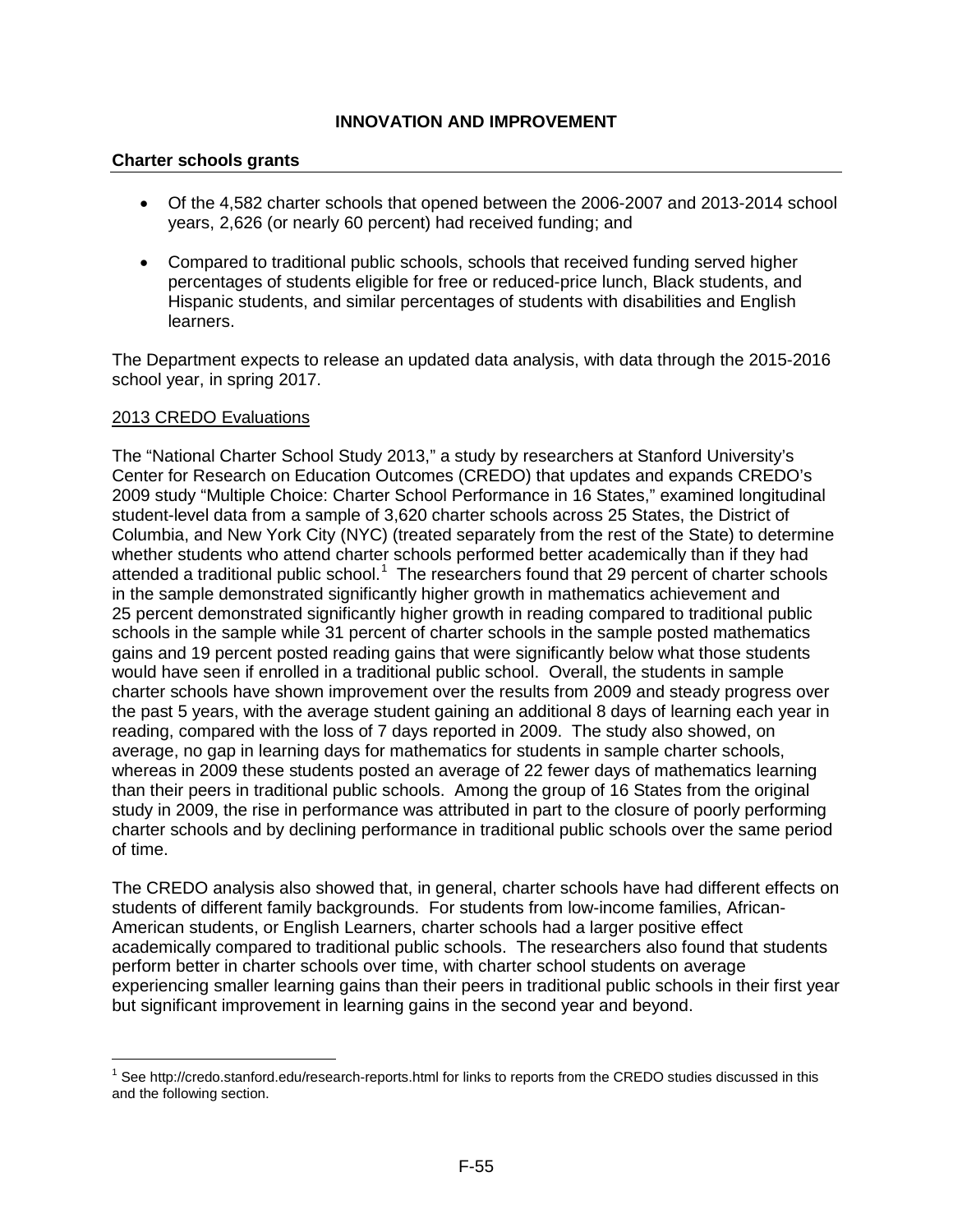#### **Charter schools grants**

In January 2013, CREDO also released findings from "Charter School Growth and Replication," which examines, in charter schools across 25 States, changes in school performance in the years following a school's opening and the implications of these changes for school replication. The study found, among other things, that schools with initial high performance with respect to student achievement tended to stay high performers over time, while the performance of initially low-performing schools remained low. The study also found that schools opened by a CMO typically performed at a level similar to the average of the other schools operated by the CMO, and that CMO schools on average produced stronger results for minority students and students from low-income families than did independently operated charter schools.

#### 2015 CREDO Urban Charter School Study

In March 2015, CREDO published a report focusing on the performance of charter schools in urban areas. The Urban Charter School Report used a similar "virtual peer" methodology as in the 2013 CREDO national study to compare the performance of charter schools and traditional public schools in 41 major urban areas in 22 States over a 5-year period from school years 2006–07 to 2011–2012. The researchers found that charter schools produced positive impacts over traditional public schools in mathematics in 63 percent of the areas, and in 56 percent of the areas in reading, compared to 27 and 23 percent of areas in which charter schools lagged traditional public schools in mathematics and reading, respectively. In the aggregate, charter schools in the study provided approximately 40 more days of learning in mathematics and 28 more days in reading per year than their traditional public school counterparts. The report also mirrored the findings of the national study with respect to student characteristics, showing that charter school gains were larger for low-income students, Black students, Hispanic students, and students with disabilities.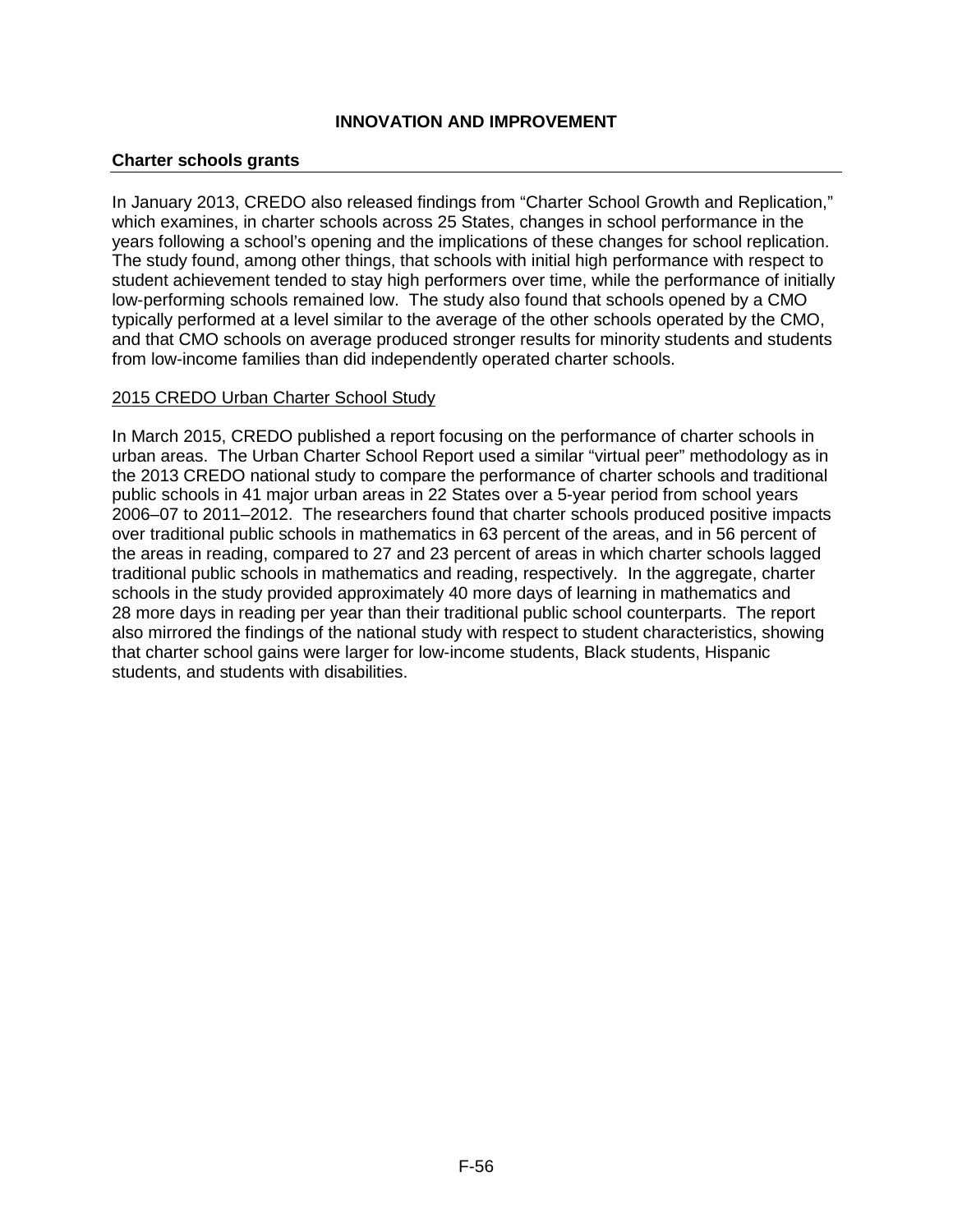# Magnet schools assistance

(Elementary and Secondary Education Act of 1965, Title IV, Part D)

(dollars in thousands)

FY 2018 Authorization: \$96,820

Budget Authority:

| 2017<br>Annualized CR Appropriation | 2017     | 2018     | Change from<br><b>Annualized CR</b> |
|-------------------------------------|----------|----------|-------------------------------------|
| \$96,643                            | \$97,647 | \$96,643 |                                     |

# PROGRAM DESCRIPTION

The Magnet Schools Assistance Program provides Federal resources to assist eligible local educational agencies (LEAs) in the desegregation of schools by providing high-quality educational options to the students they serve.

Grantees establish and operate magnet schools that are part of a court-ordered, agencyordered, or federally approved voluntary desegregation plan. The ultimate goal is to eliminate, reduce, or prevent minority group isolation in elementary and secondary schools while strengthening students' knowledge of academic subjects and equipping them with college- and career-ready skills. The program accomplishes this goal by supporting the creation of magnet schools that (1) increase the options that parents and families have when determining the type of school that will best serve their children and (2) offer special curricula or instructional programs that appeal to parents and students from diverse backgrounds.

Grantees receive awards for up to 5 years and may not receive more than \$15 million over the course of the project. Funds must be used for activities that will improve academic achievement and may be used for planning and promotional activities; acquiring books, materials, and equipment; and paying the salaries of effective teachers and other instructional personnel. Grantees may spend no more than 50 percent of project costs in the first year and 15 percent in the second and third years on planning activities. Additionally, funds may be used to transport students enrolled in magnet schools, provided the costs do not consume a significant portion of the grant award and that the transportation strategy is sustainable at the end of the grant period.

By statute, the Department gives priority to applicants that: (1) demonstrate the greatest need for assistance; (2) propose to carry out new, evidence-based magnet school programs, significantly revise existing programs using evidence-based methods and practices, or replicate an existing magnet school program with a demonstrated record of success of increasing student achievement and reducing racial isolation; (3) use methods other than academic examinations (such as a lottery) to admit students; and (4) increase racial integration by designing and implementing magnet school programs that would increase socioeconomic diversity. Applicants that did not receive a grant the previous year receive priority for any funds appropriated above \$75 million. In addition, the Department may use up to 1 percent of funds to provide technical assistance and disseminate best practices.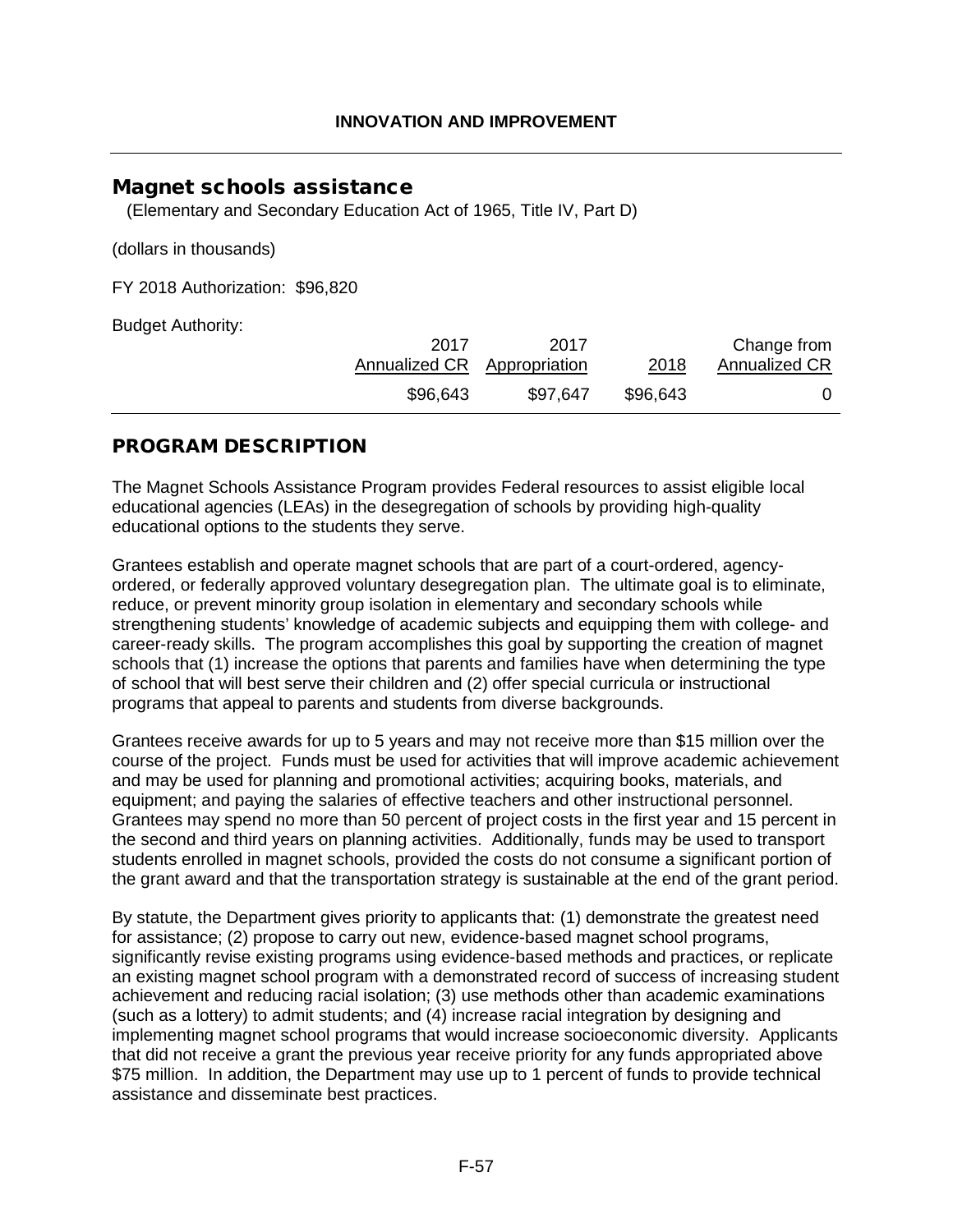#### **Magnet schools assistance**

Funding levels for the past 5 fiscal years were:

| Fiscal Year | (dollars in thousands) |
|-------------|------------------------|
|             |                        |
|             |                        |
|             |                        |
|             |                        |
|             |                        |

# FY 2018 BUDGET REQUEST

The Administration requests \$96.5 million for Magnet Schools Assistance for fiscal year 2018, the same as the fiscal year 2017 annualized Continuing Resolution level for this program. The Department of Education Appropriations Act, 2017, provided \$97.6 million for this program. Magnet schools help to expand the range of high-quality educational options for parents and students. This request complements the \$1.4 billion increase in public and private school choice requested for charter schools, a new private school choice program, and Title I increase that enables Federal, State, and local funding to follow the student to the school of his or her choice. At the request level, the Department would make approximately 40 continuation awards for grants expected to be made in the 2017 competition. The Department also would use up to 1 percent of this amount to provide technical assistance to grantees and disseminate best practices. For example, in previous years, the MSAP program has used its national activities authority to maintain a technical assistance website, publish white papers on topics of interest to the magnet schools community, and aggregate and analyze program- and project-level performance data. The Department intends to use its funds available for technical assistance to conduct similar activities in 2018.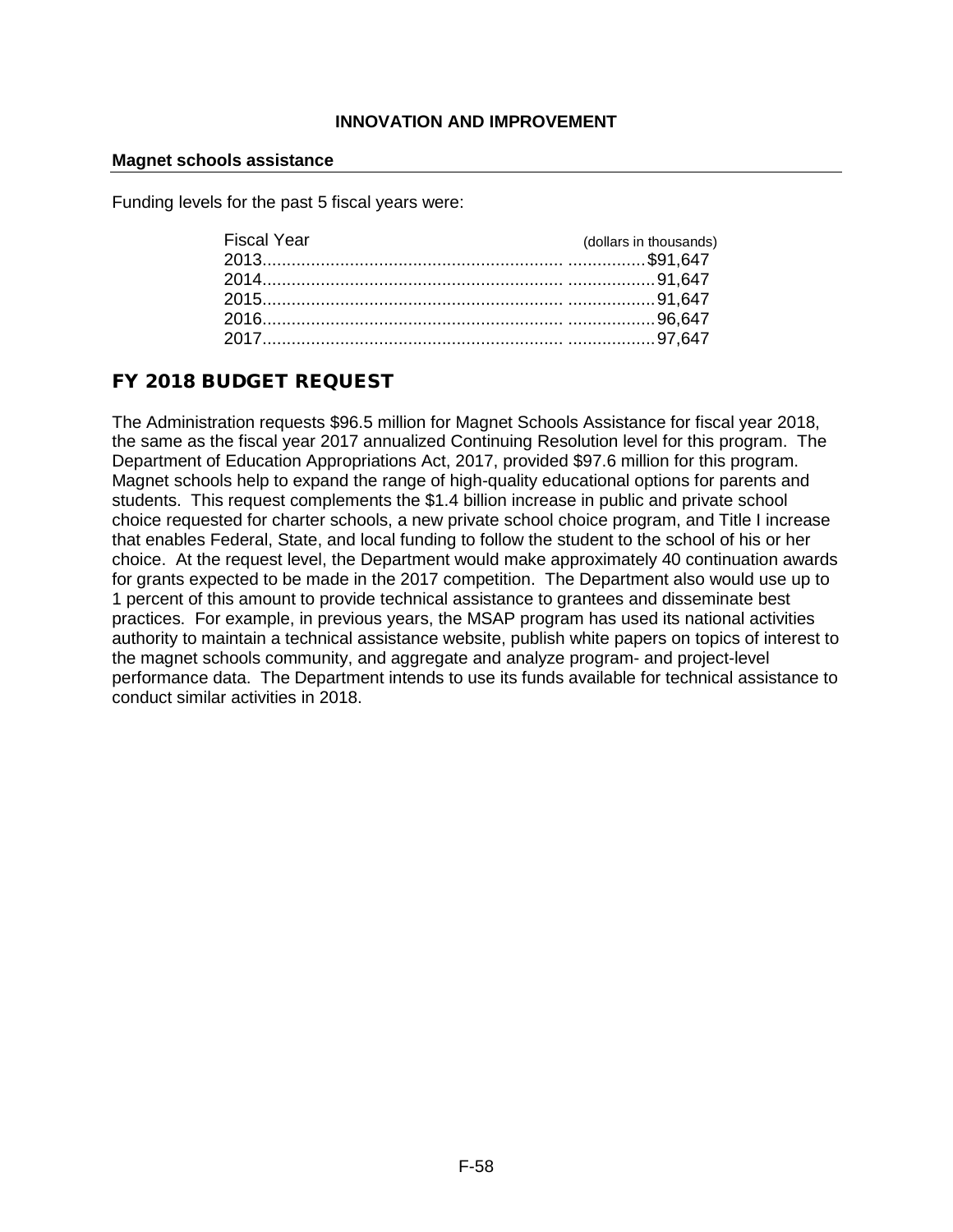#### **Magnet schools assistance**

#### PROGRAM OUTPUT MEASURES (dollars in thousands)

| (dollars in thousands)                   |                  |                      |                 |
|------------------------------------------|------------------|----------------------|-----------------|
|                                          |                  | 2017                 |                 |
| <b>Output Measures</b>                   | 2016             | <b>Annualized CR</b> | 2018            |
| Amount of awards                         | \$94,681         | \$94,628             | \$95,498        |
| Number of new awards                     | 9                | $32 - 47$            | 0               |
| Number of continuation awards            | 2                | 0                    | $32 - 47$       |
| Range of awards                          | \$4,622-\$11,998 | \$2,000-\$3,000      | \$2,000-\$3,000 |
| Peer review of new award<br>applications | \$144            | \$870                | 0               |
| National activities                      | \$1,533          | \$965                | \$965           |
| Pooled evaluation                        | \$289            | 0                    | 0               |
|                                          |                  |                      |                 |

NOTE: The Department is authorized to reserve up to 0.5 percent of funds appropriated for most ESEA programs, including Magnet Schools Assistance, and to pool such funds for use in evaluating any ESEA program. The Department reserved funds from the Magnet Schools Assistance Program for this purpose in fiscal year 2016 and may do so again in fiscal years 2017 and 2018.

# PROGRAM PERFORMANCE INFORMATION

### **Performance Measures**

This section presents selected program performance information and an assessment of the progress made toward achieving program results, based on goals, objectives, measures, and targets required by the Government Performance and Results Act. Achievement of program results is based on the cumulative effect of the resources provided in previous years and those requested in fiscal year 2018 and future years, as well as the resources and efforts invested by those served by this program.

The 2017 data for these measures for the 2013 cohort are expected to be available in spring 2018. Likewise, data for the first project year for the 2016 cohort will be available in spring 2018.

#### **Goal: Students have access to high-quality education in desegregated magnet schools.**

*Objective: Federally funded magnet schools will eliminate, reduce, or prevent minority group isolation in targeted elementary and secondary schools with substantial proportions of minority students.*

**Measure:** Percentage of magnet schools receiving assistance reporting enrollment data demonstrating success in reducing, eliminating, or preventing minority-group isolation.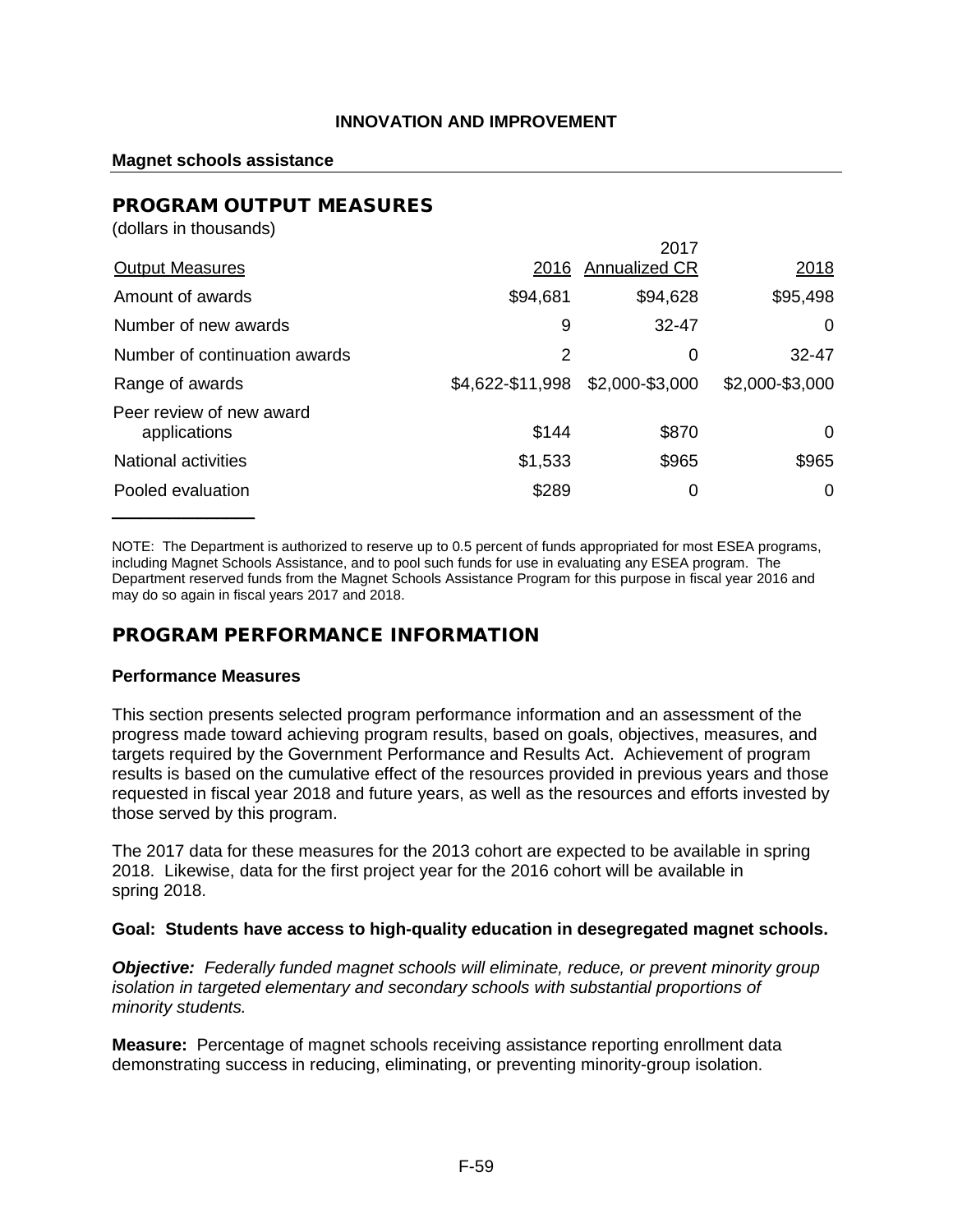#### **Magnet schools assistance**

| Year | 2010 Cohort<br><b>Target</b> | 2010 Cohort<br><b>Actual</b> | 2013 Cohort<br><b>Target</b> | 2013 Cohort<br><b>Actual</b> |
|------|------------------------------|------------------------------|------------------------------|------------------------------|
| 2013 | 95.0%                        | 38.4%                        |                              |                              |
| 2014 |                              |                              | 100.0%                       | 44.1%                        |
| 2015 |                              |                              |                              | 26.0                         |
| 2016 |                              |                              |                              | 23.5                         |
| 2017 |                              |                              |                              |                              |
| 2018 |                              |                              |                              |                              |

**Additional information:** The data for this performance measure are collected from annual performance reports. Descriptive characteristic data for each school are also collected to provide context for the performance measure. 2016 data for this metric were collected from 115 schools; 116 schools, total, were served by the 2013 cohort.

In 2010, the Department published interim final regulations for the program that provide LEAs with greater flexibility in demonstrating that their magnet or feeder schools will eliminate, reduce, or prevent racial group isolation and that their voluntary desegregation plans are adequate under Title VI of the Civil Rights Act. The new measure is calculated by adding the number of schools that met individually determined objectives (counted as 1) and the number of schools that partially met objectives (counted as 0.5), then dividing the sum by the total number of schools in the cohort. (A school is considered to have partially met its objectives by having met objectives for 1 of 2 identified isolated minority groups.) Because each school establishes its own targets, the Department has not established targets for this measure in recent years.

In 2015, of the 113 schools in the 2013 cohort that reported, 26 met objectives and six partially met objectives. In 2016, of the 115 schools in the 2013 cohort that reported, 25 met objectives and four partially met objectives. Although performance has declined in recent years, the Administration anticipates improvement due to changes to the program made through the reauthorization of the ESEA. For example, we expect the new flexibility to use funds for transportation will have a positive impact beginning with the 2017 cohort of grantees.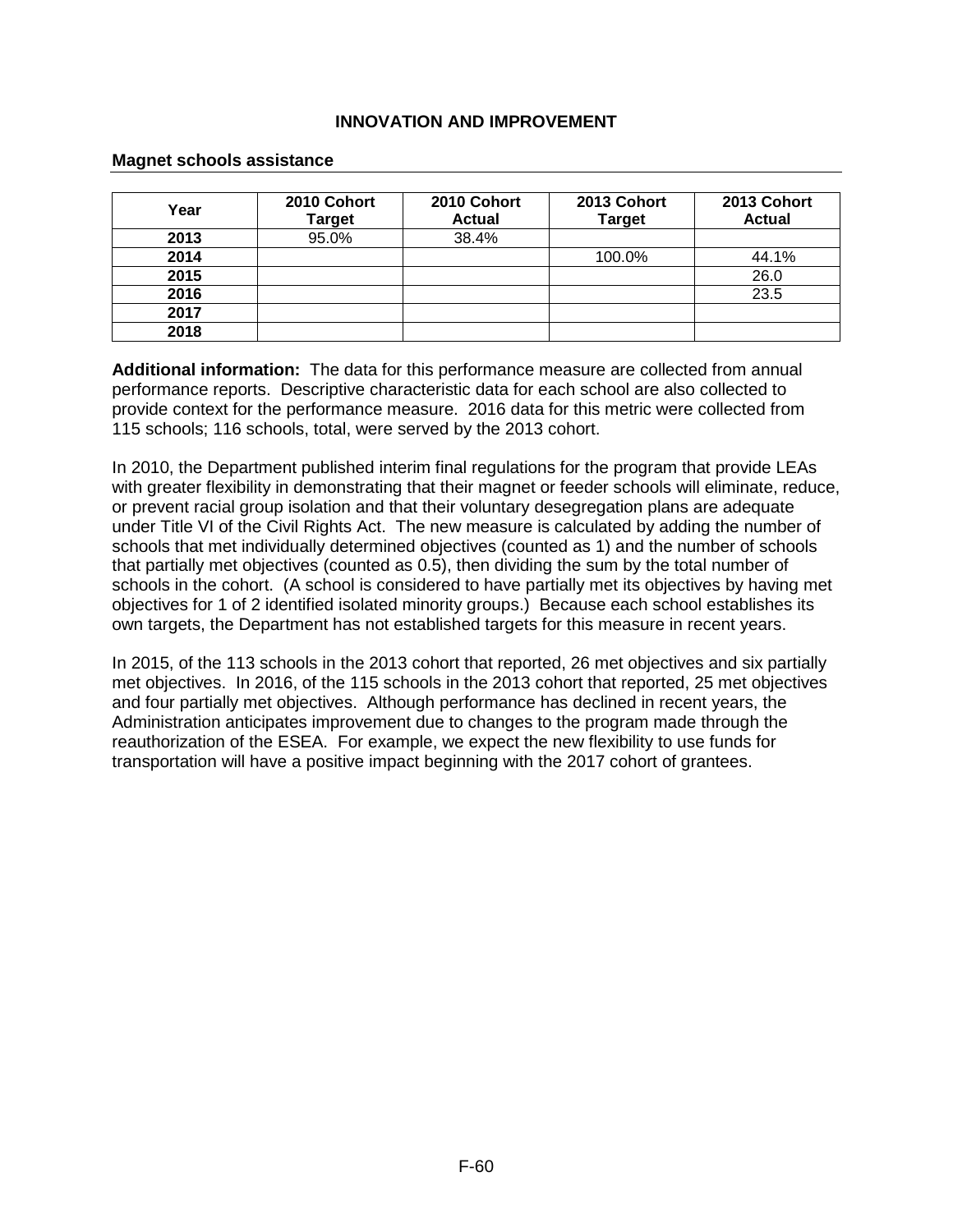#### **Magnet schools assistance**

*Objective: Magnet school students meet their State's academic achievement standards.*

**Measure:** Percentage of students in magnet schools receiving assistance who score at the proficient level or above on State assessments in reading/language arts.

| Year | 2010 Cohort<br><b>Target</b> | 2010 Cohort<br><b>Actual</b> | 2013 Cohort<br><b>Target</b> | 2013 Cohort<br><b>Actual</b> |
|------|------------------------------|------------------------------|------------------------------|------------------------------|
| 2013 | 96.0%                        | 53.1%                        |                              |                              |
| 2014 |                              |                              | 100.0%                       | 48.9%                        |
| 2015 |                              |                              |                              | 40.3                         |
| 2016 |                              |                              |                              | 43.5                         |
| 2017 |                              |                              |                              |                              |
| 2018 |                              |                              |                              |                              |

**Measure:** Percentage of students in magnet schools receiving assistance who score at the proficient level or above on State assessments in mathematics.

| Year | 2010 Cohort<br><b>Target</b> | 2010 Cohort<br><b>Actual</b> | 2013 Cohort<br><b>Target</b> | 2013 Cohort<br><b>Actual</b> |
|------|------------------------------|------------------------------|------------------------------|------------------------------|
| 2013 | 96.1%                        | 50.2%                        |                              |                              |
| 2014 |                              |                              | 100.0%                       | 41.8%                        |
| 2015 |                              |                              |                              | 34.5                         |
| 2016 |                              |                              |                              | 36.0                         |
| 2017 |                              |                              |                              |                              |
| 2018 |                              |                              |                              |                              |

**Additional information:** Targets for these measures through the 2014 reporting year are based on the former ESEA goal of all students being proficient in reading and mathematics by 2014. Despite transition to the reauthorized ESEA in 2017, the Department has elected to not set aggregate performance targets for these measures in future years because grantees set their targets at the project level.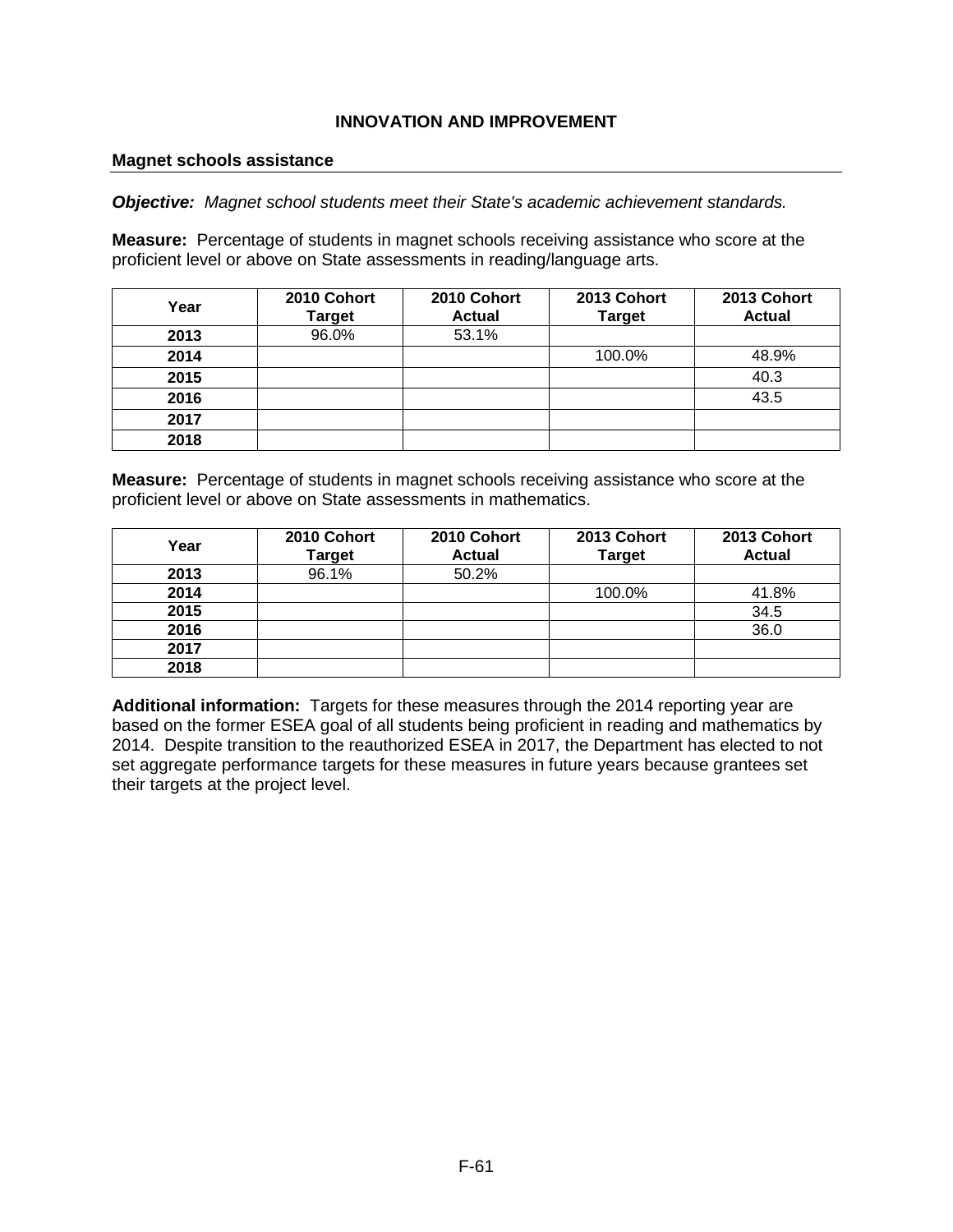#### **Magnet schools assistance**

In 2016, a total of 15,320 students scored proficient or above on State assessments in reading/language arts and a total of 11,824 students scored proficient or above on such assessments in mathematics. The percentages of students scoring proficient or above on reading/language arts and mathematics assessments for 2016 by major racial/ethnic group, as compared to those percentages for 2014, are as follows:

|                         | 2014                     | 2016                     | 2014               | 2016               |
|-------------------------|--------------------------|--------------------------|--------------------|--------------------|
|                         | Reading/language<br>arts | Reading/language<br>arts | <b>Mathematics</b> | <b>Mathematics</b> |
| American                |                          |                          |                    |                    |
| Indian/Alaska           |                          |                          |                    |                    |
| <b>Native</b>           | 10.5%                    | 35.4%                    | 11.5%              | 22.2%              |
| Asian                   | 45.0                     | 56.7                     | 60.9               | 51.6               |
| <b>Black/African</b>    |                          |                          |                    |                    |
| American                | 41.3                     | 35.8                     | 34.3               | 28.8               |
| Hispanic/Latino         | 45.3                     | 34.6                     | 37.0               | 27.5               |
| <b>Native</b>           |                          |                          |                    |                    |
| <b>Hawaiian/Other</b>   |                          |                          |                    |                    |
| <b>Pacific Islander</b> | 36.8                     | 40.0                     | 31.6               | 31.3               |
| White                   | 68.3                     | 64.6                     | 60.6               | 51.7               |

Notably, from 2014 to 2016 American Indian/Alaska Native students experienced increases of 25 and 11 percentage points in reading/language arts and mathematics, respectively, while other subgroups, with the exception of Asian students and Native Hawaiian/Other Pacific Islander students in reading/language arts, experienced decreased or unchanged performance. In both reading/language arts and mathematics, Hispanic/Latino students' performance decreased by about 10 percentage points.

### **Efficiency Measure**

The Department developed a measure to assess the efficiency of Federal investments in supporting magnet schools. The measure is defined as the Federal cost per student in a magnet school receiving assistance.

| Year | 2010 Cohort | 2013 Cohort |
|------|-------------|-------------|
| 2013 | \$840       |             |
| 2014 |             | \$767       |
| 2015 |             | 1,122       |
| 2016 |             | 916         |
| 2017 |             |             |
| 2018 |             |             |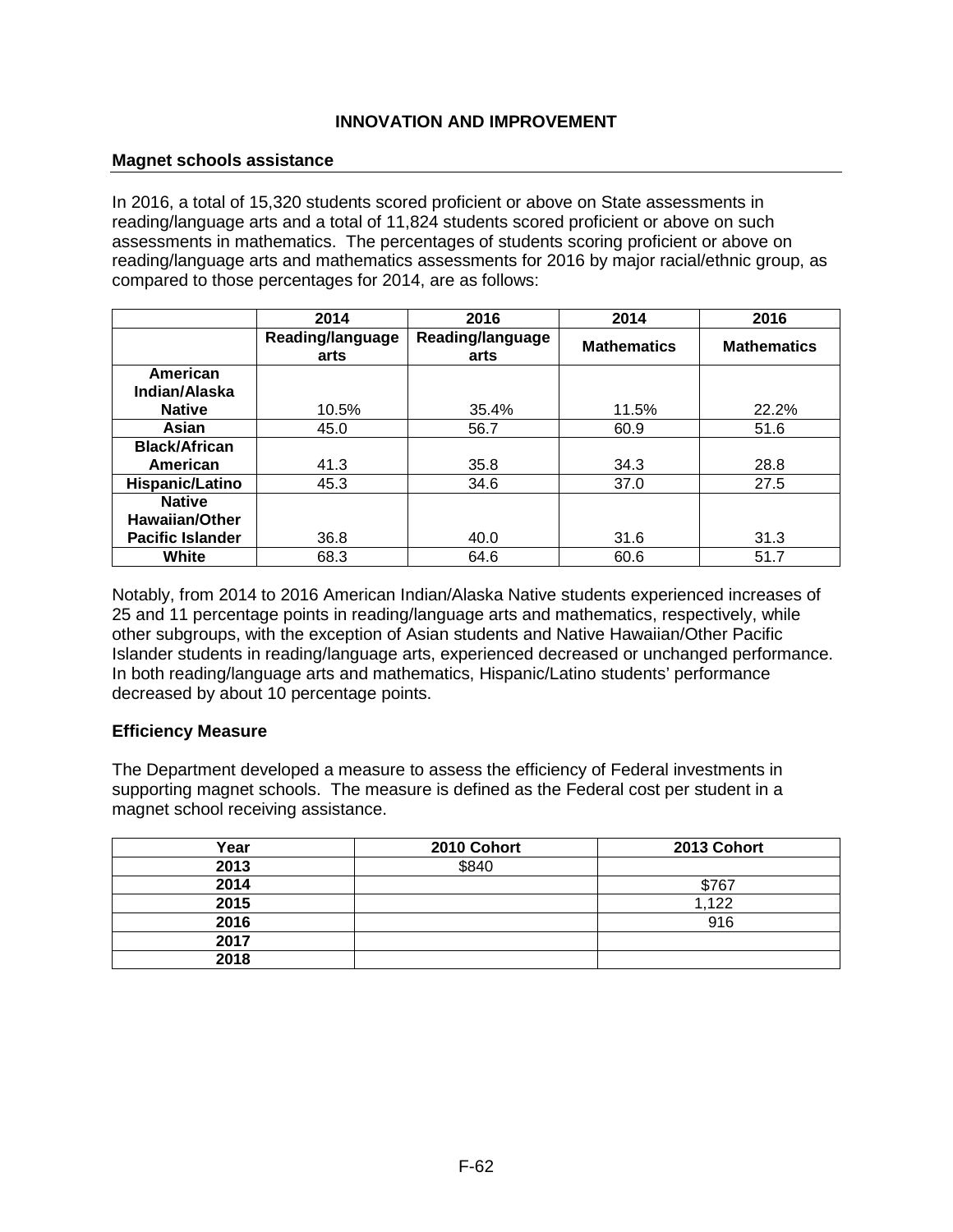# Ready to learn programming

<span id="page-63-1"></span>(Elementary and Secondary Education Act of 1965, Title IV, Part F, Subpart 4)

(dollars in thousands)

FY 2018 Authorization: [1](#page-63-0)

Budget Authority:

| 2017<br>Appropriation | 2017<br>Annualized CR | 2018 | Change from<br><b>Annualized CR</b> |
|-----------------------|-----------------------|------|-------------------------------------|
| \$25,741              | \$25,692              | 0    | $-$ \$25,692                        |

<span id="page-63-0"></span> $1$  Of the funds appropriated for Title IV, Part F (which is authorized at \$200,741 thousand), \$5,000 thousand is reserved for Subpart 3; of the remainder, 28 percent is reserved for Subpart 4 activities, which includes the Ready to Learn program.

# PROGRAM DESCRIPTION

As reauthorized by the Every Student Succeeds Act (ESSA), Ready to Learn (RTL) Programming is designed to facilitate student academic achievement by supporting the development and distribution of educational video programming for preschool and elementary school children and their parents, caregivers, and teachers. At least 60 percent of the funding must be used to:

- Develop educational television programming for preschool and elementary school children and the accompanying support materials and services that can be used to promote the effective use of such programming;
- Develop television programming (and digital content, such as applications and online educational games, containing RTL-based children's programming) that is specifically designed for nationwide distribution over public television stations' digital broadcasting channels and the Internet, along with accompanying resources for parents and caregivers; and
- Support contracts with public telecommunications and related entities to ensure that programs are widely distributed.

Remaining funds may be used to develop and disseminate education and training materials, including interactive programs that are designed to promote school readiness through the effective use of educational video programs.

Funds are awarded competitively and only public telecommunications entities are eligible to receive awards. Applicants must have the capacity to: develop and distribute high-quality educational and instructional television programming that is accessible to disadvantaged preschool and elementary school children; contract with the producers of children's television programming; negotiate these contracts in a manner that returns to the grantee an appropriate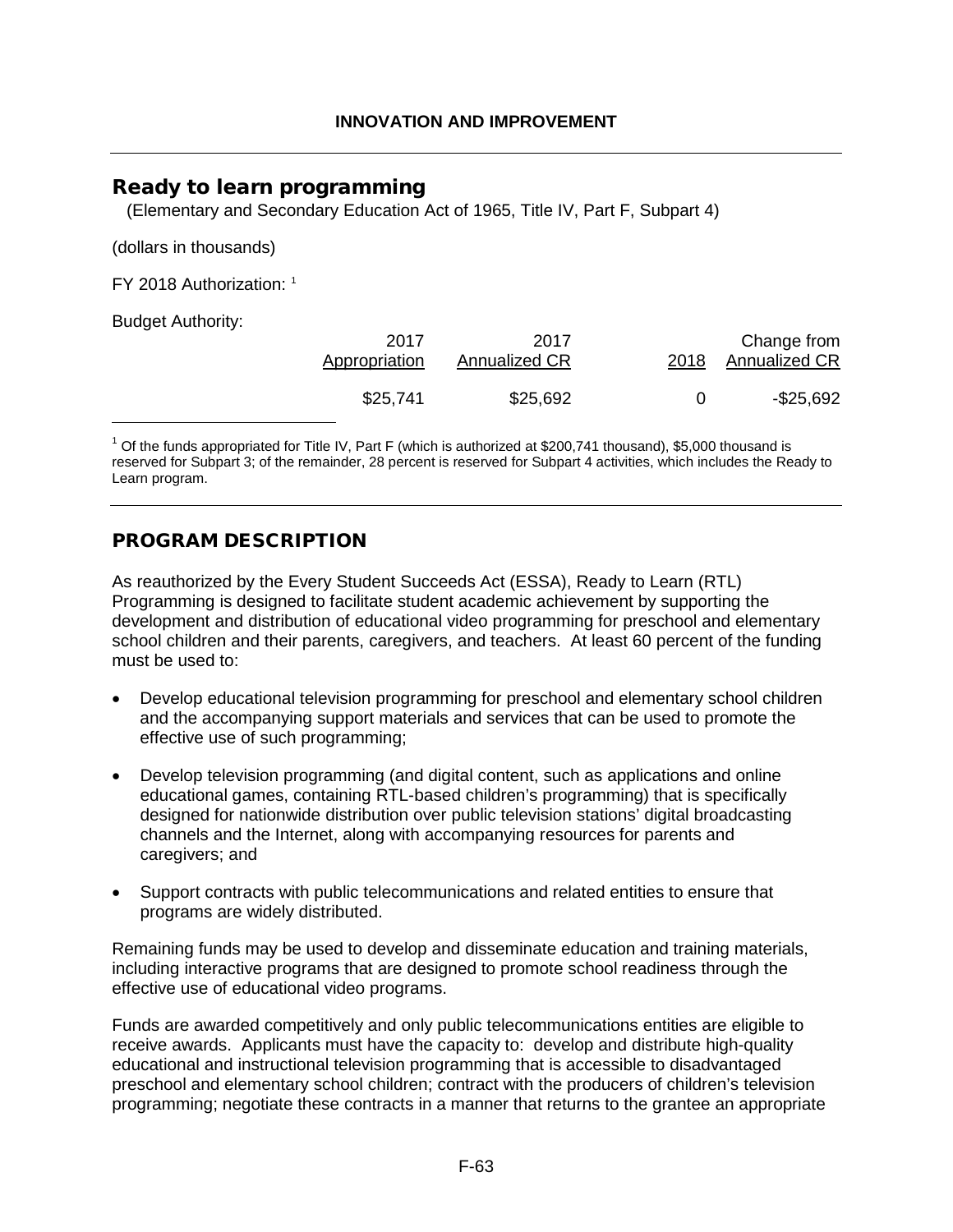#### **Ready to learn programming**

share of income from sales of program-related products; and target programming and materials to meet specific State and local needs, while providing educational outreach at the local level.

Grantees are required to consult with the Departments of Education and Health and Human Services on strategies for maximizing the use of quality educational programming for preschool and elementary school children. Grantees must also coordinate activities with other Federal programs that have major training components related to early childhood development.

The Department awarded two 5-year grants in 2015:

- Twin Cities Public Television was awarded \$36.8 million over 5 years to produce Superhero School, using narrative storytelling and interactive media, across multiple platforms, to engage children ages 5 to 8 from low-income families in building key science content and thinking skills, learning related academic vocabulary, improving their reading and writing abilities, and gaining experience using new technology.
- The Corporation for Public Broadcasting, in partnership with the Public Broadcasting Service, was awarded \$99.1 million over 5 years to create a comprehensive media initiative to support the learning needs of children in low-income communities. The project's primary goal is to improve science and literacy learning outcomes for young children, especially those from low-income families, in order to prepare them for success in school and in life.

Funding levels for the past 5 fiscal years were as follows:

| <b>Fiscal Year</b> | (dollars in thousands) |
|--------------------|------------------------|
|                    |                        |
|                    |                        |
|                    |                        |
|                    |                        |
|                    |                        |

# FY 2018 BUDGET REQUEST

The Administration is not requesting funding for Ready to Learn (RTL) Programming in 2018. With the rise of the internet and the ready availability of a wide range of digital games and devices that support early learning, the RTL program is less relevant and less necessary. Private corporations increasingly produce and disseminate programming, online games, and "apps" that are both educational and entertaining without Federal support.

RTL programming is more appropriately supported with other Federal, State, local, and private funds. Public television networks and stations may tap private and non-profit sources of funding to continue their work or apply for funding under other Federal programs like Education Innovation and Research. Indeed, public television entities already have demonstrated an impressive ability to raise funds from non-Federal sources, as Federal funding made up just 16 percent of public television's total revenue in 2015.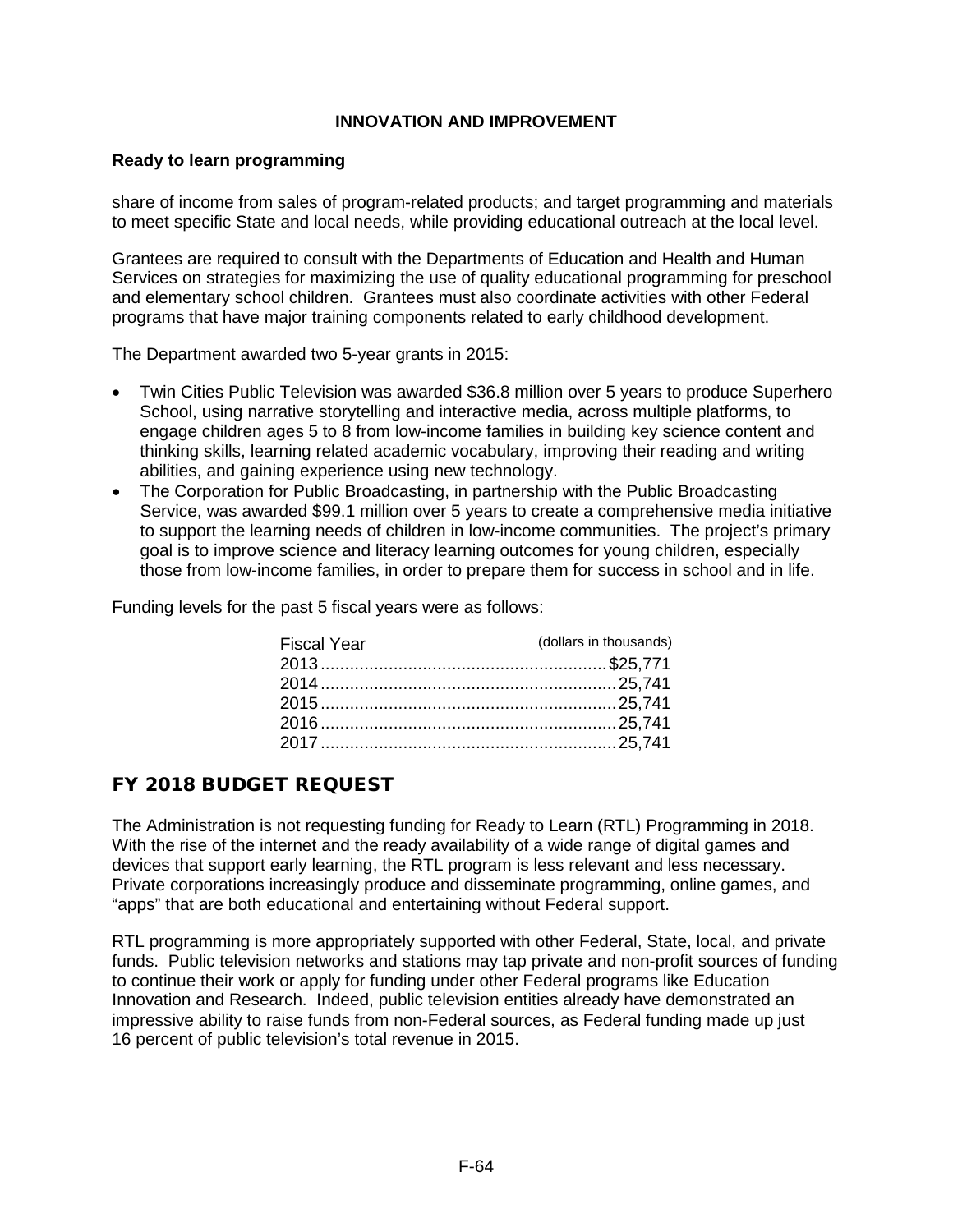#### **Ready to learn programming**

# PROGRAM OUTPUT MEASURES

| 2016     | 2017<br><b>Annualized CR</b> | 2018 |
|----------|------------------------------|------|
| 2        |                              | 0    |
| \$25,681 | \$25,632                     |      |
| 60       | 60                           |      |
| 25,741   | 25,692                       |      |
|          |                              |      |

NOTE: The Department is authorized to reserve up to 0.5 percent of funds appropriated for most ESEA programs, including the RTL program, and to pool such funds for use in evaluating any ESEA program. While the Department did not reserve funds from RTL for this purpose in fiscal year 2016, it may do so in fiscal year 2017.

# PROGRAM PERFORMANCE INFORMATION

This section presents selected program performance information and results bases on GPRA goals, objectives, measures, and performance targets. Achievement of program results is based on the cumulative effect of the resources provided in previous years as well as the resources and efforts invested by those served by this program.

#### **Performance Measures**

In 2012, the Department revised the performance measures for the RTL program to better measure both RTL's effectiveness in improving what children learn and the number of children RTL is reaching. The revised measures are:

(1) the percentage of summative experimental or quasi-experimental research studies that demonstrate positive and statistically significant gains in math or literacy skills when RTL transmedia properties, such as applications and online educational games, are compared to similar non-RTL-funded digital properties or to other more traditional educational materials;

(2) the percentage of educational transmedia products, along with necessary supporting materials, that are deemed to be of high-quality in promoting learning of math or literacy by an independent panel of expert reviewers; and

(3) the number of children who use RTL-produced educational media products, disaggregated by individual product, as determined by appropriate industry standard metrics or, when available, by tracking tools.

The three 2010 grantees planned a total of seven experimental or quasi-experimental research studies, to be conducted beginning in year 3 of the grant. The results of these studies provide data on the first performance measure. The Department received the first three studies in 2013. All three studies found that children who use RTL-produced educational media products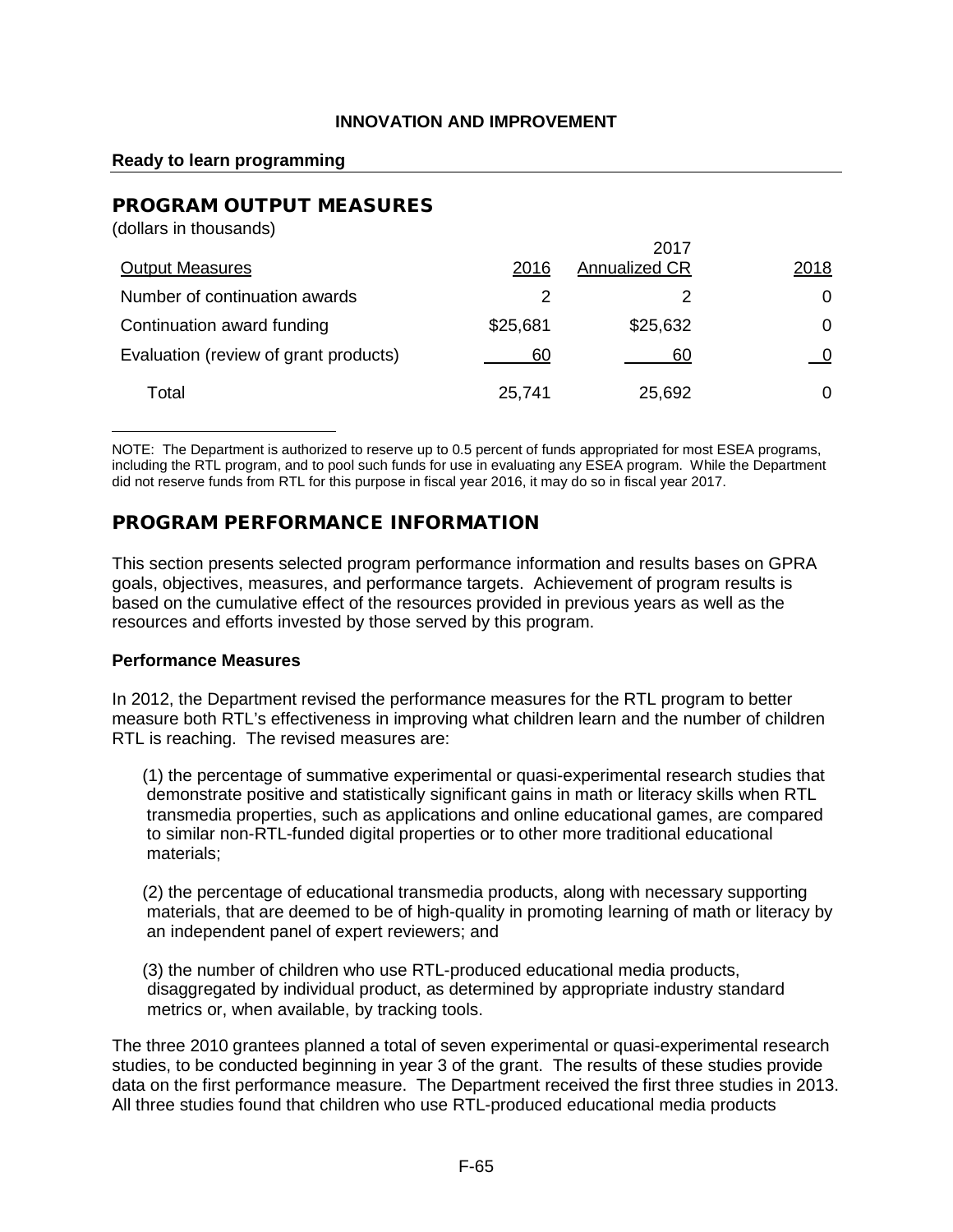### **Ready to learn programming**

demonstrate positive and statistically significant gains in math or literacy skills when RTL transmedia properties are compared to either similar non-RTL funded digital properties or to other more traditional educational materials. Therefore, in 2013, 100 percent of experimental or quasi-experimental research studies conducted by RTL grantees met the first performance measure. In 2014, the Department received two research studies for review, both of which found that children using RTL-produced products demonstrated statistically significant gains in math skills compared to children who used similar non-RTL products. Therefore, in 2014, 100 percent of the research studies met the performance measure. In 2015, the Department received four research studies for review, three of which found that children using RTLproduced products demonstrated statistically significant gains when compared to similar, non-RTL-produced products.

For the second performance measure, the Department asked expert panel members to review a random sample of current RTL transmedia products and provide a quality rating using criteria developed by the Department. The panel members rated products on a 5-point scale. In order for any particular product to achieve a rating of "high-quality," a product had to secure an average score of 3.8 across the panel members. As shown in the chart below, in 2012, two of three transmedia product suites reviewed were of high-quality; in 2013, two of five suites reviewed were of high-quality; in 2014, three of five suites reviewed were of high-quality; and in 2015, three of the four transmedia product suites reviewed were of high-quality.



For the third performance measure, grantees reported on the number of children who used RTL-produced products, by type of product. In 2013, 46.5 million users accessed RTLproduced educational media products. The Corporation for Public Broadcasting (CPB) reported 46.4 million users, of which 30.7 million watched CPB television shows, 15.0 million used Webbased games, and 784 thousand downloaded mobile apps. Window to the World (WTTW) reported a total of 38.5 thousand users, 23.5 thousand of whom used Web-based products and 14.5 thousand of whom participated in one of WTTW's 25 pilot programs. The Hispanic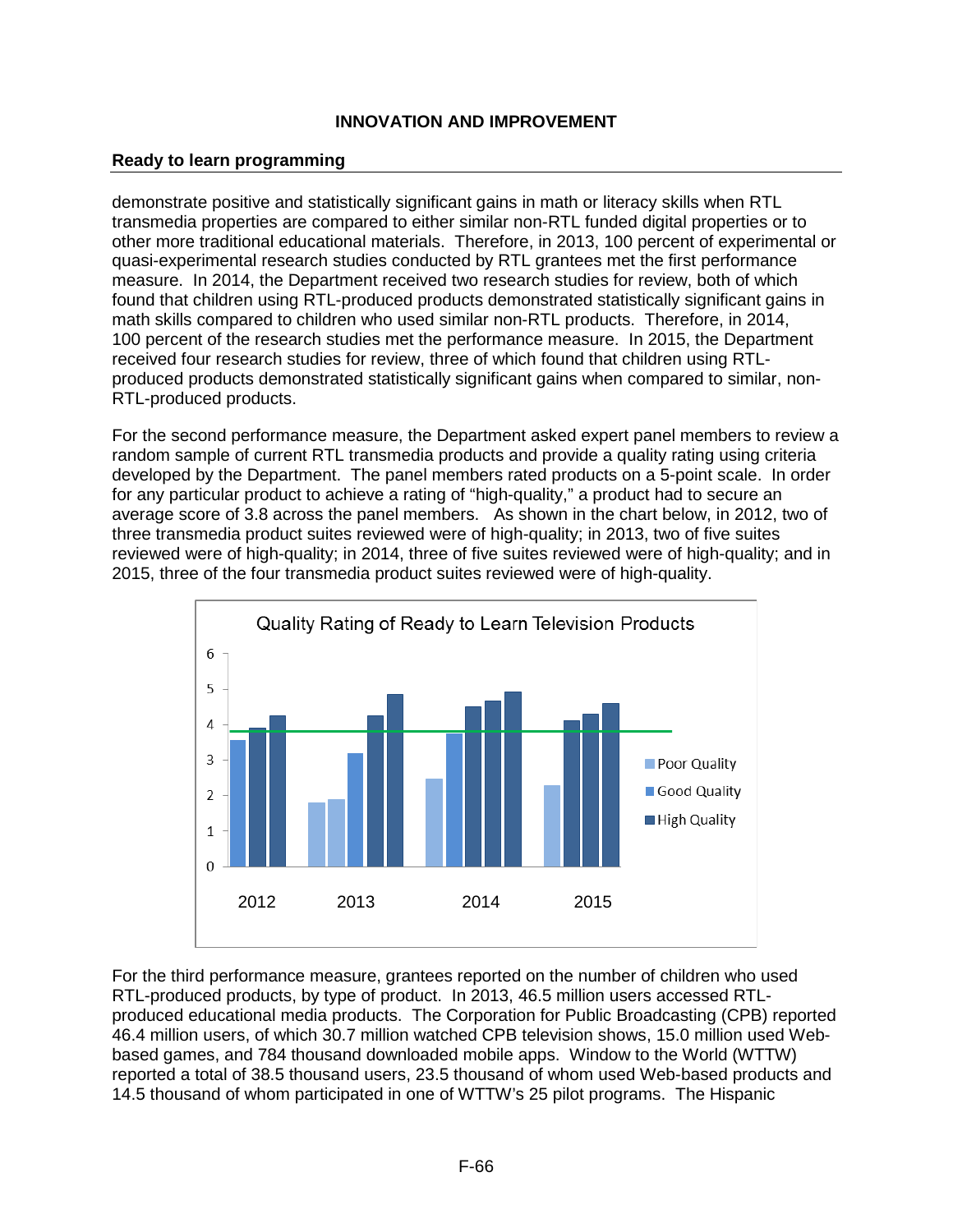#### **Ready to learn programming**

Information and Telecommunications Network (HITN) reported 632 children who used HITN's mobile apps and accompanying transmedia at HITN pilot sites.

In 2014, 41.8 million users accessed RTL-produced educational media products. CPB reported 35.9 million users, which includes PBS television viewers, PBS Kids Web site users, web application downloads, and children participating in outreach programs. WTTW reported 615.6 thousand users including web users, participants in outreach programs, and those who accessed WTTW products via YouTube. HITN reported 6.3 million users, which includes HITN viewers, pilot sites, museum partners, Web site and social media users, community events, and conference attendees.

In 2015, 40.9 million users accessed RTL-produced educational media products. CPB reported 32.8 million users, which includes PBS television viewers, PBS Kids Web site users, application downloads, children participating in outreach programs, and other metrics. WTTW reported 7.4 million users, including internet usage, kiosk users, and participants in outreach programs. Finally, HITN reported 736 thousand users, including HITN television viewers, pilot sites, museum partners, Web site and social media users, community events, and conference attendees.

Performance data for the 2015 cohort will be available later in 2017.

#### **Efficiency Measure**

The Department developed a single efficiency measure for the RTL program: dollars leveraged from non-Federal sources over 5 years (the length of each grant award) per Federal dollar dedicated to core non-outreach program activities. Because high-quality children's television programs are expensive to develop, produce, and distribute, Federal support for new programming through the RTL programs is typically used by grantees to attract additional revenue from the private sector. Program quality is directly affected by the extent to which grantees succeed in using Federal dollars to leverage additional funds from alternate sources. Therefore, the Department will use this measure to compare the relative success of RTL grantees in leveraging non-Federal investments for the development and production of new children's television programs.

Because the Department does not expect grantees to establish annual leveraging targets, and does not set a schedule for obtaining matching funds, the meaningful period of analysis for purposes of comparing grantee performance is the entire 5-year award period. During the 5-year period comprising fiscal years 2005–2009, the Department provided two grantees with \$98.55 million in funding for programming. These two grantees together contributed a total of \$66.15 million in non-Federal funding to programming activities, or \$0.67 non-Federal dollars for every Federal dollar; the individual grantee amounts were \$0.29 and \$1.03. Initially, the Department had planned to use the \$0.67 figure established by the 2005 grantees as the baseline against which to measure future efficiency. However, because of changes instituted to the program in 2010, grantees have been producing fewer television shows and instead focusing, at least initially, on the creation and distribution of digital media products such as applications and online educational games. This makes it easier and less expensive to release content and requires fewer external funds to be leveraged in support of television production. In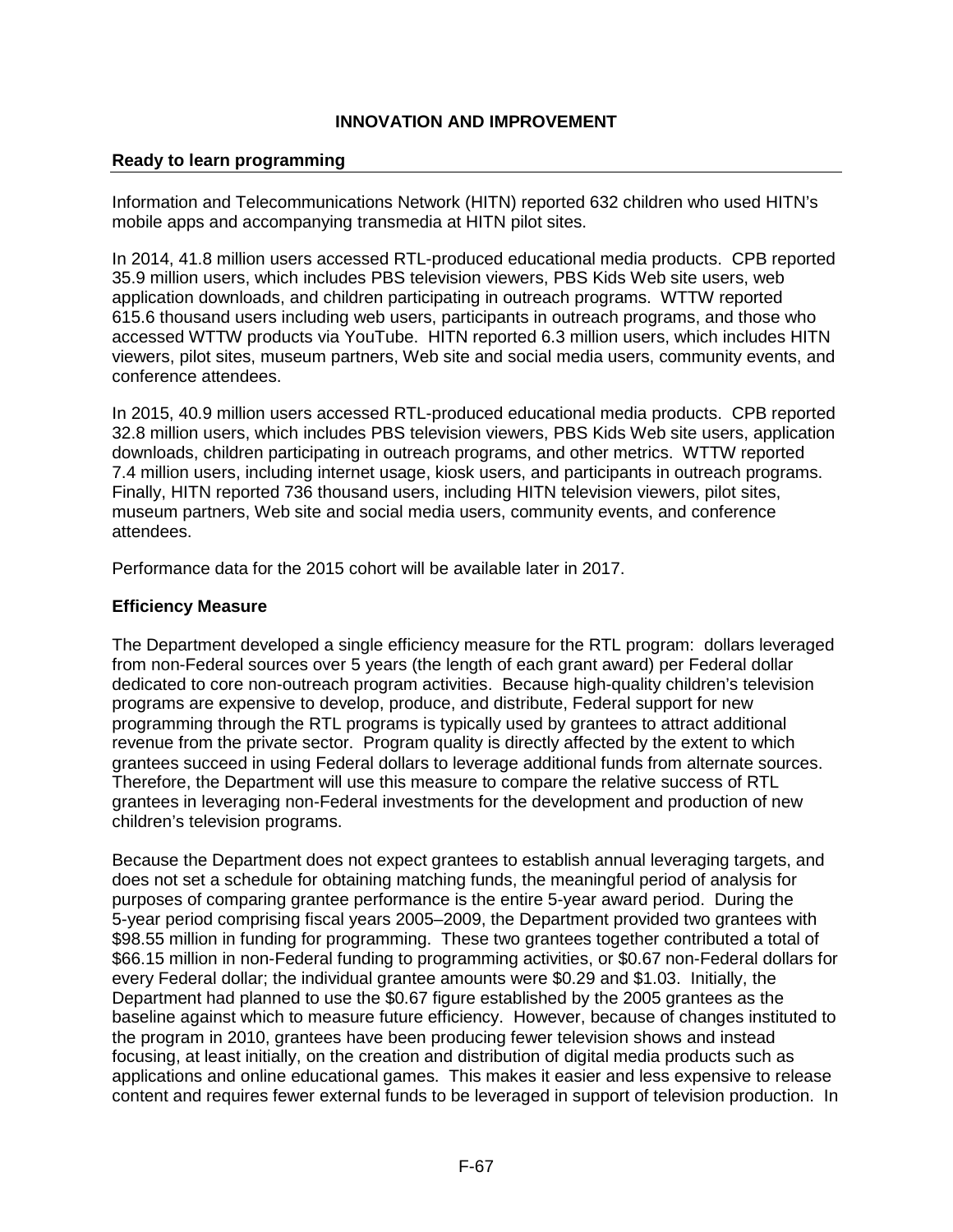#### **Ready to learn programming**

the first year of the 2010 grants, the three grantees leveraged \$9.8 million of non-Federal support compared to \$19.5 million in Federal dollars spent on production, or \$0.50 of non-Federal dollars for every Federal dollar. In 2014, the three grantees leveraged \$0.73 of non-Federal dollars for every Federal dollar spent. (\$11.7 million of non-Federal support compared to \$16.0 million in Federal dollars spent on production.) In 2015, the three grantees leveraged \$14.0 million of non-Federal support, compared to \$20.1 million in Federal dollars spent, or \$0.70 of non-Federal dollars for every Federal dollar spent.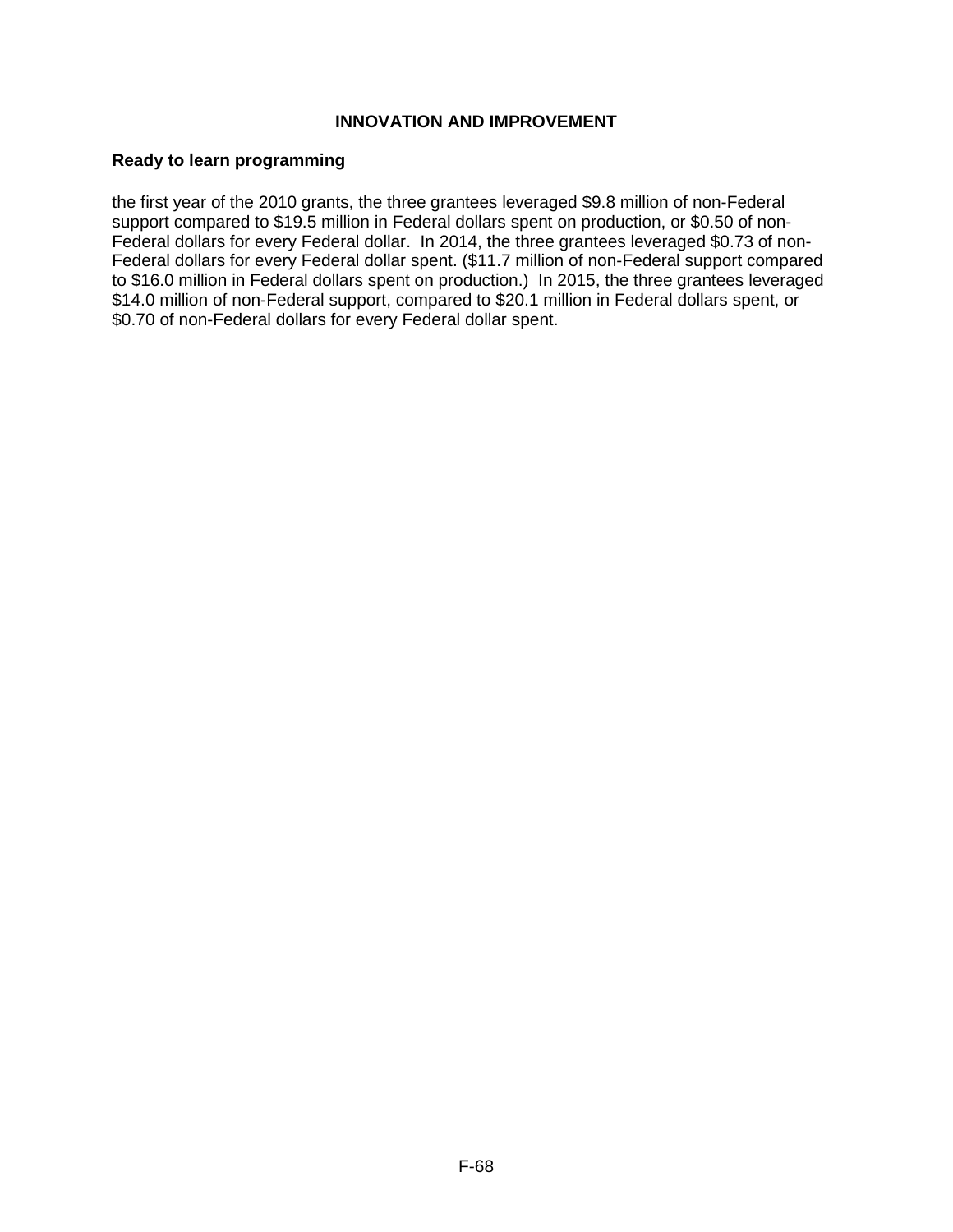# Arts in education

(Elementary and Secondary Education Act of 1965, Title IV, Part F, Subpart 4)

(dollars in thousands)

FY 2018 Authorization: [1](#page-69-0)

Budget Authority:

<span id="page-69-1"></span>

| . | 2017     | 2017<br>Appropriation Annualized CR | 2018 | Change from<br><b>Annualized CR</b> |
|---|----------|-------------------------------------|------|-------------------------------------|
|   | \$27,000 | \$26,949                            |      | -\$26,949                           |

<span id="page-69-0"></span> $1$  Of the funds appropriated for Title IV, Part F (which is authorized at \$200,741 thousand), \$5,000 thousand is reserved for Subpart 3; of the remainder 28 percent is reserved for Subpart 4 activities which include the Arts in Education program.

# PROGRAM DESCRIPTION

As reauthorized by the Every Student Succeeds Act, the Arts in Education program supports national demonstration and Federal leadership activities to promote arts education for students, including disadvantaged students and students who are children with disabilities. The program includes the following allowable activities: (1) professional development for arts educators, teachers, and principals; (2) development and dissemination of accessible instructional materials and arts-based educational programming, including online resources, in multiple arts disciplines; and (3) national and community outreach activities that strengthen and expand partnerships among schools, local educational agencies (LEAs), communities, or centers for the arts, including national centers for the arts.

The program supports a number of arts education activities through 4-year grants to local educational agencies (LEAs) in which 20 percent or more of the students are from low-income families; State educational agencies (SEAs); national nonprofit organizations; institutions of higher education; organizations with expertise in the arts; museums or cultural institutions; the Bureau of Indian Education; and partnerships of these entities.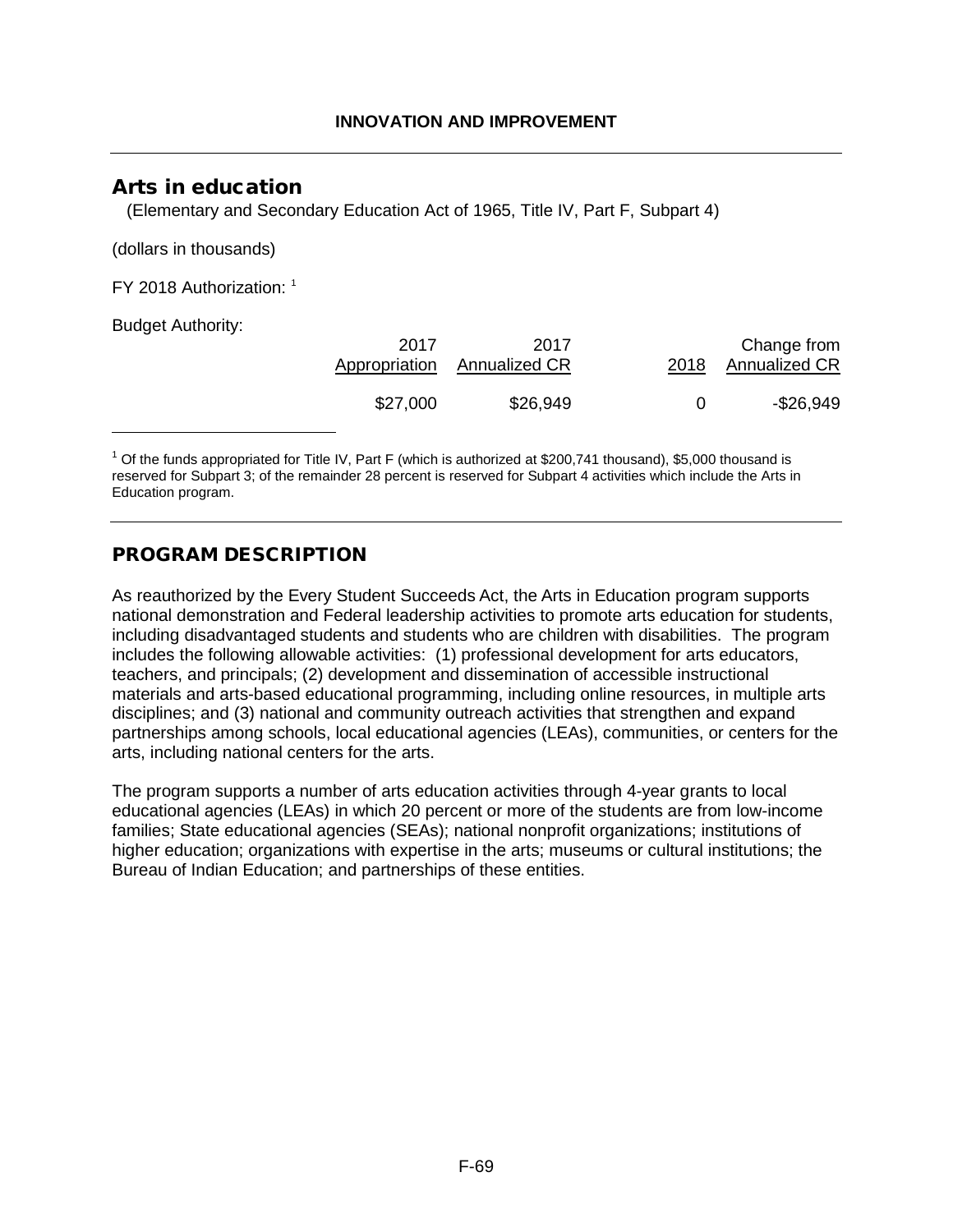#### **Arts in education**

Funding levels for the past 5 fiscal years were:

| <b>Fiscal Year</b> | (dollars in thousands) |
|--------------------|------------------------|
|                    |                        |
|                    |                        |
|                    |                        |
|                    |                        |
|                    |                        |
|                    |                        |

# FY 2018 BUDGET REQUEST

The Administration is not requesting funding for the Arts in Education program in 2018 because the program has limited impact, the National Arts in Education program does not sufficiently target services to the highest-need students, and the Arts in Education program funds activities that are more appropriately supported with other Federal, State, local, and private funds. The program also duplicates activities that may be supported through other Federal programs, such as the Title I Grants to LEAs program, under which LEAs and schools may support integrated arts instruction as part of a schoolwide Title I program. Title I also makes available \$1 billion in funding that may be used to support the use of arts instruction and related activities as part of school turnaround plans.

# PROGRAM OUTPUT MEASURES

(dollars in thousands)

| <b>Output Measures</b>                                                    | 2016     | 2017<br><b>Annualized CR</b> | 2018         |
|---------------------------------------------------------------------------|----------|------------------------------|--------------|
| <b>Arts Development and Dissemination</b>                                 |          |                              |              |
| Total funds available                                                     | \$14,477 | \$8,238                      | 0            |
| Amount for continuation awards                                            | \$13,952 | \$7,888                      | $\mathbf{0}$ |
| Number of continuation awards<br>Interagency transfer to support the Arts | 27       | 21                           | 0            |
| <b>Education Partnership</b>                                              | \$525    | \$350                        | 0            |
| <b>Professional Development for Arts</b><br><b>Educators (PDAE)</b>       |          |                              |              |
| Total funds available                                                     | \$6,450  | \$11,816                     |              |
| Amount for new awards                                                     |          | 6,486                        |              |
| Number of new awards                                                      |          | 5                            | O            |
| Amount for continuation awards                                            | \$5,450  | \$5,060                      |              |
| Number of continuation awards                                             | 17       | 17                           |              |
| Peer review of new award applications                                     | 0        | \$270                        |              |
|                                                                           |          |                              |              |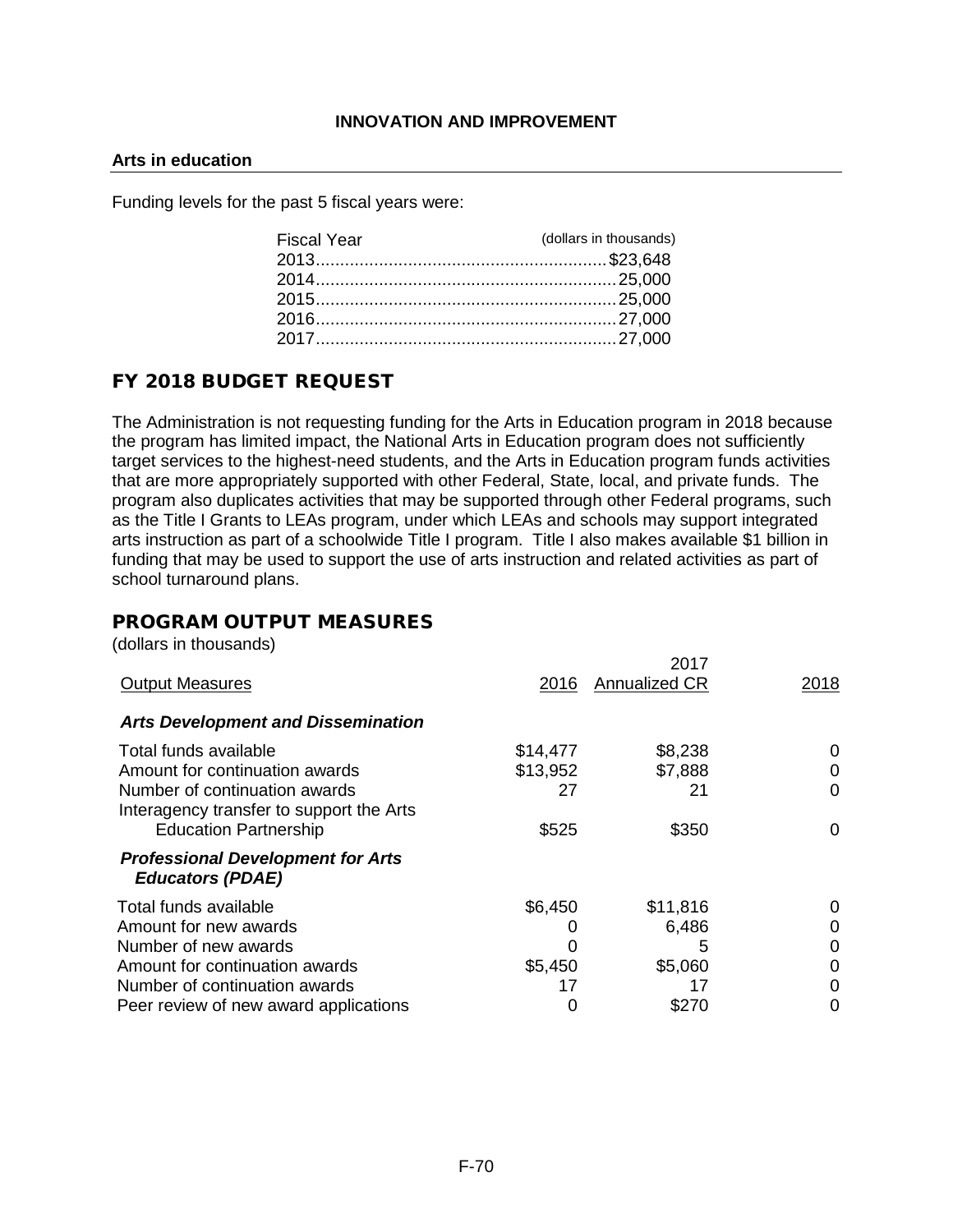#### **Arts in education**

| <b>Output Measures</b>                                  | 2016               | 2017<br>Annualized CR | 2018   |
|---------------------------------------------------------|--------------------|-----------------------|--------|
| <b>National Arts in Education Program</b><br>(AENP)     |                    |                       |        |
| Total funds available<br>Amount for continuation awards | \$6,576<br>\$6,762 | \$6,575<br>\$6,575    | 0<br>0 |
| Number of continuation awards                           |                    |                       | 0      |
| <b>Evaluation</b>                                       | \$497              | \$500                 | O      |

NOTES: The Department is authorized to reserve up to 0.5 percent of funds appropriated for most ESEA programs, including Arts in Education, and to pool such funds for use in evaluating any ESEA program. While the Department did not reserve funds from the Arts in Education program for this purpose in fiscal year 2016, it may do so in fiscal year 2017.

Consistent with the President's request to eliminate funding for this program in fiscal year 2018, the output measures for fiscal year 2017 reflect the use of fiscal year 2017 funds to pre-pay continuation costs to allow existing grantees to complete their planned projects and/or frontload new grants to pay, to the extent possible, the full costs of newly funded projects over the proposed grant period.

# PROGRAM PERFORMANCE INFORMATION

#### **Performance Measures**

This section presents selected program performance information and results based GPRA goals, objectives, measures, and performance targets. Achievement of program results is based on the cumulative effect of the resources provided in previous years as well as the resources and efforts invested by those served by this program. Targets for 2018 are not included because this program is proposed for elimination.

#### **Goal: To help ensure that all program participants meet challenging State academic content standards in the arts.**

**Objective:** Activities supported with Federal funds will improve the quality of standards-based arts education for all participants.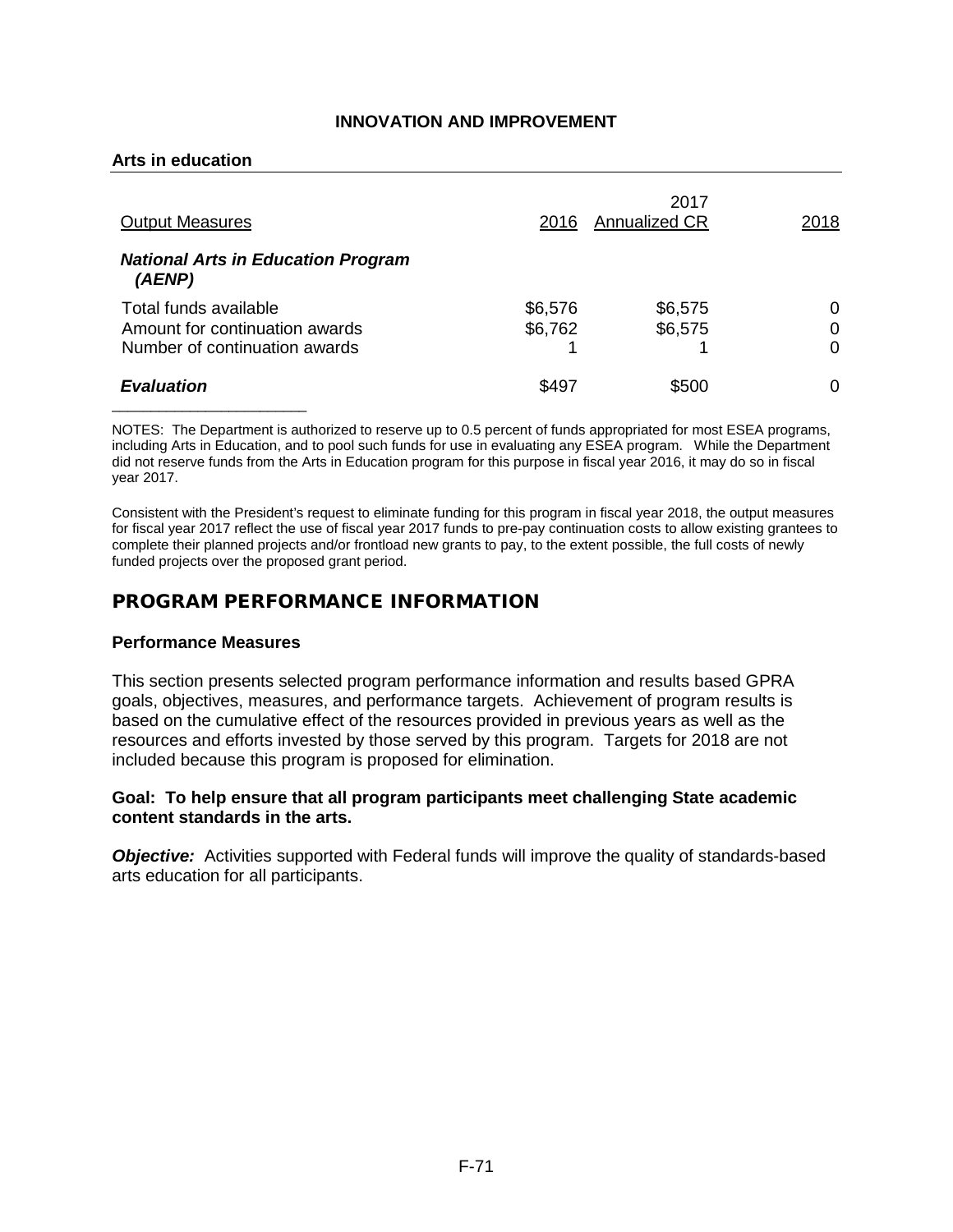#### **Arts in education**

**Measure:** The percentage of teachers participating in the Professional Development for Arts Educators program who receive professional development that is sustained and intensive.

| Year | <b>Target</b> | <b>Actual</b> |
|------|---------------|---------------|
| 2013 | 40%           | 84%           |
| 2014 | 45            | 60            |
| 2015 | 50            | 19            |
| 2016 | 55            | 58            |
| 2017 | 60            |               |

**Additional Information:** In 2011, the Department defined sustained and intensive professional development for the PDAE program as completion of 40 or more of the professional development hours offered by the PDAE-funded project during the reporting period; completion of 75 percent of the total number of professional development hours offered by the PDAEfunded project during the reporting period; and completion of these professional development hours over at least a 6-month period during the reporting period.

In 2014, five PDAE grantees from the fiscal year 2012 cohort reported data. In 2015, 19 PDAE grantees from the fiscal year 2011, fiscal year 2012, and fiscal year 2014 cohorts reported data. The fiscal year 2014 cohort grantees reported on the progress made in the first year of their award, which focused on planning activities rather than provision of professional development.

**Measure:** The percentage of PDAE projects in which teachers show a statistically significant increase in content knowledge in the arts.

| Year | <b>Target</b> | <b>Actual</b> |
|------|---------------|---------------|
| 2013 | 100%          | 100%          |
| 2014 | 100           | 100           |
| 2015 | 100           | 100           |
| 2016 | 100           | 86            |
| 2017 | 100           |               |

**Additional Information:** The Department requires that grantees administer a pre-test and a post-test of teacher content knowledge in the arts and include those data in their annual performance reports. The 2016 actual is based on the 14 of 17 PDAE grantees who reported on this measure.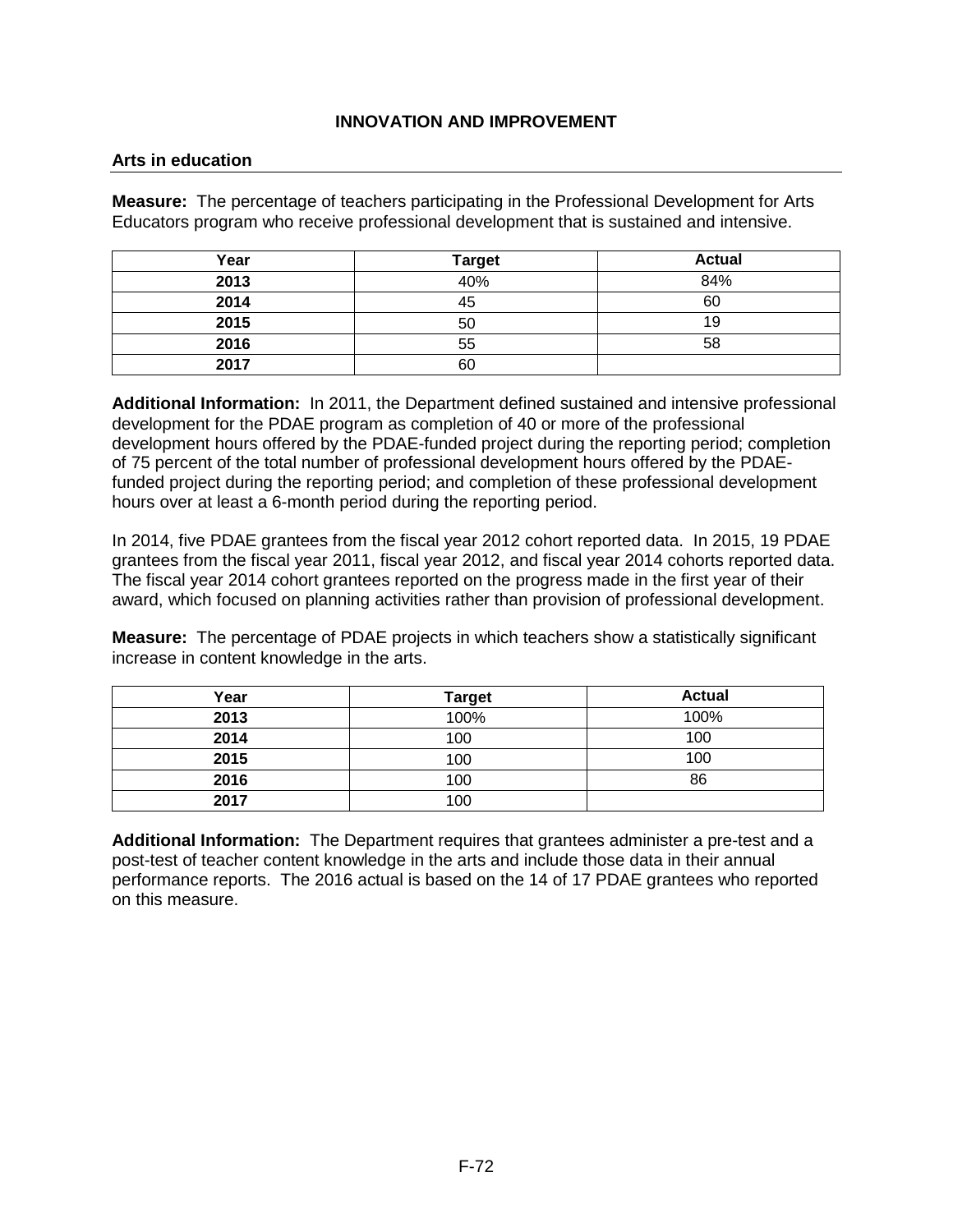#### **Arts in education**

**Measure:** The percentage of students participating in Model Arts programs who demonstrate proficiency in mathematics compared to those in control or comparison groups.

| Year | <b>Treatment</b> | <b>Control</b> |
|------|------------------|----------------|
| 2013 | 54%              | 45%            |
| 2014 | 43               | 36             |
| 2015 | 39               | 35             |
| 2016 | 35               | າາ             |
| 2017 |                  |                |

**Measure:** The percentage of students participating in Model Arts programs who demonstrate proficiency in reading compared to those in control or comparison groups.

| Year | <b>Treatment</b> | <b>Control</b> |
|------|------------------|----------------|
| 2013 | 46%              | 39%            |
| 2014 | 45               | 45             |
| 2015 | 43               |                |
| 2016 | 39               | 38             |
| 2017 |                  |                |

The Department also developed the following four measures for the Arts in Education National Program (AENP).

**Measure:** The total number of students who participate in standards-based arts education sponsored by the grantee.

| Year | <b>Target</b> | <b>Actual</b> |
|------|---------------|---------------|
| 2013 | 697,632       | 1,006,004     |
| 2014 | 788,324       | 1,138,491     |
| 2015 | 859.273       | 1,245,824     |
| 2016 | 2,100,000     | 2,140,365     |
| 2017 |               |               |

**Measure:** The percent of teachers participating in the grantee's program who receive professional development that is sustained and intensive.

| Year | <b>Target</b> | <b>Actual</b> |
|------|---------------|---------------|
| 2013 | 22%           | 20%           |
| 2014 | 25            | 61            |
| 2015 | 28            | 48            |
| 2016 | 50            | につ            |
| 2017 |               |               |

**Additional Information:** Data for 2014, 2015, and 2016 is based on teacher participation in the Changing Education Through the Arts program administered by the Kennedy Center.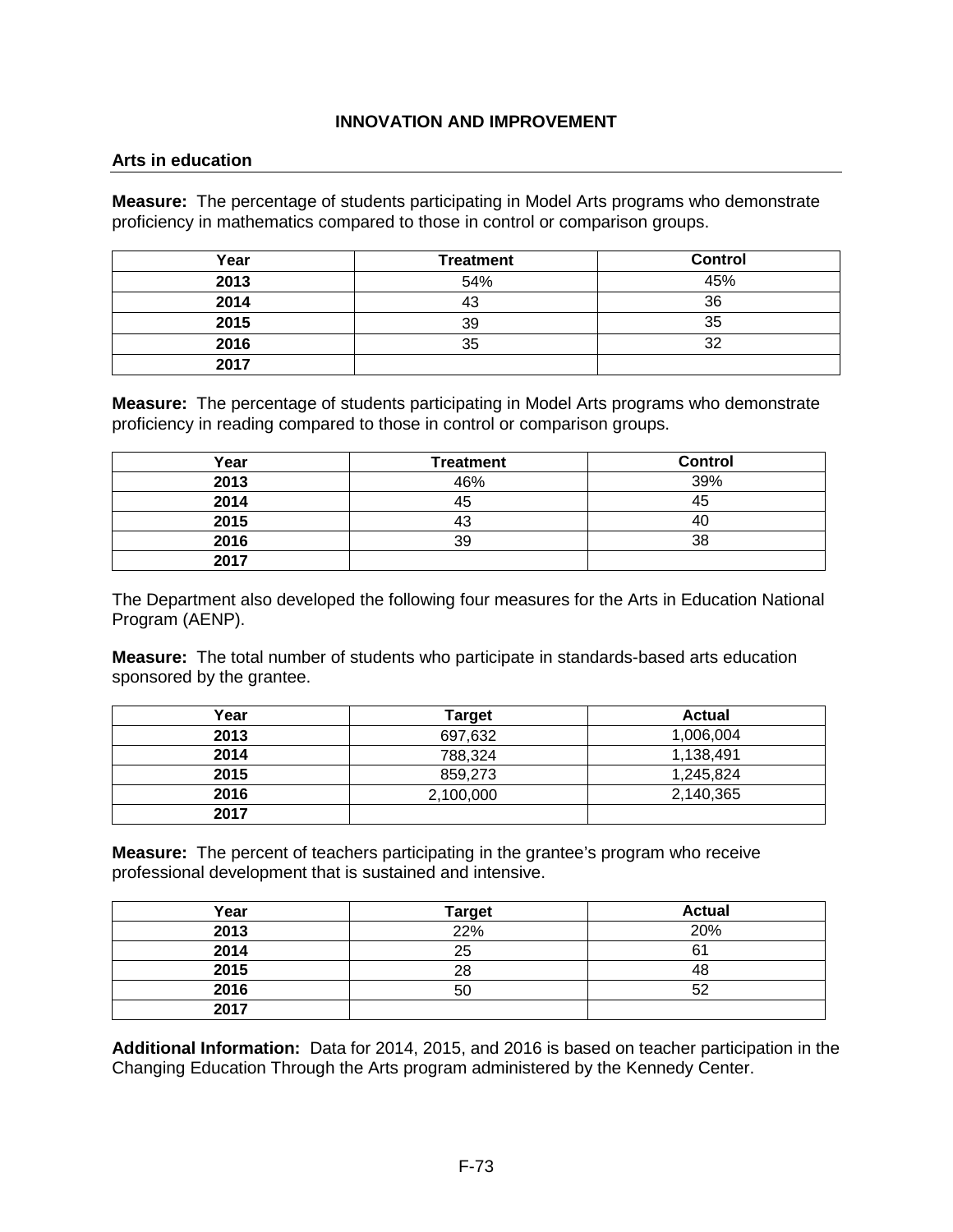#### **Arts in education**

**Measure:** The total number of students from low-income families who participate in standardsbased arts education sponsored by the grantee.

| Year | <b>Target</b> | <b>Actual</b> |
|------|---------------|---------------|
| 2013 | 244,845       | 519,110       |
| 2014 | 268,350       | 568,631       |
| 2015 | 322,020       | 769,397       |
| 2016 | 800,000       | 806,092       |
| 2017 |               |               |

**Measure:** The total number of students with disabilities who participate in standards-based arts education sponsored by the grantee.

| Year | <b>Target</b> | <b>Actual</b> |
|------|---------------|---------------|
| 2013 | 86,397        | 257,512       |
| 2014 | 92,963        | 274,450       |
| 2015 | 100,028       | 221,859       |
| 2016 | 200,000       | 219,316       |
| 2017 |               |               |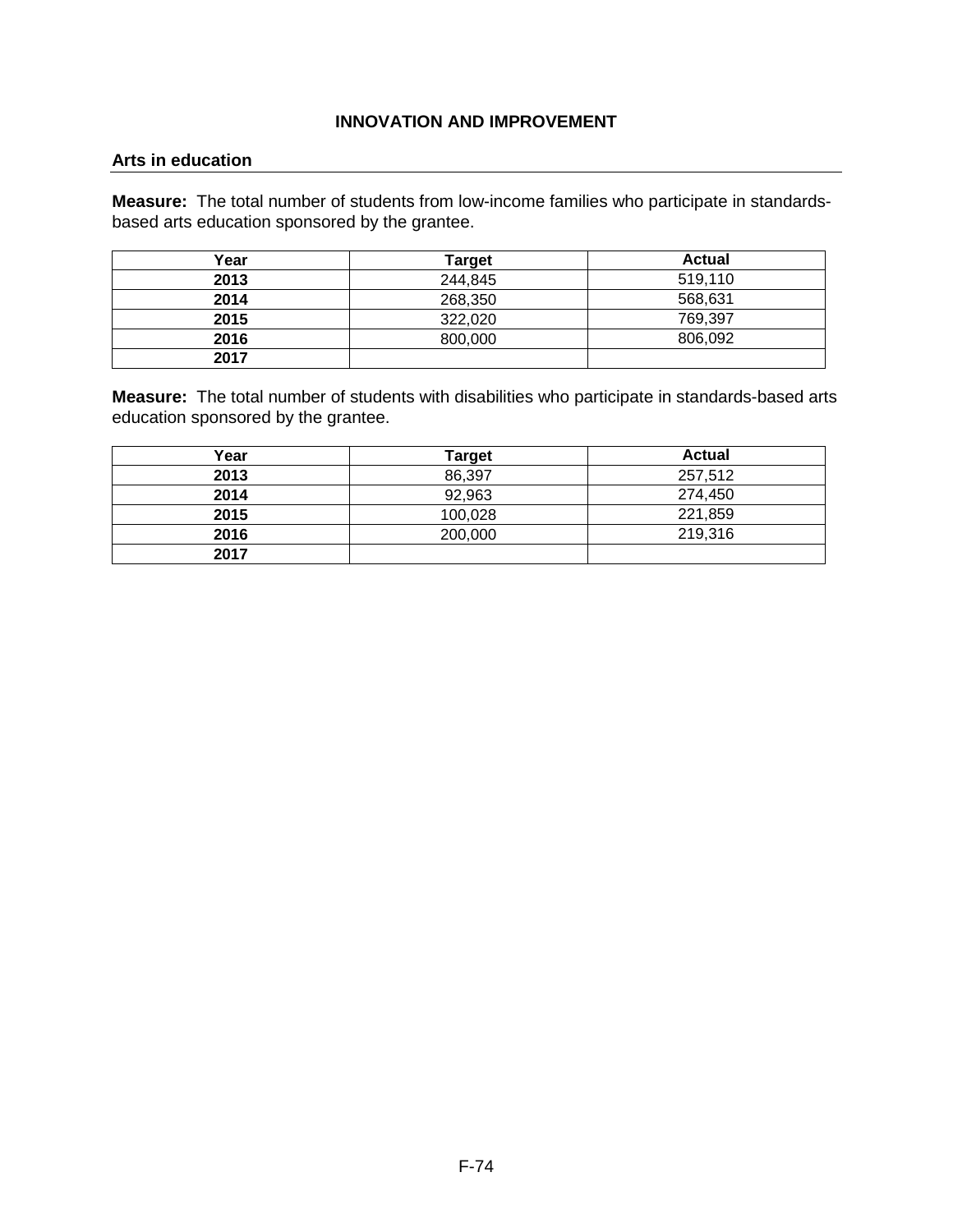## Javits gifted and talented education

(Elementary and Secondary Education Act of 1965, as amended, Title IV, Part F, Subpart 4, Section 4644)

(dollars in thousands)

FY 2018 Authorization: [\(1\)](#page-75-0)

Budget Authority:

<span id="page-75-1"></span>

| 2017          | 2017          | 2018 | Change from   |
|---------------|---------------|------|---------------|
| Annualized CR | Appropriation |      | Annualized CR |
| \$11,977      | \$12,000      |      | -11.977       |

<span id="page-75-0"></span> $1$  Of the total amount appropriated for Title IV, Part F (authorized at \$200,74[1](#page-75-1) thousand) after reserving \$5,000 thousand for Subpart 3, 36 percent is available for Subpart 4, including for Javits Gifted and Talented Education and the other programs authorized under this subpart.

## PROGRAM DESCRIPTION

Javits Gifted and Talented Education supports a coordinated program of research, demonstration projects, innovative strategies, and other activities to build and enhance the capacity of elementary and secondary schools to identify gifted and talented students and meet their special educational needs. The Department makes grant or contract awards to State educational agencies (SEAs), local educational agencies, the Bureau of Indian Education of the Department of the Interior, institutions of higher education (IHEs), and other public and private agencies and organizations to carry out projects to fulfill this purpose, including an award to one or more IHEs or SEAs to establish a National Research Center for the Education of Gifted and Talented Children.

Award recipients may use funds to: conduct research on methods and techniques for identifying and teaching gifted and talented students and on applying gifted and talented educational methods to all students, including low-income and at-risk students; establish and operate gifted and talented education programs, including innovative methods and strategies for identifying and teaching students traditionally underserved in such programs; and provide technical assistance and disseminate information.

By statute, the Department gives priority in making awards to projects that include evidencebased activities or that develop new information to improve the capacity of schools to operate gifted and talented education programs or to assist schools in identifying and serving traditionally underserved students. The Department must evaluate the impact of funded projects on students traditionally served in separate gifted and talented education programs and on other students and submit results of this evaluation to Congress not later than December 9, 2017.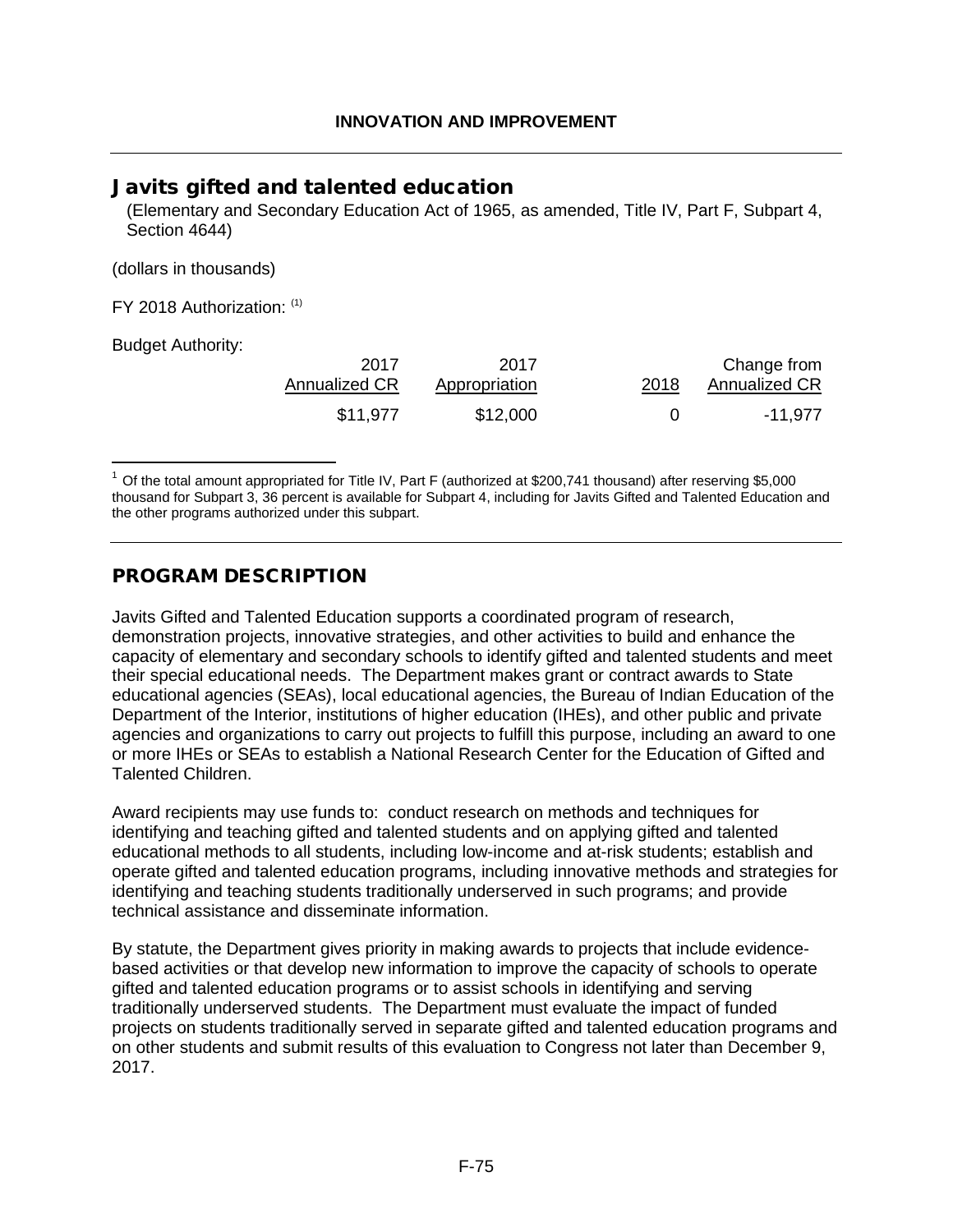#### **Javits gifted and talented education**

Funding levels for the past 5 fiscal years were:

| <b>Fiscal Year</b> | (dollars in thousands) |
|--------------------|------------------------|
|                    |                        |
|                    |                        |
|                    |                        |
|                    |                        |
|                    |                        |

# FY 2018 BUDGET REQUEST

The Administration does not request fiscal year 2018 funding for Javits Gifted and Talented Education, which under the Department of Education Appropriations Act, 2017, received \$12 million. The Administration appreciates the importance of engaging and developing the unique skills of high-ability learners but believe that limited Federal education program dollars should be focused on improving outcomes for our Nation's most educationally disadvantaged children, consistent with the longstanding Federal role in elementary and secondary education and the core purpose of the Elementary and Secondary Education Act. Javits Gifted and Talented Education has limited impact, and programs serving gifted and talented students would be more appropriately supported with State, local, or private resources. In addition, the Department can support research on gifted and talented education through funding for the Institute of Education Science's Research, Development, and Dissemination program, including research on identifying and serving students traditionally underrepresented in gifted and talented programs.

# PROGRAM OUTPUT MEASURES

(dollars in thousands)

 $\overline{\phantom{a}}$ 

| <b>Output Measures</b>                                                                     | 2016     | 2017<br><b>Annualized CR</b> | 2018 |
|--------------------------------------------------------------------------------------------|----------|------------------------------|------|
| Amount for continuation awards                                                             | \$10,691 | \$10,094                     | 0    |
| Number of continuation awards                                                              | 21       | 21                           | 0    |
| National Research Center for the<br>Education of Gifted and Talented<br>Children and Youth | \$1,040  | \$1,823                      | 0    |
| Pooled evaluation authority                                                                | \$269    | \$60                         | Ω    |

NOTES: Consistent with the Administration's request to eliminate funding for this program in fiscal year 2018, the output measures for fiscal year 2017 reflect the use of fiscal year 2017 annualized CR funds to frontload continuation awards to allow current grantees to complete their projects to the extent possible.